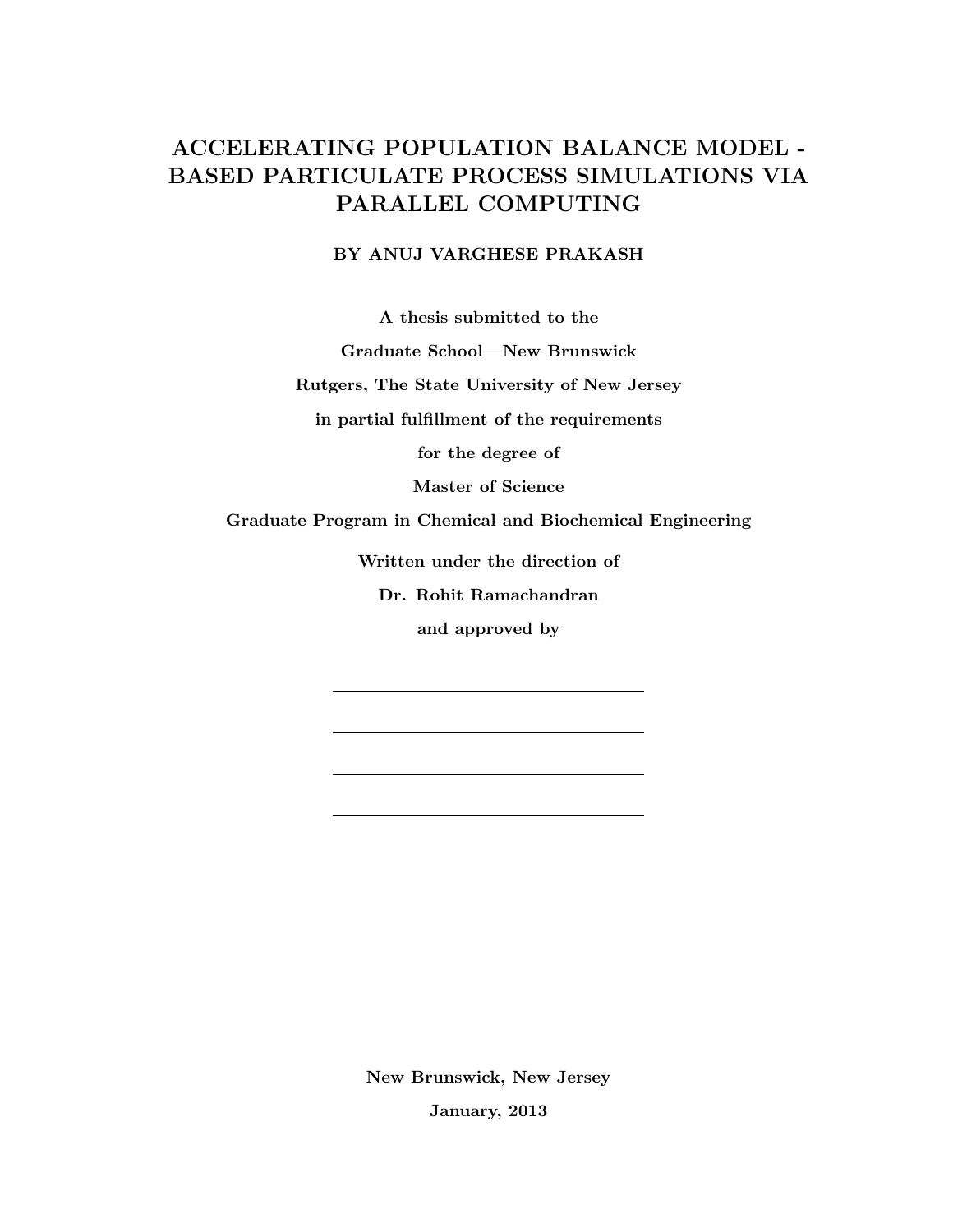## **ABSTRACT OF THE THESIS**

# **Accelerating Population Balance Model - based particulate process simulations via parallel computing**

# **by Anuj Varghese Prakash Thesis Director: Dr. Rohit Ramachandran**

The use of Population Balance Models (PBM) for simulating dynamics of particulate systems are inevitably limited at some point by the demands they place on computational resources. PBMs are widely used to describe the time evolutions and distributions of many industrial particulate processes, and its efficient and quick simulation would certainly be beneficial for process design, control and optimization. This thesis is an elucidation of how MATLAB's Parallel Computing Toolbox (PCT), a third-party toolbox called JACKET, and the MATLAB Distributed Computing Server (MDCS) may be combined with algorithmic modification of the PBM to speed up these computations on a CPU (Central Processing Unit), GPU (Graphics Processing Unit) and a computer cluster respectively. Parallel algorithms were developed for three dimensional and four dimensional population balance models incorporating hardware class-specific parallel constructs such as SPMD and gfor. Results indicate significant reduction in computational time without compromising numerical accuracy for all cases except for the GPU. The GPU seemed promising for larger problems despite its limitations of lower clock speeds and on-board memory compared to the CPU. Evaluations of the speedup and scalability further affirm the algorithms' performance.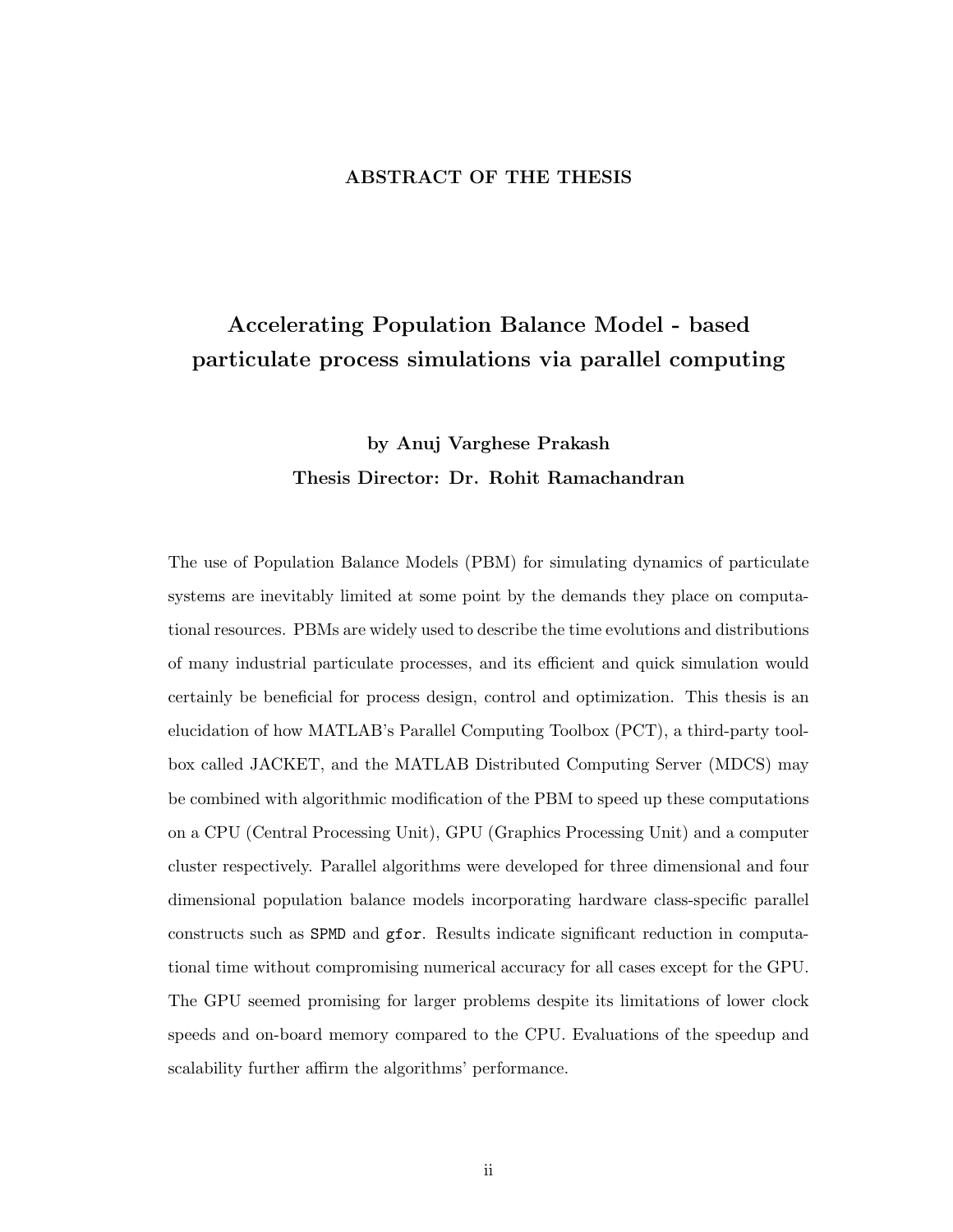## **Acknowledgements**

To try and thank everyone who made my life and work here at Rutgers - this thesis being its culmination - a memorable one, is decidedly daunting. Nevertheless, I will try to try. Foremost, my advisor, Dr. Rohit Ramachandran, for his encouragement and invaluable suggestions which have guided me since day one of this endeavour, and also other members of my thesis committee: Dr. Preetanshu Pandey, Prof. Marianthi Ierapetritou and Prof. Meenakshi Dutt. My sincere gratitude to PhD students Anwesha Chaudhury, Dana Barrosso and Maitraye Sen for the insightful discussions, instrumental in giving shape to my thoughts and ideas. Special thanks to Dr. Atul Dubey for introducing me to the esoteric art of PC building and graciously allowing me to sit in his impressive office. To Tom McHugh, Mathworks, for providing and extending the MDCS license without which this work would remain incomplete. Lastly, the people who made my stay at Rutgers a wonderful one - my fellow group members, room-mates and dear friends in and out of the CBE family - thank you for the memories, I am truly indebted.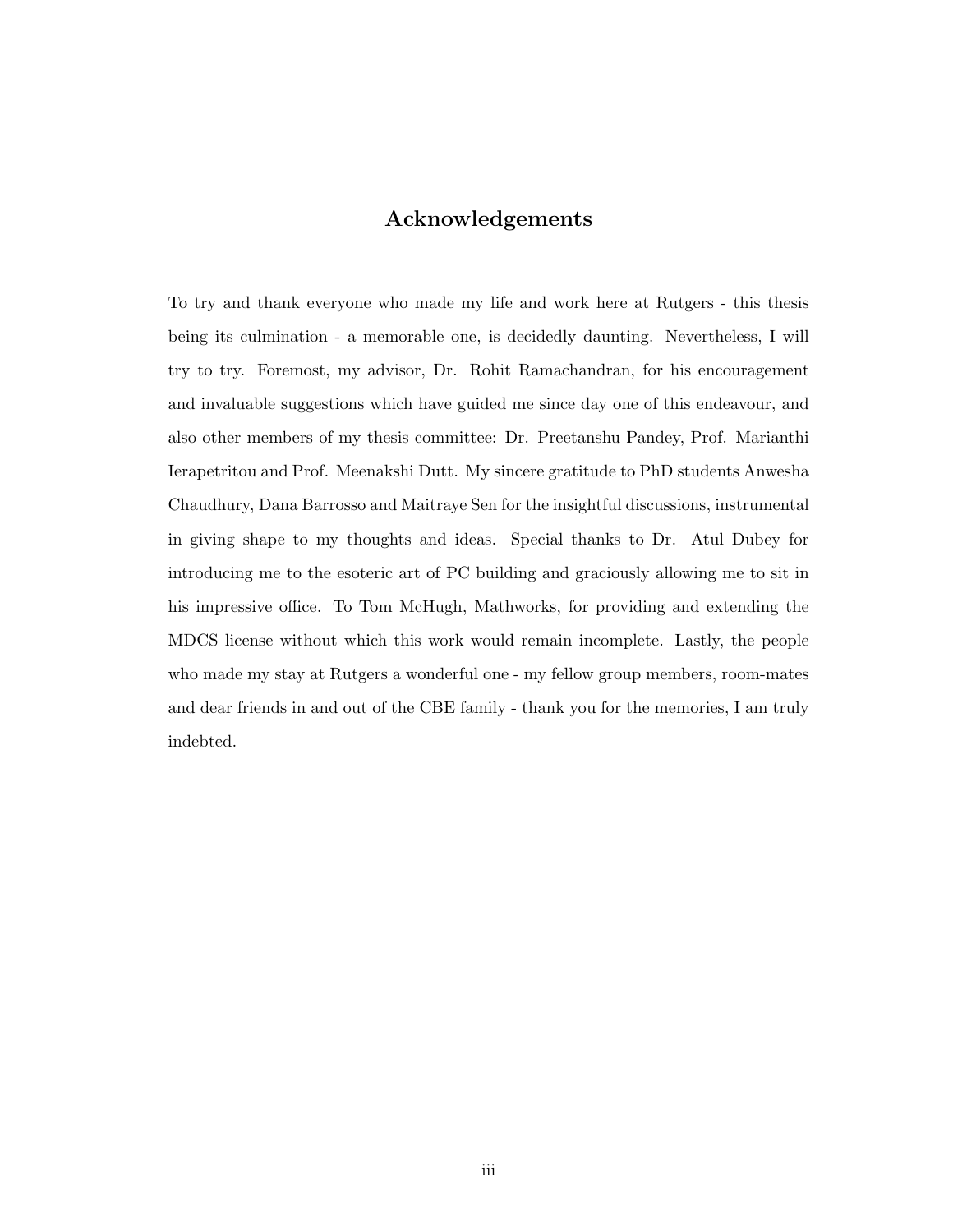## **Dedication**

*"Whom have I in heaven but thee? and there is none upon earth that I desire beside thee. My flesh and my heart faileth: but God is the strength of my heart, and my portion for ever."*

- Psalms 73:25,26

This work is dedicated to my Lord and Savior, Jesus Christ, for giving meaning to my life; and, of course, to my wonderful, one-of-a-kind family.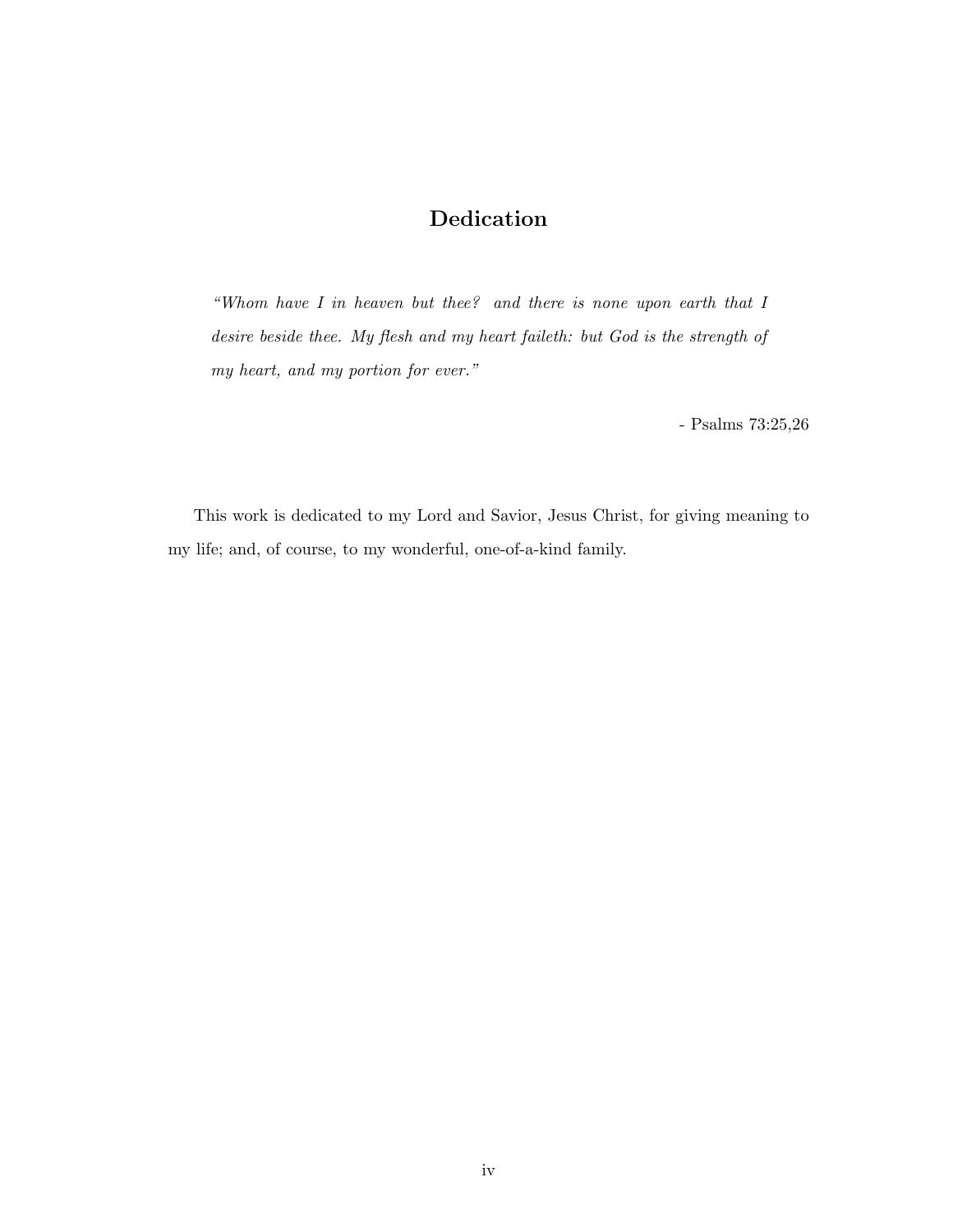# **Table of Contents**

|                                                                                                                                | $\mathbf{ii}$  |  |  |  |  |
|--------------------------------------------------------------------------------------------------------------------------------|----------------|--|--|--|--|
| iii                                                                                                                            |                |  |  |  |  |
| iv                                                                                                                             |                |  |  |  |  |
| vii                                                                                                                            |                |  |  |  |  |
|                                                                                                                                | 1              |  |  |  |  |
|                                                                                                                                | $\overline{4}$ |  |  |  |  |
|                                                                                                                                | $\overline{5}$ |  |  |  |  |
| 2.1. Developing a 3 dimensional PB framework                                                                                   | $\overline{5}$ |  |  |  |  |
| 2.1.1.                                                                                                                         | $\overline{7}$ |  |  |  |  |
| 2.1.2.                                                                                                                         | 8              |  |  |  |  |
| A four dimensional model for multicomponent granulation<br>2.2.                                                                | 8              |  |  |  |  |
| 2.2.1.                                                                                                                         | 9              |  |  |  |  |
| 2.2.2.                                                                                                                         | 10             |  |  |  |  |
| 2.2.3.                                                                                                                         | 11             |  |  |  |  |
| $\text{Drying/Rewetting} \quad \ldots \quad \ldots \quad \ldots \quad \ldots \quad \ldots \quad \ldots \quad \ldots$<br>2.2.4. | 12             |  |  |  |  |
|                                                                                                                                | 13             |  |  |  |  |
| Multi-core CPU computing with the Parallel Computing Toolbox<br>3.1.                                                           | 14             |  |  |  |  |
| 3.2.                                                                                                                           | 16             |  |  |  |  |
| 3.3. GPU Architecture and parallel programming                                                                                 | 18             |  |  |  |  |
| 4. Model development and parallel programming                                                                                  | $21\,$         |  |  |  |  |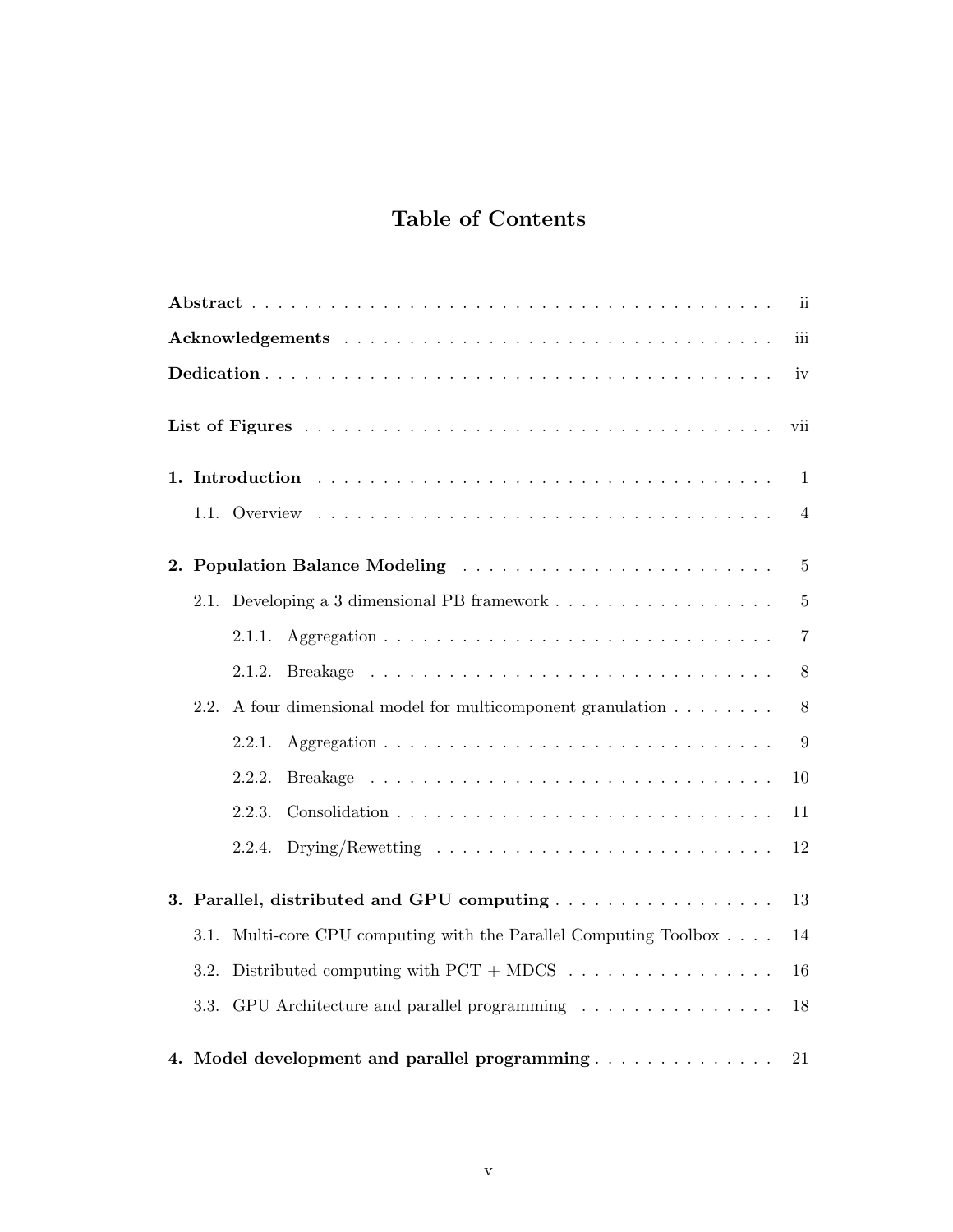|      | - Dunding the multi-dimensional granulation model and its numerical so- |                                                                                |    |
|------|-------------------------------------------------------------------------|--------------------------------------------------------------------------------|----|
|      |                                                                         |                                                                                | 21 |
|      | 4.1.1.                                                                  | The cell average method $\ldots \ldots \ldots \ldots \ldots \ldots \ldots$     | 22 |
|      | 4.1.2.                                                                  | Numerical solution of the PB model                                             | 23 |
| 4.2. |                                                                         | Programming strategy for parallel implementation $\ldots \ldots \ldots \ldots$ | 26 |
|      |                                                                         |                                                                                | 26 |
|      | 4.2.2.                                                                  | Choosing a parallel programming paradigm                                       | 28 |
|      | 4.2.3.                                                                  | Parallel execution procedure and code optimization                             | 31 |
|      |                                                                         |                                                                                |    |
|      |                                                                         |                                                                                | 33 |
|      |                                                                         | 5.1. Comparing CPU-for, GPU-for and GPU-gfor execution $\dots \dots$           | 33 |
| 5.2. | Comparing single CPU to SPMD execution<br>39                            |                                                                                |    |
| 5.3. | Speeding up a PBM code integrating more mechanisms $\dots \dots$<br>45  |                                                                                |    |
| 5.4. |                                                                         | Distributed execution of a 3-D PBM code with breakage and cell averaging 49    |    |
| 5.5. |                                                                         | Distributed execution of 4-D PBM code with breakage and cell averaging         | 55 |
|      |                                                                         | 6. Conclusions and recommendations for future work                             | 64 |
|      |                                                                         |                                                                                | 67 |
|      |                                                                         |                                                                                | 74 |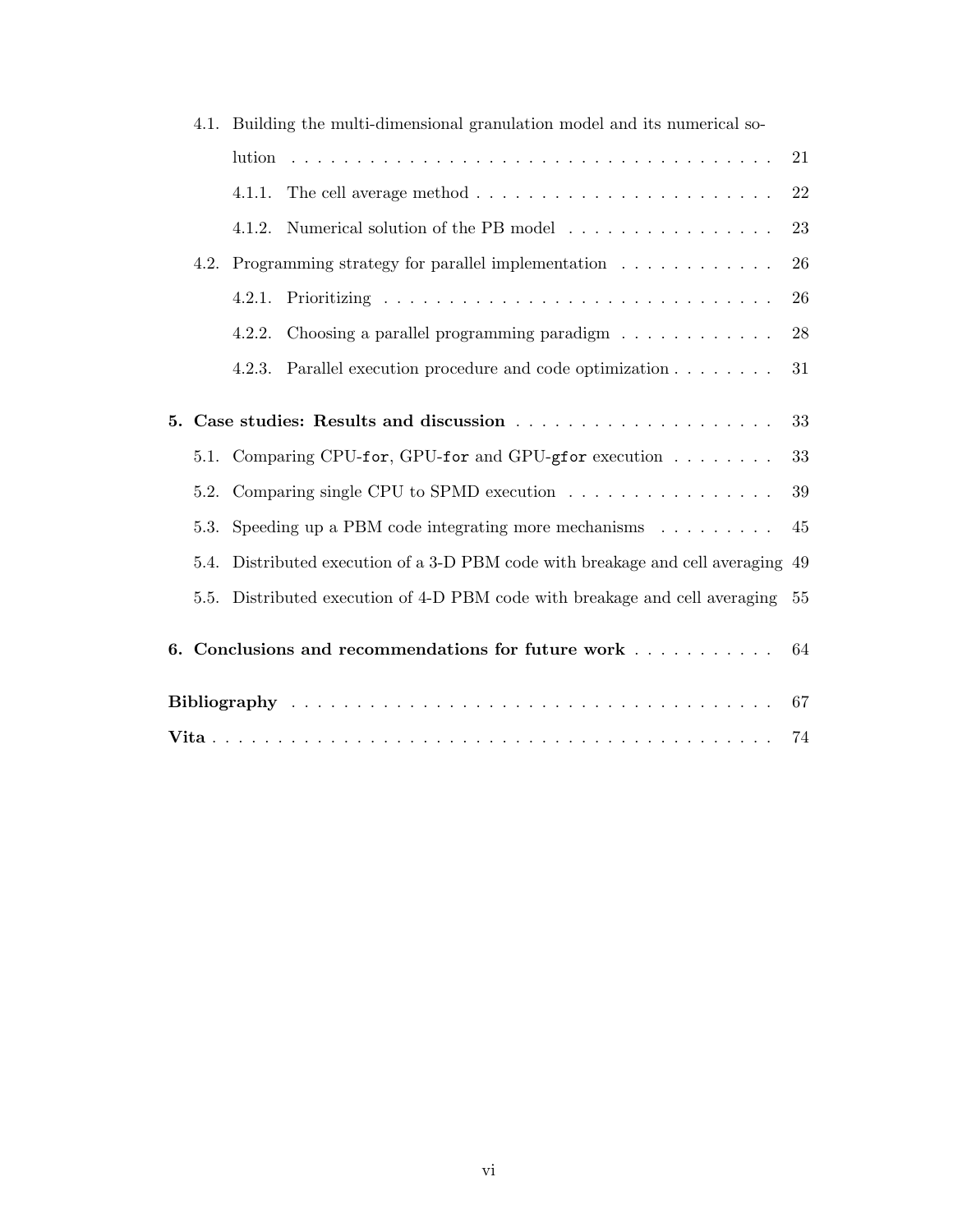# **List of Figures**

| 3.1. | Schematic representation of the contrast between typical CPU and GPU hard-        |                                                                                      |        |  |
|------|-----------------------------------------------------------------------------------|--------------------------------------------------------------------------------------|--------|--|
|      | 19                                                                                |                                                                                      |        |  |
|      | (a).                                                                              | CPU architecture                                                                     | 19     |  |
|      | (b).                                                                              | GPU architecture                                                                     | 19     |  |
| 4.1. |                                                                                   | Flowchart depicting key steps in parallel programming $\ldots \ldots \ldots \ldots$  | $27\,$ |  |
| 4.2. | Algorithm for distributed execution describing the loop-slicing technique in con- |                                                                                      |        |  |
|      |                                                                                   |                                                                                      |        |  |
| 5.1. | Piechart representation of MATLAB's profiler results for a serial version of the  |                                                                                      |        |  |
|      |                                                                                   | 3-D granulation code with only aggregation, run on a single worker. $\dots \dots$    | 34     |  |
| 5.2. |                                                                                   | Comparison of temporal evolution of granule physical properties simulated using      |        |  |
|      |                                                                                   | gfor, GPU-for and CPU-for $\ldots \ldots \ldots \ldots \ldots \ldots \ldots \ldots$  | $37\,$ |  |
|      | (a).                                                                              | Evolution of total number distribution of particles over time $\ldots$ .             | 37     |  |
|      | (b).                                                                              | Evolution of total volume of particles over time $\dots \dots \dots \dots$           | 37     |  |
|      | (c).                                                                              | Evolution of average diameter of a particle over time $\dots \dots \dots$            | 37     |  |
| 5.3. |                                                                                   | Comparison of simulation times and performance ratios of PBM code incorpo-           |        |  |
|      |                                                                                   |                                                                                      | $38\,$ |  |
|      | (a).                                                                              | Semi-log plot comparing simulation times of gfor, GPU for and CPU                    |        |  |
|      |                                                                                   | for versions $\ldots \ldots \ldots \ldots \ldots \ldots \ldots \ldots \ldots \ldots$ | 38     |  |
|      | (b).                                                                              | Speedup ratio of gfor over CPU for version $\ldots \ldots \ldots \ldots$             | 38     |  |
|      | (c).                                                                              | Speedup ratio of gfor over GPU for version $\ldots \ldots \ldots \ldots$             | 38     |  |
| 5.4. |                                                                                   | Piechart representation of MATLAB's profiler results for the streamlined ver-        |        |  |
|      | sion of the 3-D granulation code with only aggregation, run on a single worker.   |                                                                                      |        |  |
| 5.5. | Comparison of temporal evolution of granule physical properties simulated for     |                                                                                      |        |  |
|      |                                                                                   |                                                                                      |        |  |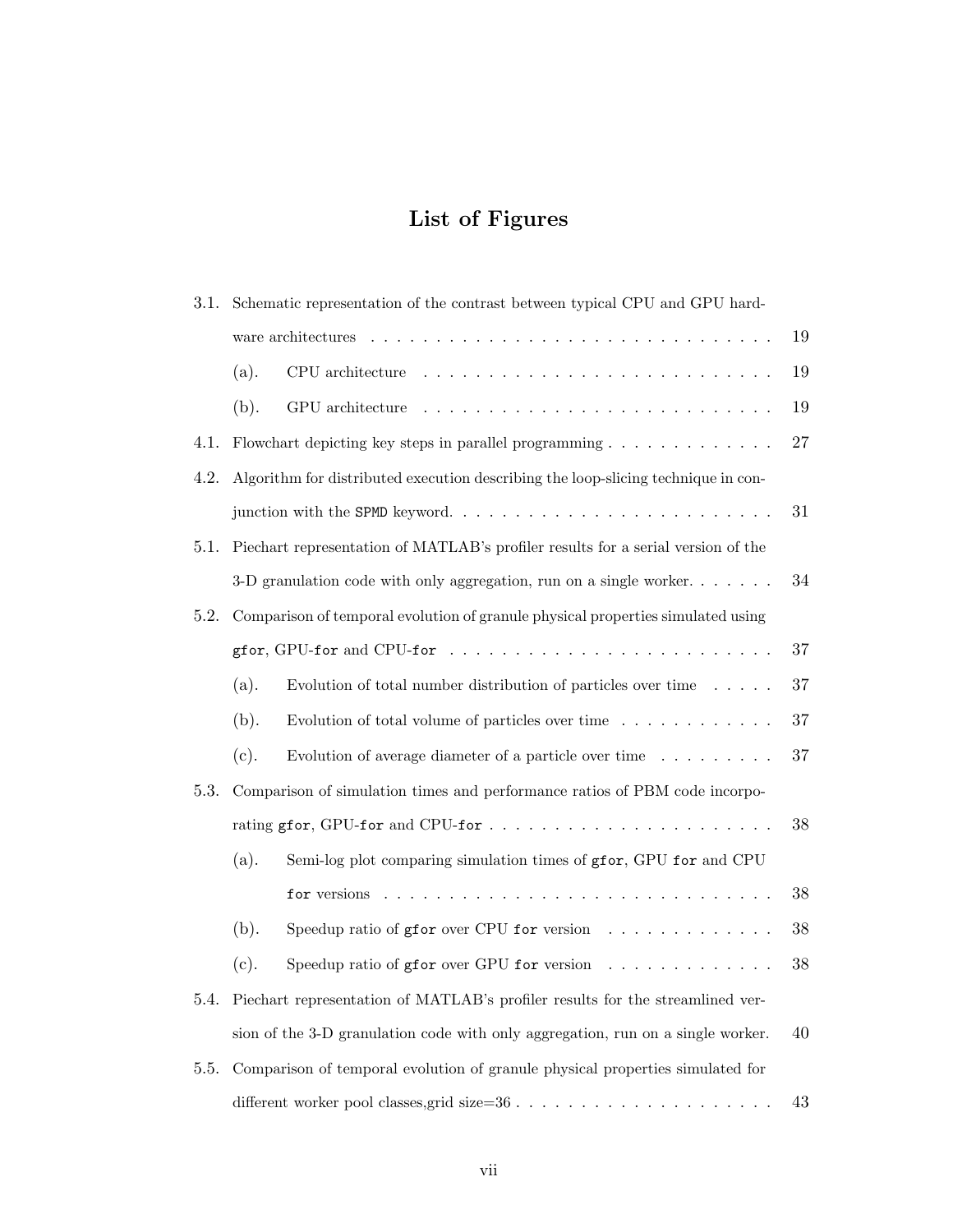|                                                                                         | (a). | Evolution of total number distribution of particles over time $\ldots$ .                                        | 43 |
|-----------------------------------------------------------------------------------------|------|-----------------------------------------------------------------------------------------------------------------|----|
|                                                                                         | (b). | Evolution of total volume of particles over time $\ldots \ldots \ldots \ldots$                                  | 43 |
|                                                                                         | (c). | Evolution of average diameter of a particle over time $\ldots \ldots \ldots$                                    | 43 |
| 5.6.                                                                                    |      | Plots of simulation times and obtained speedup of the PB code incorporating                                     |    |
|                                                                                         |      | the SPMD construct $\ldots \ldots \ldots \ldots \ldots \ldots \ldots \ldots \ldots \ldots \ldots \ldots \ldots$ | 44 |
|                                                                                         | (a). | Comparison of simulation times with increase in grid size for different                                         |    |
|                                                                                         |      |                                                                                                                 | 44 |
|                                                                                         | (b). | Speedup and efficiency obtained for a grid size of $36 \ldots \ldots \ldots$                                    | 44 |
|                                                                                         | (c). | Speedup and efficiency obtained for a grid size of $60$                                                         | 44 |
| 5.7.                                                                                    |      | Piechart representation of MATLAB's profiler results for the 3-D granulation                                    |    |
|                                                                                         |      | code with aggregation, consolidation, and liquid drying/rewetting run on a sin-                                 |    |
|                                                                                         |      |                                                                                                                 | 46 |
| 5.8.                                                                                    |      | Comparison of temporal evolution of granule physical properties for a sequential                                |    |
| and parallel PBM code including consolidation and drying/rewetting, Grid size= $15\;47$ |      |                                                                                                                 |    |
|                                                                                         | (a). | Evolution of total number distribution of particles over time $\ldots$ .                                        | 47 |
|                                                                                         | (b). | Evolution of total volume of particles over time $\ldots \ldots \ldots \ldots$                                  | 47 |
|                                                                                         | (c). | Evolution of average diameter of a particle over time $\dots \dots \dots$                                       | 47 |
| 5.9.                                                                                    |      | Comparison of simulation times for a sequential and parallel PBM code $\ldots$ .                                | 48 |
|                                                                                         | (a). | Plot comparing variation in simulation times of SPMD and single lab                                             |    |
|                                                                                         |      | version with increasing grid size $\ldots \ldots \ldots \ldots \ldots \ldots$                                   | 48 |
|                                                                                         | (b). | Semi-log plot comparing simulation times of SPMD and single worker                                              |    |
|                                                                                         |      | version with increasing grid size highlighting positive speedup after a                                         |    |
|                                                                                         |      | grid size of $6 \ldots \ldots \ldots \ldots \ldots \ldots \ldots \ldots \ldots \ldots$                          | 48 |
|                                                                                         |      | 5.10. Piechart representation of MATLAB's profiler results for a serial version of the                          |    |
|                                                                                         |      | 3D granulation population balance code run on a single worker. $\dots \dots \dots$                              | 50 |
|                                                                                         |      | 5.11. Comparison of temporal evolution of particle physical properties for a sequential                         |    |
|                                                                                         |      | and parallel PBM code will cell average, Grid size= $15 \ldots \ldots \ldots \ldots$                            | 51 |
|                                                                                         | (a). |                                                                                                                 | 51 |
|                                                                                         | (b). |                                                                                                                 | 51 |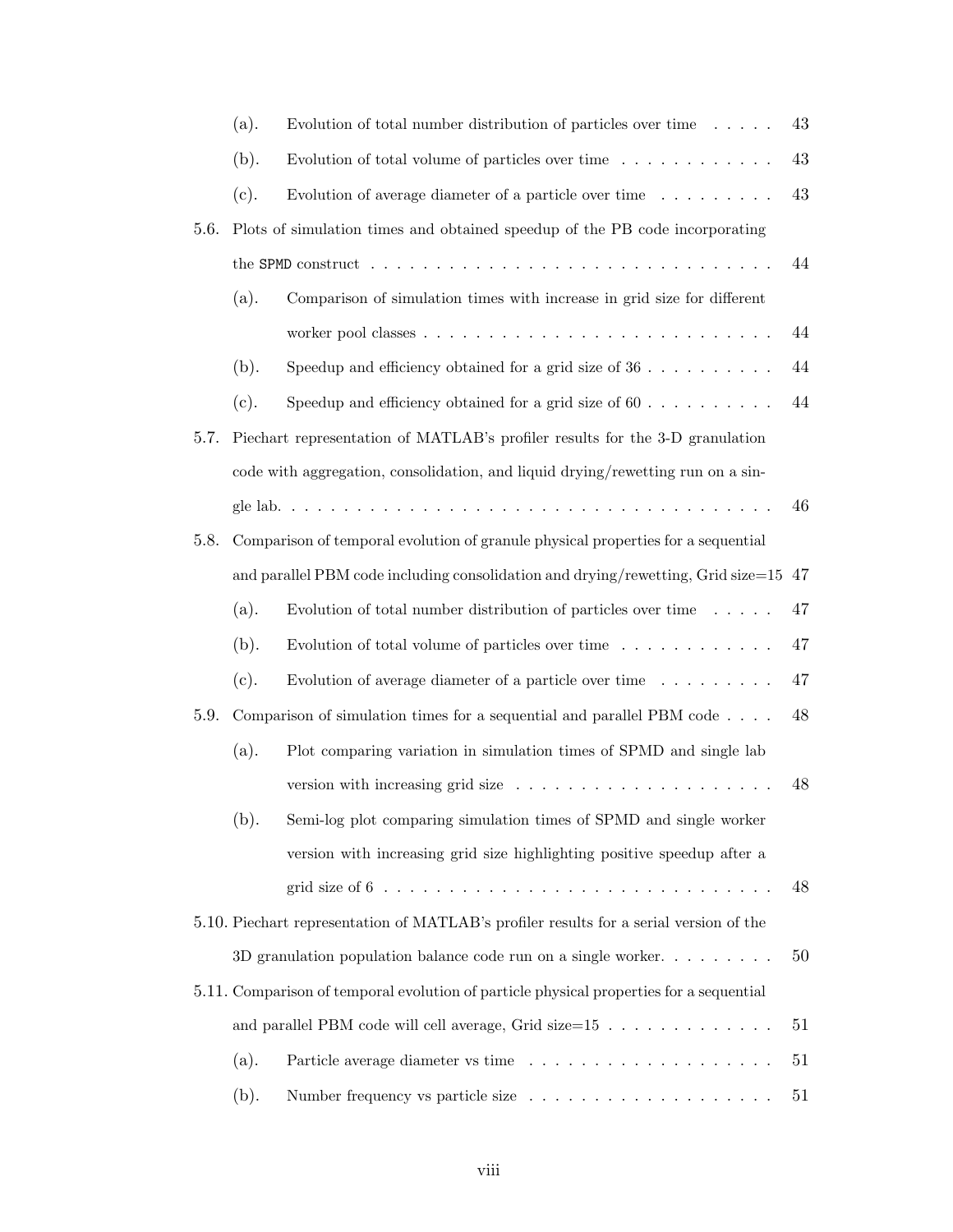| (c).                                                                           | Particle porosity vs particle size                                                     | 51     |
|--------------------------------------------------------------------------------|----------------------------------------------------------------------------------------|--------|
| (d).                                                                           |                                                                                        | 51     |
|                                                                                | 5.12. Comparision of speedup using a 8 threads on a single CPU, 8 cores on 2 nodes,    |        |
|                                                                                | and maximum speedup as predicted by Amdahl's law. The dashed line repre-               |        |
|                                                                                | sents the theoretical upper bound for speedup and is equal to the number of            |        |
|                                                                                |                                                                                        | $55\,$ |
|                                                                                | 5.13. Piechart representation of MATLAB's profiler results for a serial version of the |        |
|                                                                                | 4D granulation population balance code run on a single worker. $\dots \dots \dots$     | 56     |
|                                                                                | 5.14. Comparison of temporal evolution of particle physical properties for a 4-D se-   |        |
|                                                                                | quential and parallel PBM code will cell average, Grid size= $15 \dots \dots$          | $57\,$ |
| (a).                                                                           | Evolution of average diameter of a particle over time $\ldots \ldots \ldots$           | 57     |
| (b).                                                                           | Average composition distribution of solid component $1(s_1) \ldots$ .                  | 57     |
| (c).                                                                           | Evolution of total volume of particles over time $\ldots \ldots \ldots \ldots$         | 57     |
| (d).                                                                           | Average porosity distribution of a particle                                            | 57     |
| 5.15. Comparision of speedup with 8 workers on 2 nodes, and maximum speedup as |                                                                                        |        |
| predicted by Amdahl's law. The dashed line represents the theoretical upper    |                                                                                        |        |
|                                                                                | bound for speedup and is equal to the number of available workers. $\dots$             | 59     |
|                                                                                | 5.16. Comparison of overhead curves for 3-D and 4-D distributed PBM code with cell     |        |
|                                                                                |                                                                                        |        |
| (a).                                                                           | Variation of overhead ratio with processor efficiency as the number of                 |        |
|                                                                                | workers are increased for the 3-D population balance simulation $\ldots$ .             | 61     |
| (b).                                                                           | Variation of overhead ratio with processor efficiency as the number of                 |        |
|                                                                                | workers are increased for the 4-D population balance simulation                        | 61     |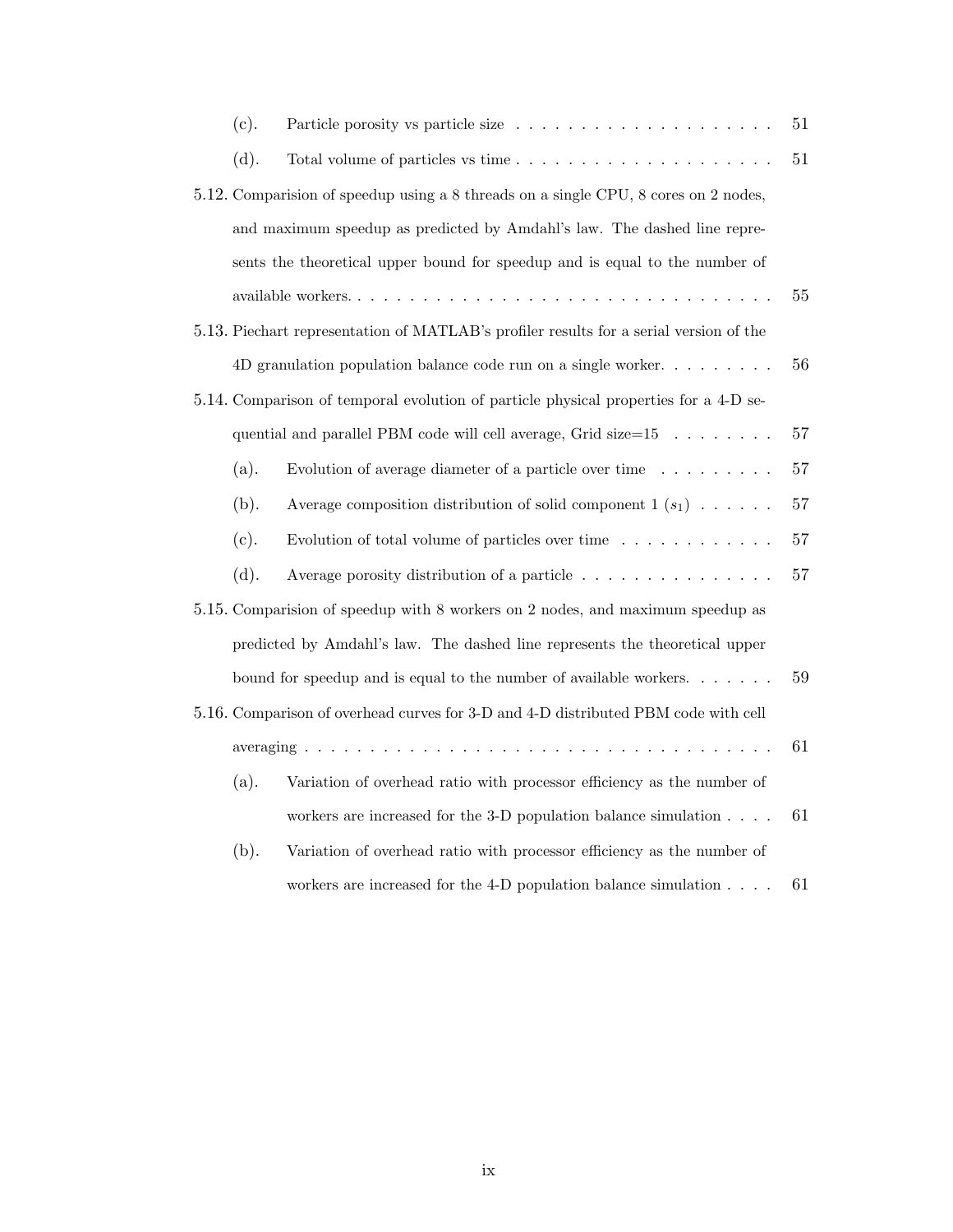# **Chapter 1**

## **Introduction**

In the domain of particulate processes, computer aided modeling and simulation now form an indispensable part of research and development activities within industry and academia. It accelerates process development and design, enables equipment sizing and rating, and finally, facilitates process control and optimization.<sup>1</sup> This is due in no small part to significant leaps made in computer hardware architecture over the last few decades leading to the rise of faster and more efficient CPUs with each new generation. With CPU clock speeds gradually reaching their theoretical limits,<sup>2</sup> processor manufacturers are now resorting to the addition of more cores and incorporation of multi-threading in their CPUs. From a programmer's point of view, this entails rewriting sequential code to distribute data and/or tasks to be evaluated separately on different processing units, a practice known as parallel or concurrent programming.<sup>3</sup> Commonly termed 'parallelization', it involves the breaking down of a single given problem into simpler sub-problems that may be solved by utilizing multiple processing units working concurrently. If factors such as communication between processors, load balancing and data dependency have been accounted for, parallelization yields considerable reduction in application run time. Owing to the discrete nature of granular materials, parallel programming lends itself well to the modeling of particulate processes such as crystallization, granulation, milling and polymerization. These unit operations are fundamental to the manufacture of bulk commercial products like pharmaceuticals, detergents, fertilizers, and polymers. Progress in research on particulate dynamics has been rising steadily over the last few decades<sup>45</sup>,<sup>6</sup> notwithstanding the fact that these systems are inherently dynamic in behavior, making them unpredictable, driven by complex micro-scale phenomena.<sup>7</sup> Granulation is one such particle design process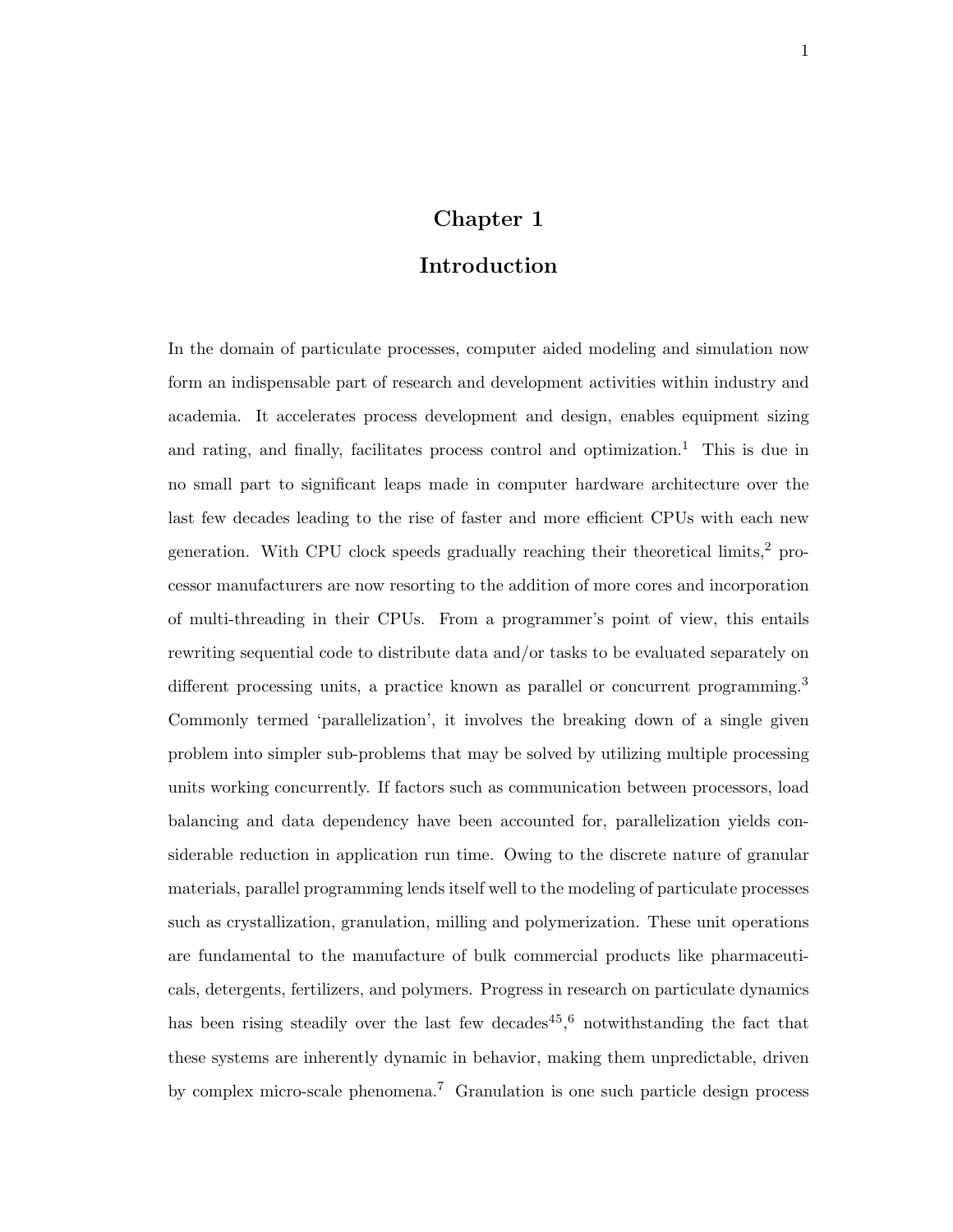where significant advances have been made in modeling and simulation.<sup>8</sup> Approaches for modeling such systems are as numerous as they are varied: Discrete Element Modeling  $(DEM)$ ,<sup>9</sup> population balance modeling  $(PBM)$ , <sup>10, 11, 6, 12, 13, 14, 15 hybrid models by</sup> combining PBM with DEM,  $^{16}$  PBM with Volume of Fluid (VoF) methods,  $^{17}$  PBM with computational fluid dynamics  $(CFD)$ ,<sup>18</sup> to name a few. PBMs are more suited to simulate large numbers of particles over extensive time periods due to its semi-mechanistic approach (compared to the relatively more mechanistic approaches of DEM and VoF).<sup>19</sup> It provides a convenient mathematical framework whereby the level of model detail is user specified, depending on the kernel formulations incorporated.<sup>10</sup> Thus, PBM offers a highly efficient way of developing a comprehensive model for simulation, control and optimization of the granulation process.<sup>20</sup>

However, PBM is limited by the computational expenses it incurs in terms of run time and hardware resources. Depending on the complexity of physical phenomena modeled into the system, simulations can take anywhere from a few hours to days to reach completion. This is exacerbated by the fact that computational load increases almost exponentially on increasing dimensionality of the system, leading to longer run times, even in a high-level language environment like MATLAB. MATLAB is one of the preferred languages of development for scientific computing due to the ease with which algorithms can be developed and prototyped, which in turn, is enabled by its arraybased semantics, powerful visualization capabilities and subject-specific toolboxes, all encased in an integrated framework  $21$ . While MATLAB excels on the 'ease of programmability' and 'portability' fronts, it has been found to be lacking in the 'performance' department  $2^2$ . This is partly due to the abnormally high memory requirements of modern scientific applications, and partly due to the fact that MATLAB itself consumes a sizable portion of the system memory. In addition, a MATLAB code for a process such as granulation typically has several nested for-loops and multiple operations over large data sets that execute 'serially' or 'sequentially' by default, drastically bringing down the rate of simulation. Further discussion of observed execution bottlenecks in a PBM code can be found in the next section. Although researchers are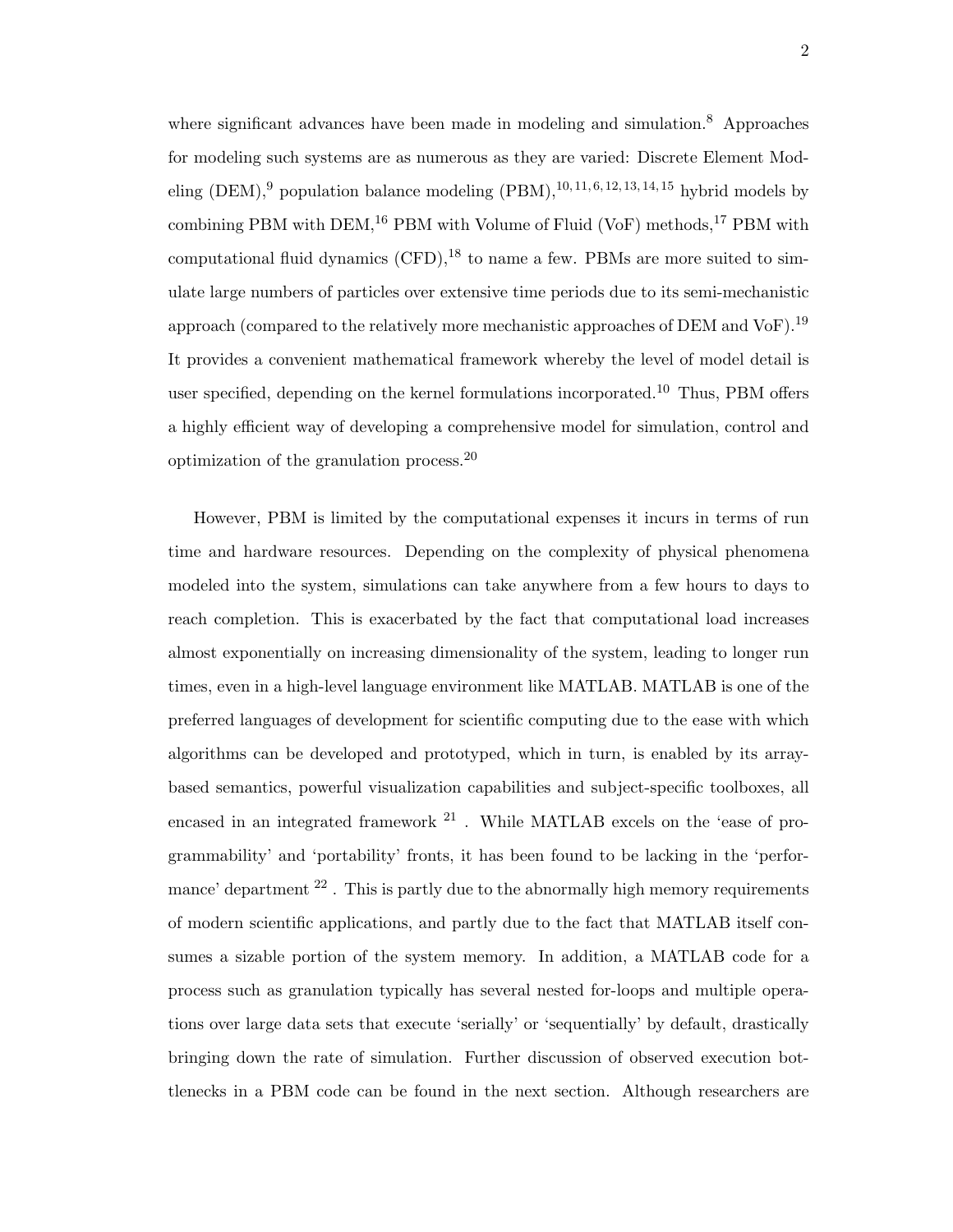continuously upgrading their hardware to include the latest CPUs and higher amounts of RAM (Random access memory) in an attempt to improve calculation efficiencies, most of them do not develop codes that fully leverage the parallel processing capabilities of the current generation of multi-core / multi-processor CPUs. Furthermore, due to limitations on the power density that can be supplied, peak CPU clock frequency attainable is restricted (6 GHz for an Intel Core i5 processor<sup>23</sup>).

By parallelizing the simulation, a programmer is able to circumvent the restriction of having to run code sequentially on one core, and thus harness the power of multiple processors within the same machine (parallel) or even a cluster of machines (distributed), saving computational time. MATLAB is a widely used, high-level language within the scientific computing community, and therefore this work will describe code development based on toolboxes (function libraries) supported by it. For parallel programming, two toolboxes are pertinent: the Parallel Computing Toolbox (PCT) and MATLAB Distributed Computing Server (MDCS). Specifics on each toolbox can be found in the next section. In addition to multi-core CPUs, parallelism may be achieved on many-core devices such as the GPU (Graphics Processing Unit) and the Intel Xeon Phi coprocessor. For the purpose of GPU computation, the toolbox from Accelereyes inc. named JACKET was chosen as it clearly outperforms MATLAB's built-in capabilities.<sup>24</sup> There has been some recent work on the parallelization of PBM simulations prior to this study. Gunawan et al  $(2008)^{25}$  formulated an efficient way of parallelizing High Resolution Finite Volume (HRFV)-solved PBEs (Population Balance Equations) by assigning the operations on particles in the first half of the size range that were more computationally intensive to processors of greater rank, and operations on the other size range half of decreasing load intensity to higher ranked processors. Their strategy enabled efficient load distribution and resulted in near linear speedup. More recently, Ganesan and Tobiska  $(2011)^{26}$  built upon this work by developing a finite element approach of splitting the PBE dimensionally into spatial and internal coordinates, permitting the problem to be parallelized easily without the need for load balancing.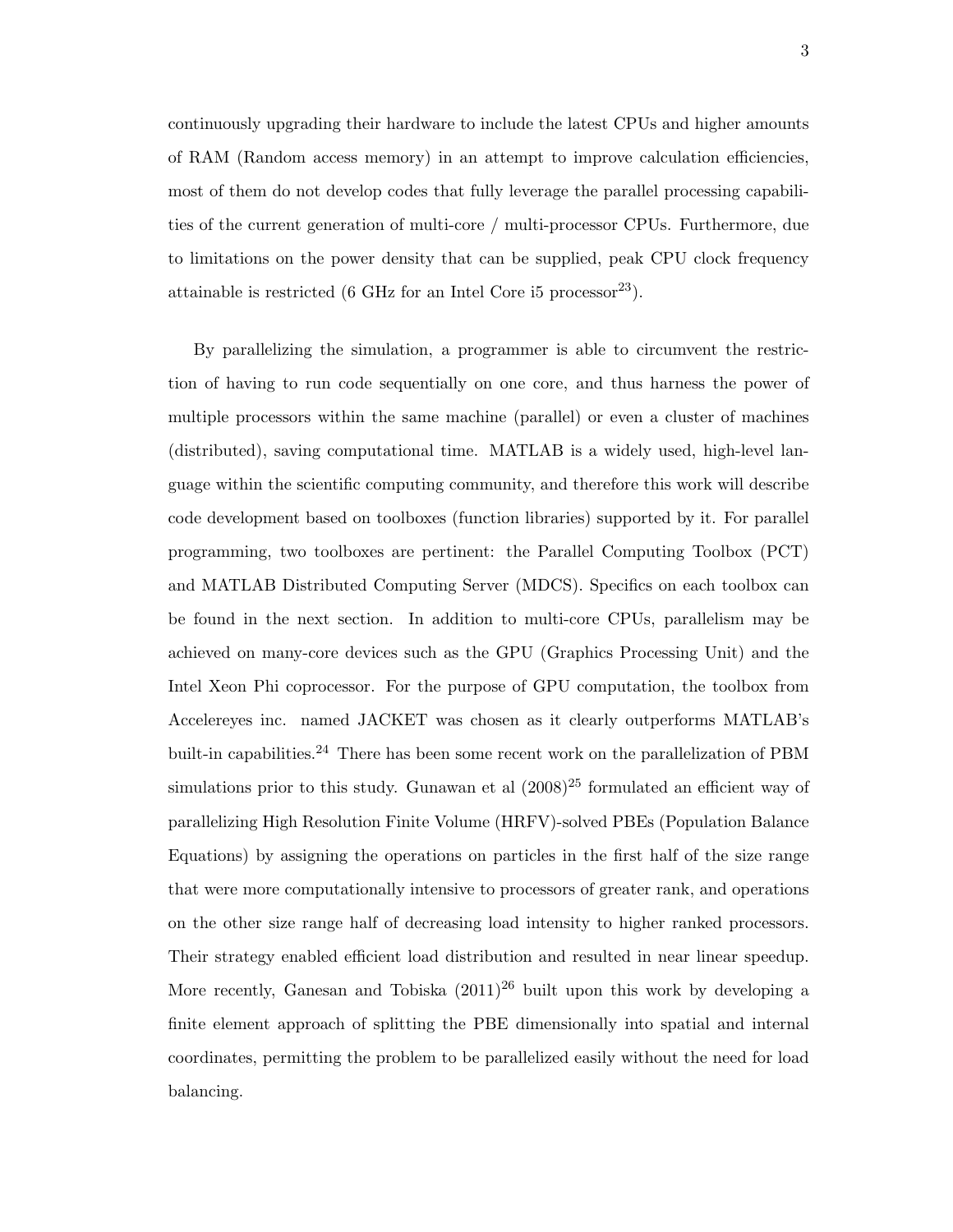#### **1.1 Overview**

This work aims at developing proper coding techniques to enable parallel and distributed execution on CPUs, GPUs and extend them to clusters with the aid of the PCT, JACKET and MDCS toolboxes respectively. A combination of both data and task parallel styles of programming was followed with regard to individual CPUs and GPUs, while a distributed shared memory approach was chosen for execution on a cluster without the need for load balancing or explicit inter-processor communication. To illustrate the applicability of these techniques, several multi-dimensional PB models of granulation were developed and parallelized to run across each class of hardware. This thesis consists of 6 chapters:

- 1. 'Introduction' provides an overview of parallel computing with its proposed speedup benefits for population balance model-based simulations. In addition, information on previous work done in the field is also outlined.
- 2. 'Population Balance Modeling' introduces and explains the fundamentals of population balance modeling, specifically in the context of powder granulation.
- 3. 'Parallel, distributed and GPU computing' details the various ways of incorporating parallelism based on the problem/hardware combination at hand.
- 4. 'Model development and parallel programming strategy' lays down the general framework for parallelization, followed a detailed procedure of model development pertinent to each hardware class.
- 5. 'Case studies: Results and discussion' focuses on execution the parallelized granulation models from the previous section on a multi-core CPU, a GPU and a distributed system of two multi-core machines. This is followed by a statistical analysis of achieved speedup and evaluation of other performance metrics.
- 6. A summary of this entire work, and a discussion on possible directions to further research in this area are proposed in the final chapter titled 'Conclusions and recommendations for future work'.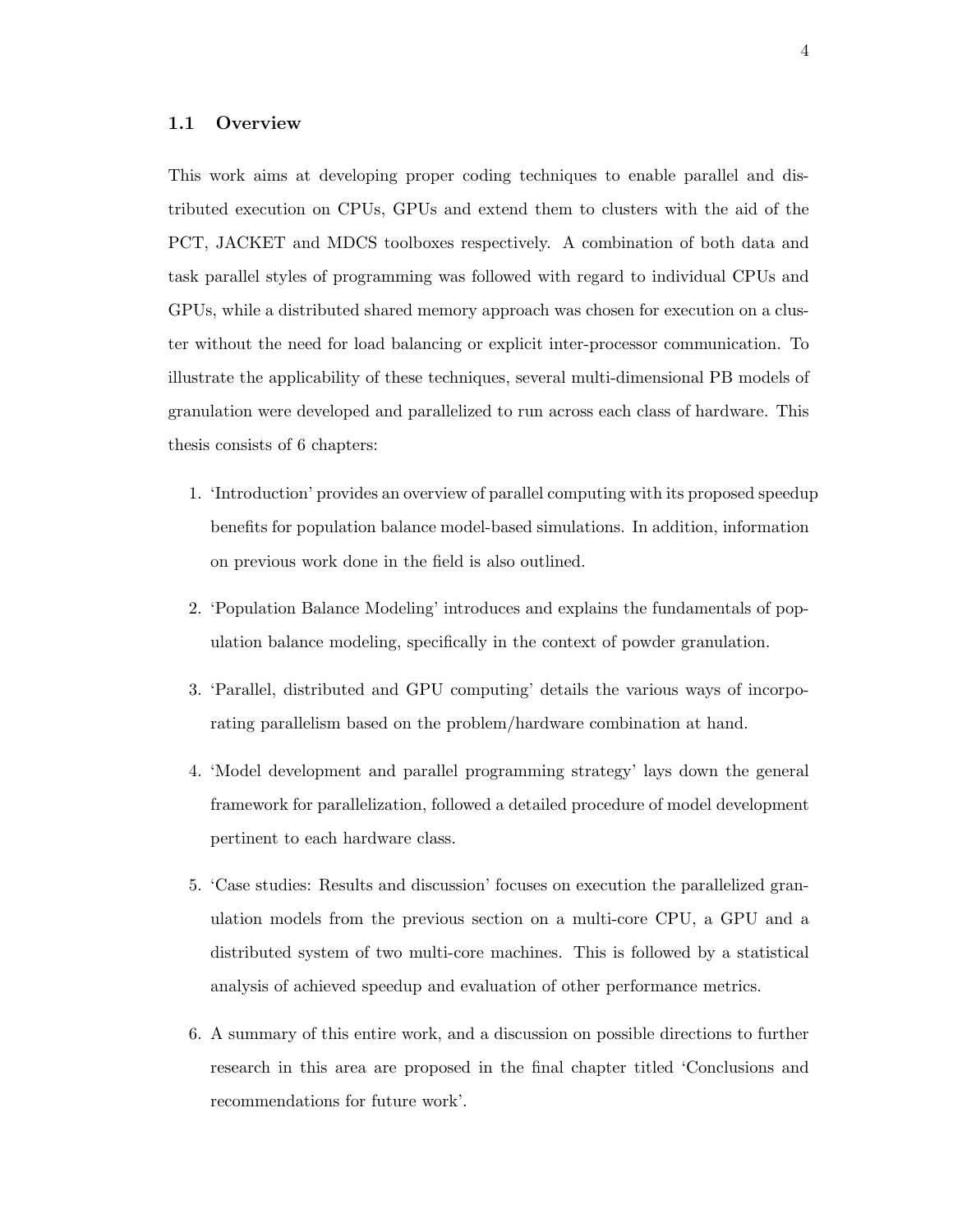## **Chapter 2**

## **Population Balance Modeling**

A general form of the population balance equation (2.1) highlighting the temporal variation of the distribution of one or more intrinsic properties is given below  $:$ <sup>27</sup>

$$
\frac{\partial F}{\partial t}(\mathbf{x},t) + \frac{\partial}{\partial \mathbf{x}} \left[ F(\mathbf{x},t) \frac{d\mathbf{x}}{dt} \right] = \Re_{formation}(\mathbf{x},t) - \Re_{depletion}(\mathbf{x},t)
$$
(2.1)

where,  $F$  is the particle number distribution and  $x$  is the vector of internal coordinates used to define the process.  $\Re$ <sub>*formation* and  $\Re$ <sub>*depletion* represent the net formation and</sub></sub> depletion rates of particles occurring from all discrete granulation mechanisms such as aggregation, nucleation and breakage. By convention, PBMs have been described by a single intrinsic property such as particle size.<sup>28</sup>

#### **2.1 Developing a 3 dimensional PB framework**

Dependence on solely particle size was found to be inadequate in characterizing variability inherent to the granulation process, and soon thereafter other factors began to find their way into descriptions of  $PBMs<sup>29,30</sup>$  In addition to granule size, binder content and granule porosity are typically selected as decisive factors in optimizing and controlling the process, as evidenced in current research on granulation.<sup>13</sup> Verkoeijen et al <sup>31</sup> had previously described an efficient way of implementing such a multi-dimensional framework by expressing the intrinsic properties of granules – i.e. the volume of solids *s*, volume of liquid *l*, and volume of gas  $g -$  as a vector in volume space with three coordinates i.e. *s*, *l* and *g*. Particle internal coordinates (Equation ( 2.2)) are now represented as:

$$
\mathbf{x} = \begin{bmatrix} s & l & g \end{bmatrix} \tag{2.2}
$$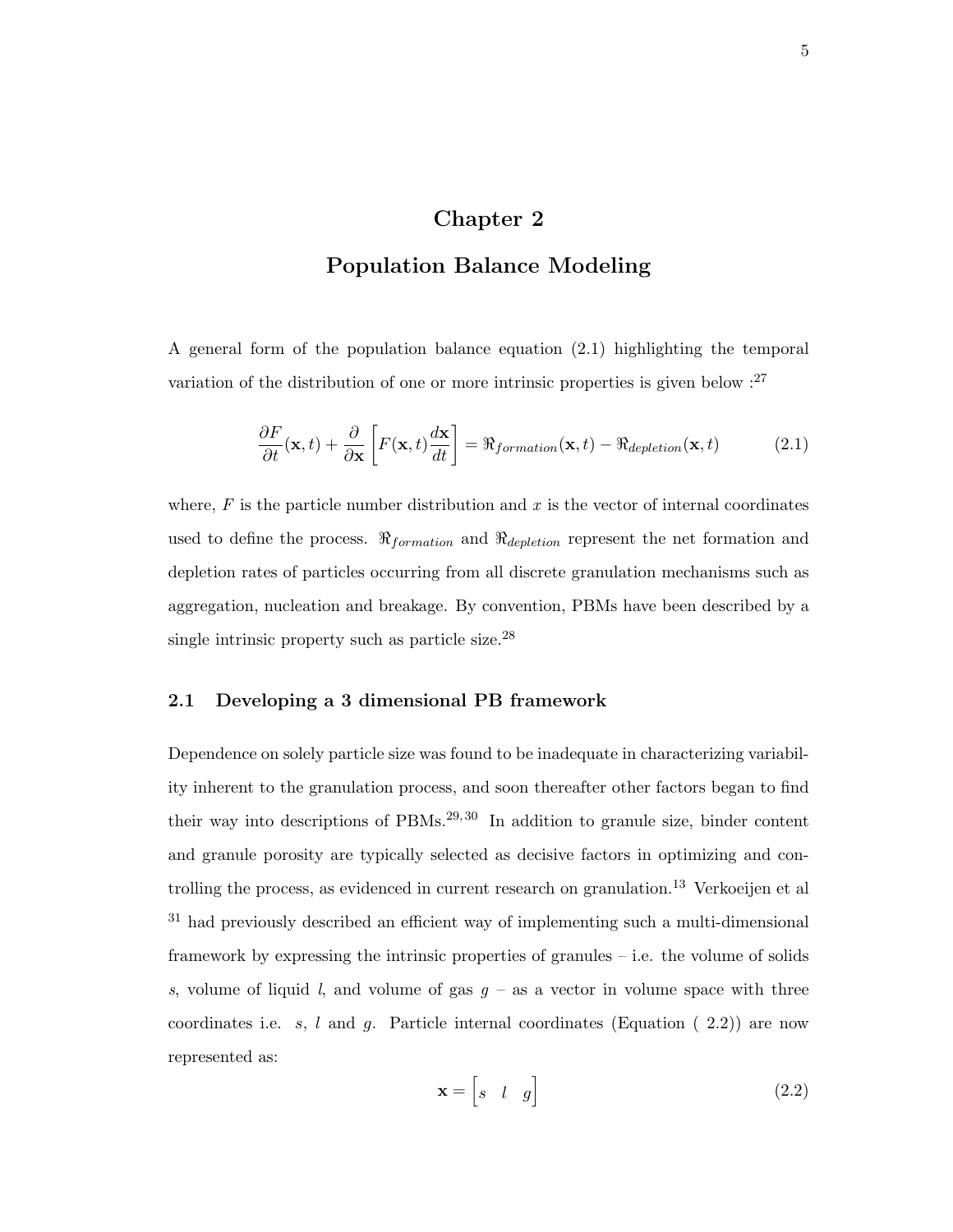where each of these three co-ordinates  $(s, l, g)$  comprises unique distributions of phase volume fractions (solid, liquid or gas) of particles belonging to a pre-defined volume class, and can therefore be represented as three separate discretized domains or 'grids', containing the distributions. These grids are composed of 'bins' that represent the volume classes for each phase that constitutes a particle in the population. For instance, the first bin in the solid volume grid represents the particles that have the least solid volume, the next bin contains a fraction of particles with higher solid content and so on. This way, the individual solid volumes of the particles can be represented by allocating them in the corresponding bins. The same principle applies to the other two phase fraction grids, liquid(*l*) and  $\text{gas}(g)$ . In this document, the term 'Grid size' will be used to refer to the total number of bins in a grid. This discretized approach has two important benefits: (a) it enables decoupling of individual mesoscopic processes like aggregation, consolidation and layering; (b) it improves the numerical solution of the aggregation model due to the mutually exclusive nature of the internal coordinates.<sup>10</sup> Such a 3-D model can now describe changes in the volume distribution of particle volume with respect to time, $6$  as shown below:

$$
\frac{\partial}{\partial t}F(s, l, g, t) + \frac{\partial}{\partial g} \left[ F(s, l, g, t) \frac{dg}{dt} \right] + \frac{\partial}{\partial s} \left[ F(s, l, g, t) \frac{ds}{dt} \right] \n+ \frac{\partial}{\partial l} \left[ F(s, l, g, t) \frac{dl}{dt} \right] = \Re_{aggregation} + \Re_{breakage} + \Re_{nucleation}
$$
\n(2.3)

where  $F(s, l, g, t)$  represents the population density function with  $F(s, l, g, t)$ *dsdldg* referring to the moles of granules with solid volume between *s* and *s+ds*, liquid volume between *l* and *l+dl* and gas volume between *g* and *g+dg*. The partial derivative term with respect to *s* accounts for the layering of fines onto the granule surfaces; the term with respect to *l* accounts for the drying of the binder and the re-wetting of granules; the term with respect to *g* accounts for consolidation which, due to compaction of the granules, results in a continuous decrease in pore volume and an increase in pore saturation. The terms on the right hand side of the above equation refers to the source terms, namely, aggregation (*ℜaggregation*), breakage (*ℜbreakage*) and nucleation (*ℜnucleation*). In the current work, nucleation is not considered to be a significant factor and will be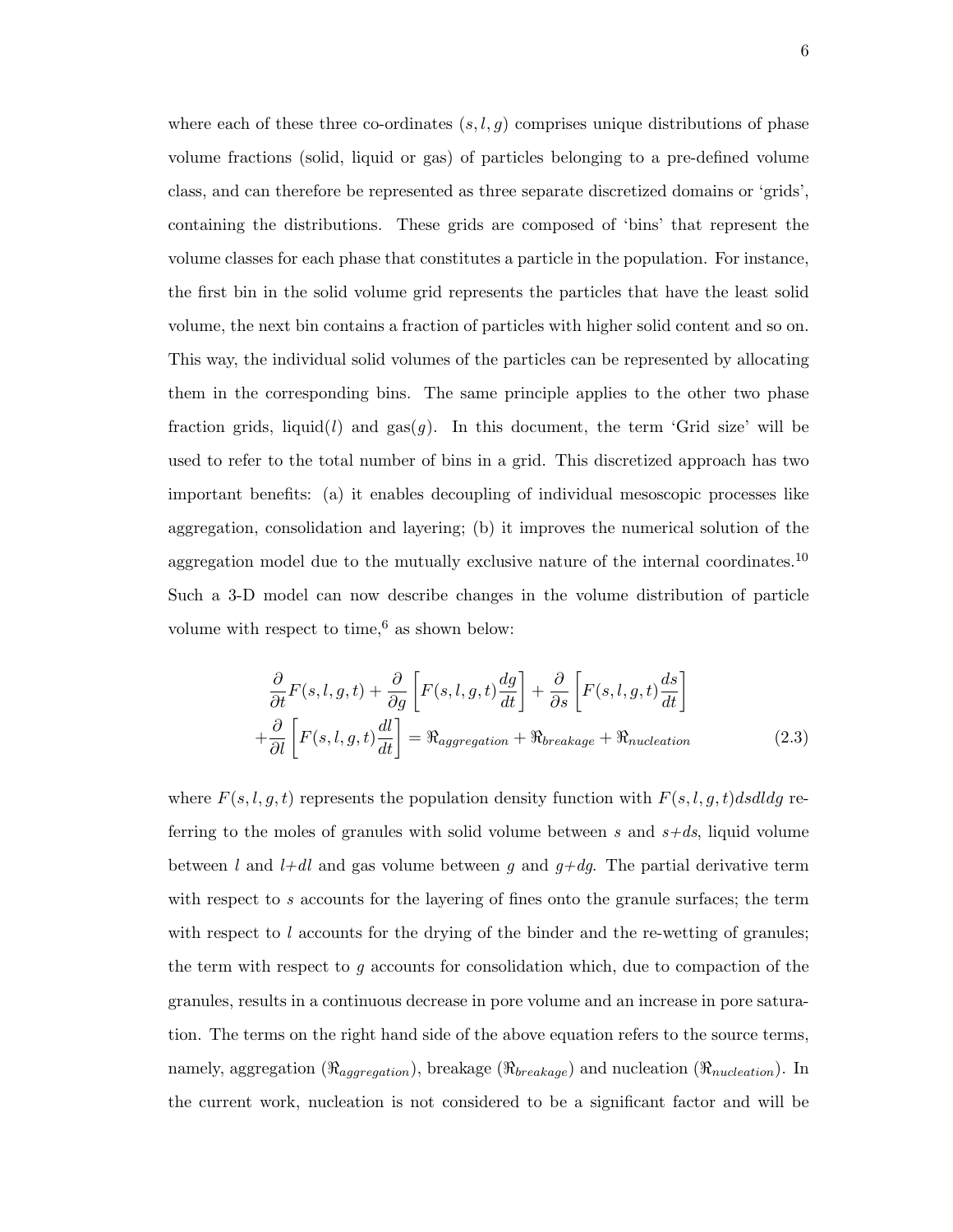dropped while building the population balance model.

## **2.1.1 Aggregation**

The  $\Re_{aggregation}$  terms (Equations 2.4, 2.5, 2.6) takes into account the formation/depletion of granules due to aggregation, for which the terms have been defined in literature $^{32}$  as:

$$
\Re_{agg}(s, l, g, t) = \Re_{agg}^{formation} - \Re_{agg}^{depletion}, \qquad (2.4)
$$

$$
\Re_{agg}^{formation} = \frac{1}{2} \int_{s_{nuc}}^{s - s_{nuc}} \int_{0}^{l_{max}} \int_{0}^{g_{max}} \beta(s', s - s', l', l - l', g', g - g') \times F(s', l', g', t) F(s', s - s', l', l - l', g', g - g', t) ds' dl' dg' \tag{2.5}
$$

$$
\Re_{agg}^{depletion} = F(s, l, g, t) \int_{s_{nuc}}^{s - s_{nuc}} \int_0^{l_{max}} \int_0^{g_{max}} \beta(s', s - s', l', l - l', g', g - g') \times F(s', l', g', t) ds' dl' dg' \tag{2.6}
$$

where,  $s_{nuc}$  is the solid volume of nuclei,  $\beta(s', s - s', l', l - l', g', g - g')$  is the sizedependent aggregation kernel that signifies the rate constant for aggregation of two granules of internal coordinates  $(s', l', g')$  and  $(s - s', l - l', g - g')$ . Although many aggregation kernels can be found in the literature,  $33, 34, 35$  we have implemented in our model, the empirical kernel proposed by Madec et  $al^{36}$ :

$$
\beta = \beta_0 (V + V') \left( (LC + LC')^{\alpha} \left( 100 - \frac{LC + LC'}{2} \right)^{\delta} \right)^{\alpha}, \tag{2.7}
$$

where

$$
LC (Liquid\,binder\,Content) = \frac{volume\ of\ liquid}{volume\ of\ agglomerate} \times 100. \tag{2.8}
$$

and  $V_1$  and  $V_2$  represent the particle volume of the two particles aggregating.  $\beta_0$ ,  $\alpha$ , and  $\delta$  are adjustable parameters, whose values can be found in Table 5.4.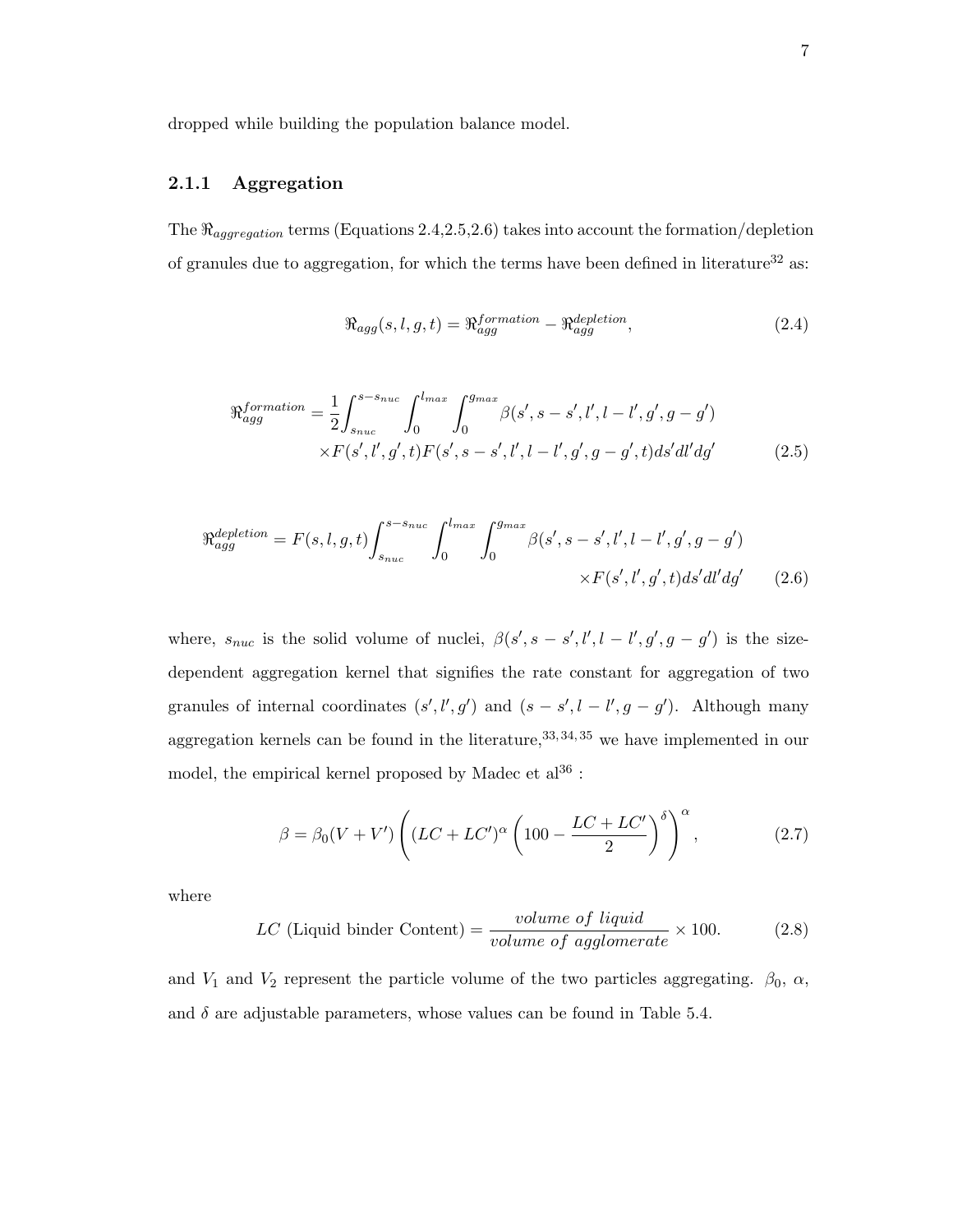#### **2.1.2 Breakage**

The *ℜbreakage* term in the RHS comprises a breakage kernel and a breakage function. The phenomenon itself involves the disintegration of a larger particle into two or more smaller fragments and is mainly governed by attrition and impact. Considering this, the breakage term can then be divided into its corresponding birth and death terms as:

$$
\Re_{break}(s,l,g) = \Re_{break}^{form} - \Re_{break}^{dep},
$$
\n(2.9)

such that the birth and death terms can be explained using equations (2.10) and (2.11)

$$
\Re_{break}^{form} = \int_0^{s_{max}} \int_0^{l_{max}} \int_0^{g_{max}} K_{break}(s, l, g) b(s', s - s', l', l - l', g', g - g') \times F(s', l', g', t) ds' dl' dg'
$$
\n(2.10)

$$
\Re_{break}^{dep} = K_{break}(s, l, g)F(s, l, g, t).
$$
\n(2.11)

The breakage function,  $b(s', s-s', l', l-l', g', g-g')$  in Equation (2.10) has been obtained from literature.<sup>37</sup> Since one particle breaks down to form two smaller particles, there is an overall increase in the number of particles. Kernels for breakage can readily be found in the literature.<sup>38,6</sup> In this work we have used a previously proposed kernel<sup>39</sup> to address breakage. For specifics regarding the consolidation and re-wetting terms the reader is directed to subsections 2.2.3 and 2.2.4 respectively.

#### **2.2 A four dimensional model for multicomponent granulation**

In a pharmaceutical granulation process, the active pharmaceutical ingredient (API) is typically granulated with one or more excipients  $.40$  Modeling such a multicomponent granulation process would require the introduction of a second solid component, causing granule composition to become a dominant characteristic. Several attempts have been made in recent years to understand and subsequently model such a process.<sup>40, 41, 42</sup> With addition of more components, inhomogeneity in granule composition becomes a serious issue as it can reduce the uniformity in the final dosage form.<sup>30, 40</sup> For this reason, a model that assumes homogeneous composition is inadequate. A fourth dimension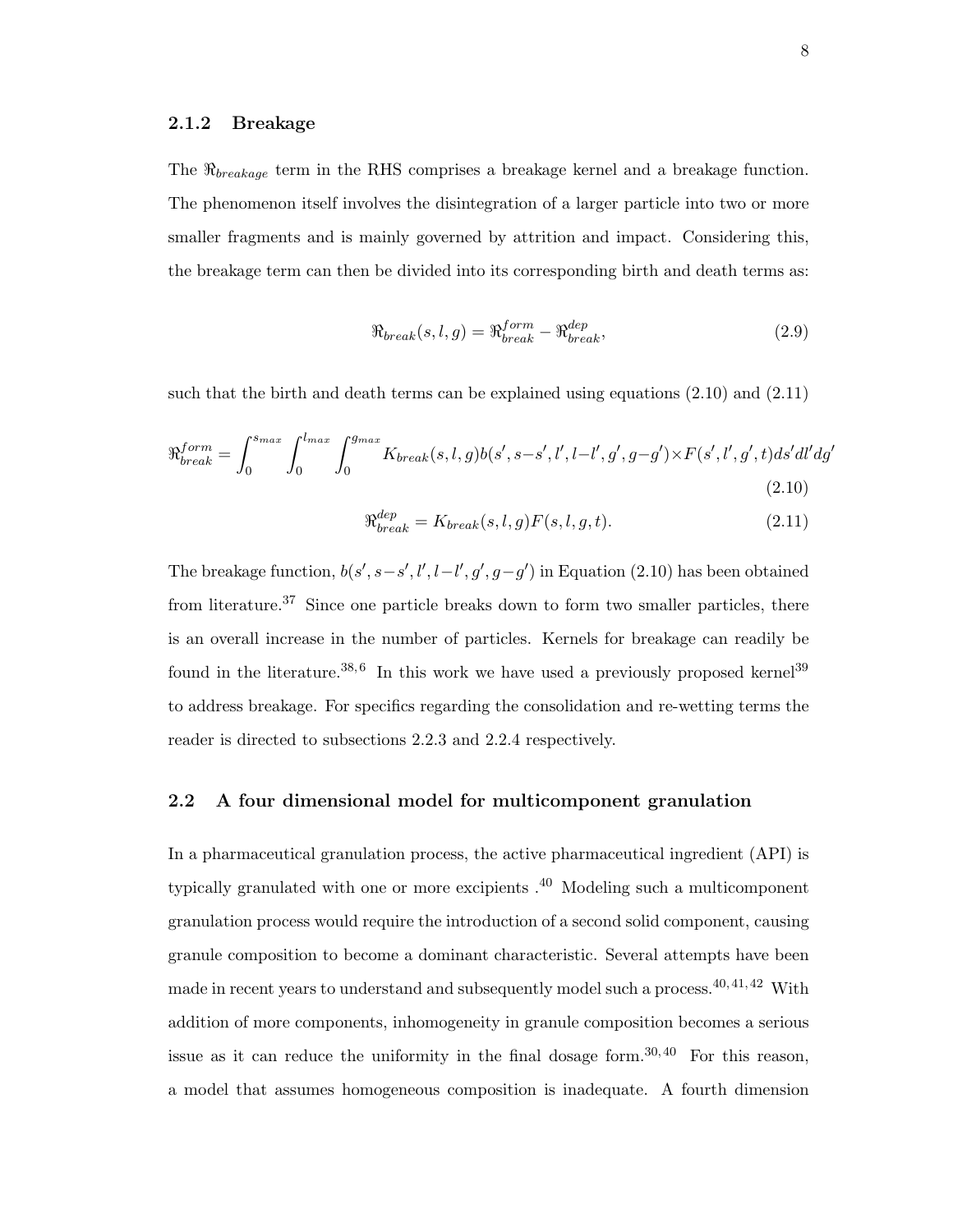must be added to the 3-D population balance model to completely account for granule composition.<sup>30</sup> For each additional solid component used, a new dimension must be added to the population balance model. This inevitably increases computational burden during simulation leading to even longer run times, which further stresses the need for parallelization. For the final case study, a four dimensional model has been parallelized to run across eight cores on two machines. The 4-D population balance was developed by modifying Equation 2.3:

$$
\frac{\partial}{\partial t}F(s_1, s_2, l, g, t) + \frac{\partial}{\partial g} \left[ F(s_1, s_2, l, g, t) \frac{dg}{dt} \right] + \frac{\partial}{\partial s} \left[ F(s_1, s_2, l, g, t) \frac{ds}{dt} \right] \n+ \frac{\partial}{\partial l} \left[ F(s_1, s_2, l, g, t) \frac{dl}{dt} \right] = \Re_{aggregation} + \Re_{breakage} + \Re_{nucleation}
$$
\n(2.12)

where  $s_1$  and  $s_2$  represent the volumes of the two solid components in each granule.

## **2.2.1 Aggregation**

The aggregation kernel is also modified as shown below:

$$
\Re_{agg}(s_1, s_2, l, g, t) = \Re_{agg}^{form}(s_1, s_2, l, g, t) - \Re_{agg}^{dep}(s_1, s_2, l, g, t)
$$
\n(2.13)

$$
\Re_{agg}^{form}(s_1, s_2, l, g, t) = \frac{1}{2} \int_{0}^{s_1} \int_{0}^{s_2} \int_{0}^{l} \int_{0}^{g} \beta(s_1 - s_1', s_2 - s_2', l - l', g - g', s_1', s_2', l', g')
$$

$$
\times F(s_1 - s_1', s_2 - s_2', l - l', g - g', t) F(s_1', s_2', l', g', t) \, dg' \, dl' \, ds_2' \, ds_1' \tag{2.14}
$$

$$
\mathfrak{R}_{agg}^{dep}(s_1, s_2, l, g, t) = F(s_1, s_2, l, g, t)
$$

$$
\times \int_{0}^{\infty} \int_{0}^{\infty} \int_{0}^{\infty} \beta(s_1, s_2, l, g, s'_1, s'_2, l', g') F(s'_1, s'_2, l', g', t) \, dg \, dl \, ds_2 \, ds_1 \tag{2.15}
$$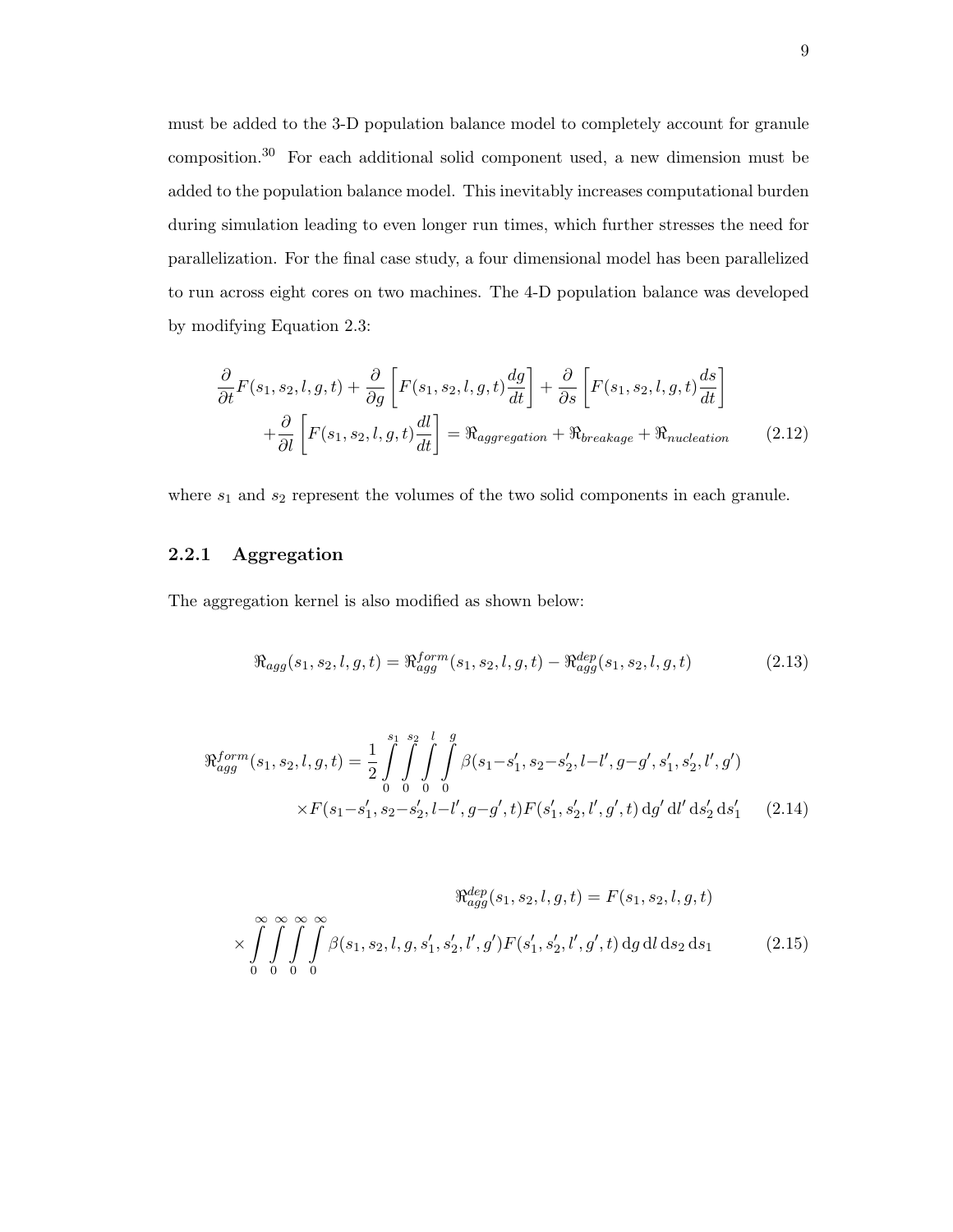For aggregation, the kernel proposed by Madec et al. $36$  was incorporated as it accounts for liquid binder content and granule size, both of which affect aggregation rate:

$$
\beta(s_1, s_2, l, g, s_1', s_2', l', g') = \beta_0 (V + V') \left( (LC + LC')^{\alpha} \left( 100 - \frac{LC + LC'}{2} \right)^{\delta} \right)^{\alpha} (2.16)
$$

where the two colliding particles are described by  $(s_1, s_2, l, g)$  and  $(s'_1, s'_2, l', g')$ . *V* and *LC* represent the total volume and fractional liquid binder content of the particles, given by Equations 2.17 and 2.18.  $\beta_0$ ,  $\alpha$ , and  $\delta$  are adjustable parameters, whose values can be found in Table 5.5.

$$
V(s_1, s_2, l, g) = s_1 + s_2 + l + g \tag{2.17}
$$

$$
LC(s_1, s_2, l, g) = \frac{l}{s_1 + s_2 + l + g} \times 100
$$
\n(2.18)

## **2.2.2 Breakage**

Breakage occurs when particles disintegrate into two or more fragments due to impact and attrition. The breakage rate consists of the depletion of larger granules  $(\Re_{break}^{dep})$ and the formation of smaller particles  $(\Re_{break}^{form})$ , as shown in Equations 2.19-2.21.

$$
\Re_{break}(s_1, s_2, l, g, t) = \Re_{break}^{form}(s_1, s_2, l, g, t) - \Re_{break}^{dep}(s_1, s_2, l, g, t)
$$
\n(2.19)

$$
\mathfrak{R}_{break}^{form}(s_1, s_2, l, g, t) =
$$
  

$$
\int_{0}^{\infty} \int_{0}^{\infty} \int_{0}^{\infty} K_{break}(s'_1, s'_2, l', g') b(s'_1, s'_2, l', g', s_1, s_2, l, g) F(s'_1, s'_2, l', g', t) \, dg' \, dl' \, ds'_2 \, ds'_2(2.20)
$$
  

$$
\mathfrak{R}_{break}^{dep}(s_1, s_2, l, g, t) = K_{break}(s_1, s_2, l, g) F(s_1, s_2, l, g, t) \tag{2.21}
$$

The breakage kernel  $K_{break}(s'_1, s'_2, l', g')$  describes the rate at which particles break, and the probability distribution function  $b(s'_1, s'_2, l', g', s_1, s_2, l, g)$  determines the properties of the daughter particles. The fragments of a broken particle can vary in volume but must be smaller than the parent particle. For the purposes of this study, a uniform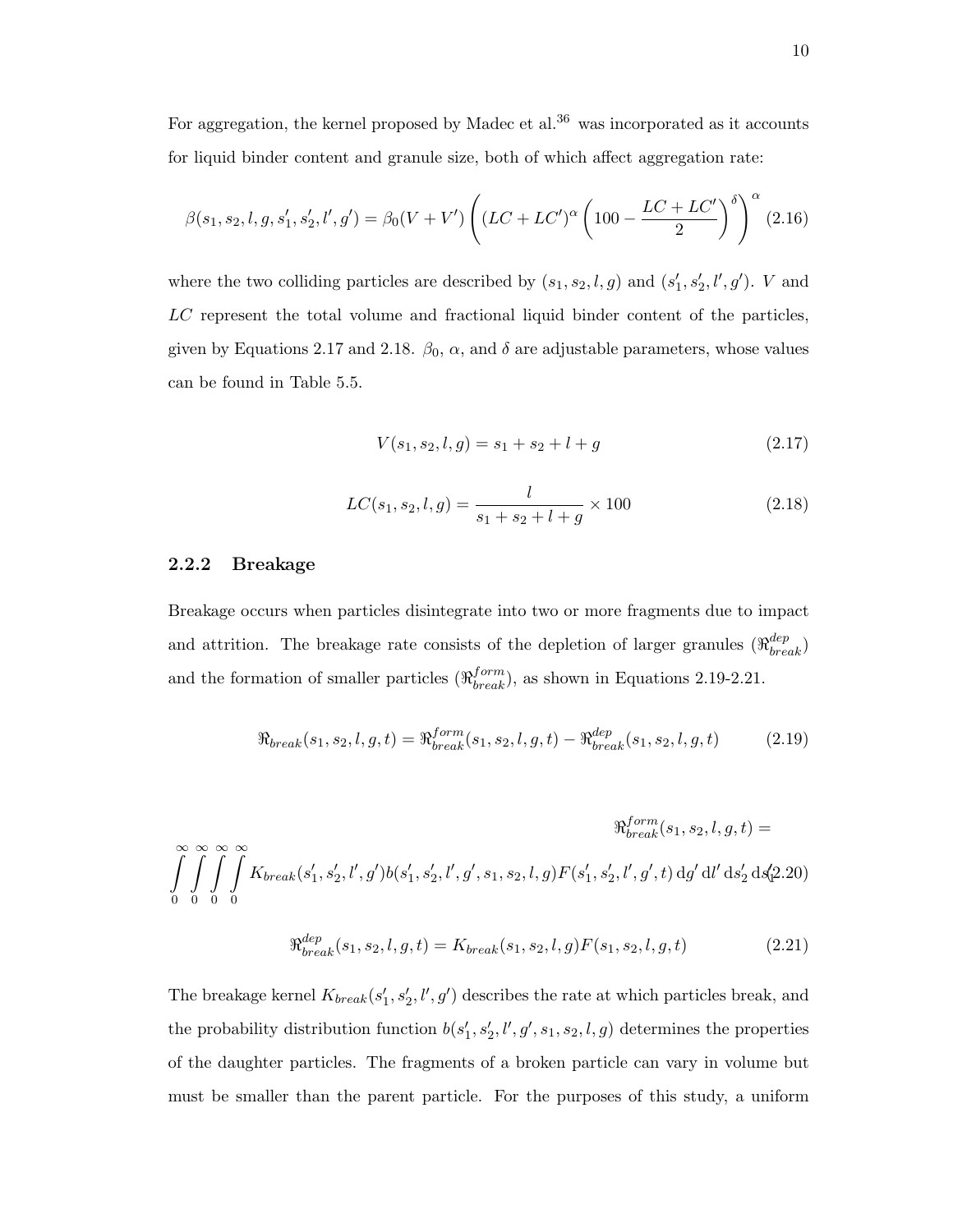probability distribution was assumed for all possible daughter particle bins, represented by

$$
b(s'_1, s'_2, l', g', s_1, s_2, l, g) = \frac{1}{(h-1)(i-1)(j-1)(k-1)}
$$
\n(2.22)

 $\forall$   $(s_1, s_2, l, g) < (s'_1, s'_2, l', g')$ , where *h*, *i*, *j*, and *k* are the first and second solid component, liquid, and gas bin numbers of the parent particles, respectively. According to this distribution, a parent particle is equally likely to break into fragments that can be described by each smaller bin. A semi-empirical breakage kernel was used in this study, as given by

$$
K_{break}(s_1, s_2, l, g) = \frac{P_1 G_{shear}(D(s_1, s_2, l, g))^{P_2}}{2},
$$
\n(2.23)

where *G* is the shear rate,  $D(s_1, s_2, l, g)$  is the particle diameter, and  $P_1$  and  $P_2$  are adjustable parameters.<sup>39</sup> The values for  $G_{shear}$ ,  $P_1$  and  $P_2$  are included in Table 5.4.

#### **2.2.3 Consolidation**

Consolidation, a negative growth process representing the compacting of granules due to the escape of air from the pores, has been modeled using an empirical expression proposed by Verkoejin et al.<sup>31</sup> It can be given as

$$
\frac{d\epsilon}{dt} = -c(\epsilon - \epsilon_{min}),\tag{2.24}
$$

$$
\frac{dg}{dt} = \frac{c(s+l+g)(1-\epsilon_{min})}{s} \times [l - \frac{\epsilon_{min}s}{1-\epsilon_{min}} + g] \tag{2.25}
$$

where, the porosity  $\epsilon$  for the 3-D case is

$$
\epsilon = \frac{l+g}{s+l+g} \tag{2.26}
$$

Here  $\epsilon_{min}$  is the minimum porosity of the granules and  $c$  is the compaction rate constant. The same equations can readily be extended for the 4-D case, by re-defining the solid term, *s*, which will now be equal to the sum of individual solid fractions of each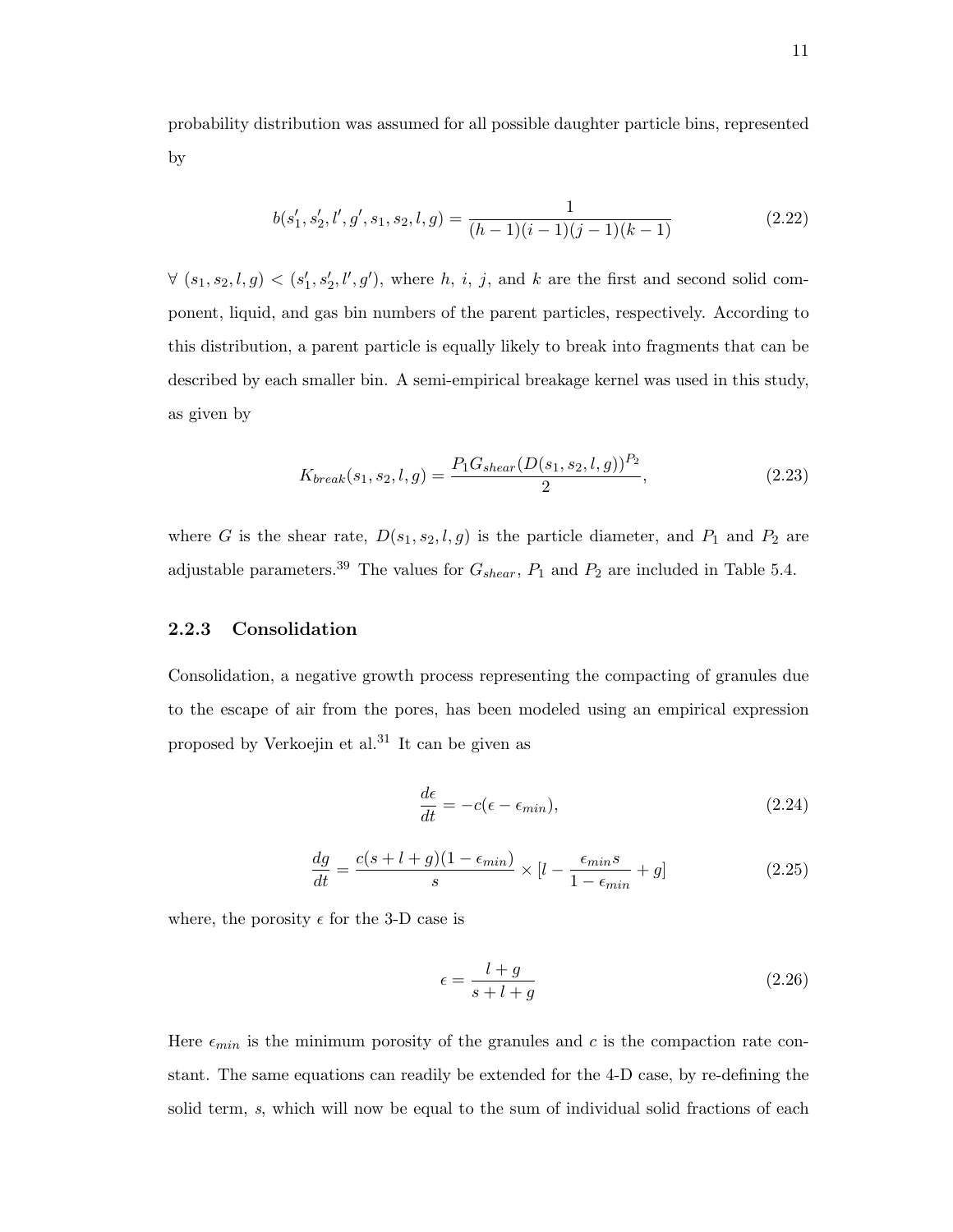## **2.2.4 Drying/Rewetting**

Liquid binder is added to the granulating system to induce the formation of particle aggregates. Drying/rewetting is associated with the change in the amount of liquid in the granulation system due to addition of more liquid or removal due to evaporation. The liquid rate can be obtained from mass balance as

$$
\frac{dL}{dt} = \frac{\dot{m}_{spray}(1 - c_{binder}) - \dot{m}_{evap}}{m_{solid}},\tag{2.27}
$$

where,

$$
m_{solid} = m_{solid fraction} + \dot{m}_{spray} \dot{c}_{binder} \Delta t, \qquad (2.28)
$$

In the equations above,  $\dot{m}_{spray}$  is the binder spray rate,  $c_{binder}$  is the concentration of solid binder in the slurry added,  $\dot{m}_{evap}$  is the rate of liquid being evaporated (in this work  $\dot{m}_{evap} = 0$ , for sake of simplicity),  $m_{solid\ fraction}$  is the volume of solid for the particles in each bin and *L* is the liquid content. Due to liquid addition, the liquid content of each particle changes from  $x_{liquid}$  to  $x_{liquid} + \delta x_{liquid}$  which cannot be readily represented by the values of liquid volume on the grid. Thus, a fraction is incorporated, which distributes the new volume of liquid contained in the particle into the two adjacent grids, such that the liquid volume can be conserved. The fraction can be written as

$$
fraction(j) = \frac{X - x(j)}{x(j+1) - x(j)}\tag{2.29}
$$

where,  $X = x_{liquid} + \delta x_{liquid}$ , x(j) is the representative liquid volume in the  $j^{th}$  grid and  $x(j+1)$  is the representative liquid volume in the  $j+1<sup>th</sup>$  grid.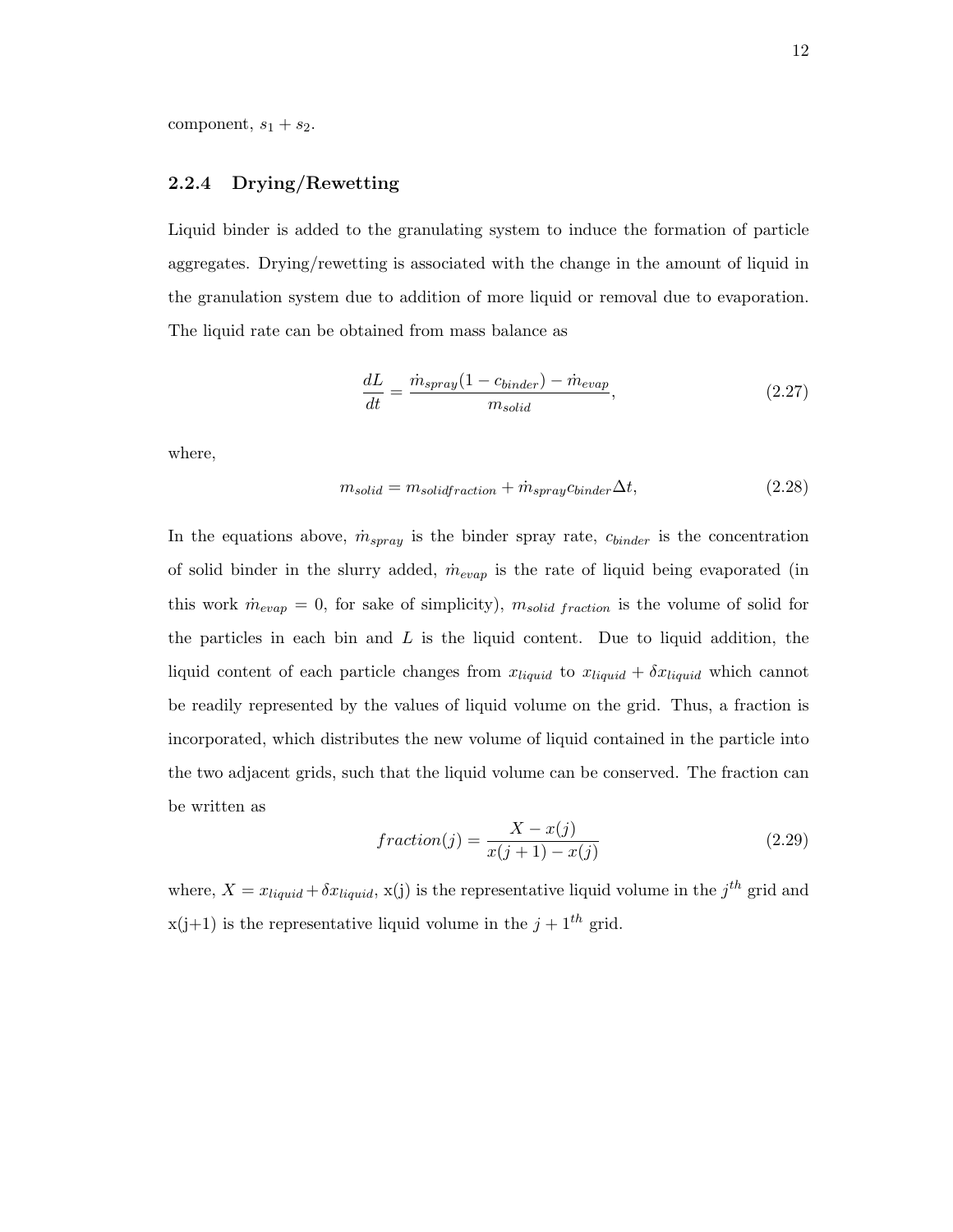## **Chapter 3**

## **Parallel, distributed and GPU computing**

Moores Law predicts that processing power of a CPU will double every 18 months,  $43a$ law shown to be reliable only for the duration of the 1990s primarily due to everincreasing transistor counts per unit area with each new processor generation. By 2003, this aggressive rise in clock speed began to show signs of slowing down. To double the clock speed, distance traversed by an electrical signal per clock cycle has to be be cut by half, which in turn requires further reduction in size of transistors. To achieve this, manufacturers would have to place billions of transistors in proximity to each other on a single die. Such an arrangement will inevitably result in the generation of excessive heat leading to significant power leakages.<sup>44</sup> To overcome this, chip manufacturers are now fabricating CPUs with more (albeit lower clocked) cores instead of faster ones. A single processor can comprise many such cores, with each core capable of executing an instruction set. Although a 'core' generally refers to the physical component providing parallelism, it can also mean a thread (a piece of software), a processor or even a machine (on a network) executing a stream of instructions depending on the manufacturer/corporation.<sup>45</sup> For instance, the Intel Core i7-2600K processor has four physical cores, each with two threads raising the total number of (logical) cores to eight.<sup>46</sup> With an increased number of cores the burden falls on the programmer to optimally parallelize the code to achieve maximum speedup. The fundamental concept behind *parallel programming* involves splitting up a large problem into *n* smaller tasks that can be handled by *n* cores/processors to provide a peak speedup of *n* times over just one core/processor. However, attaining such gains in runtime performance are virtually impossible, simply because the time needed for data transfer and synchronization to,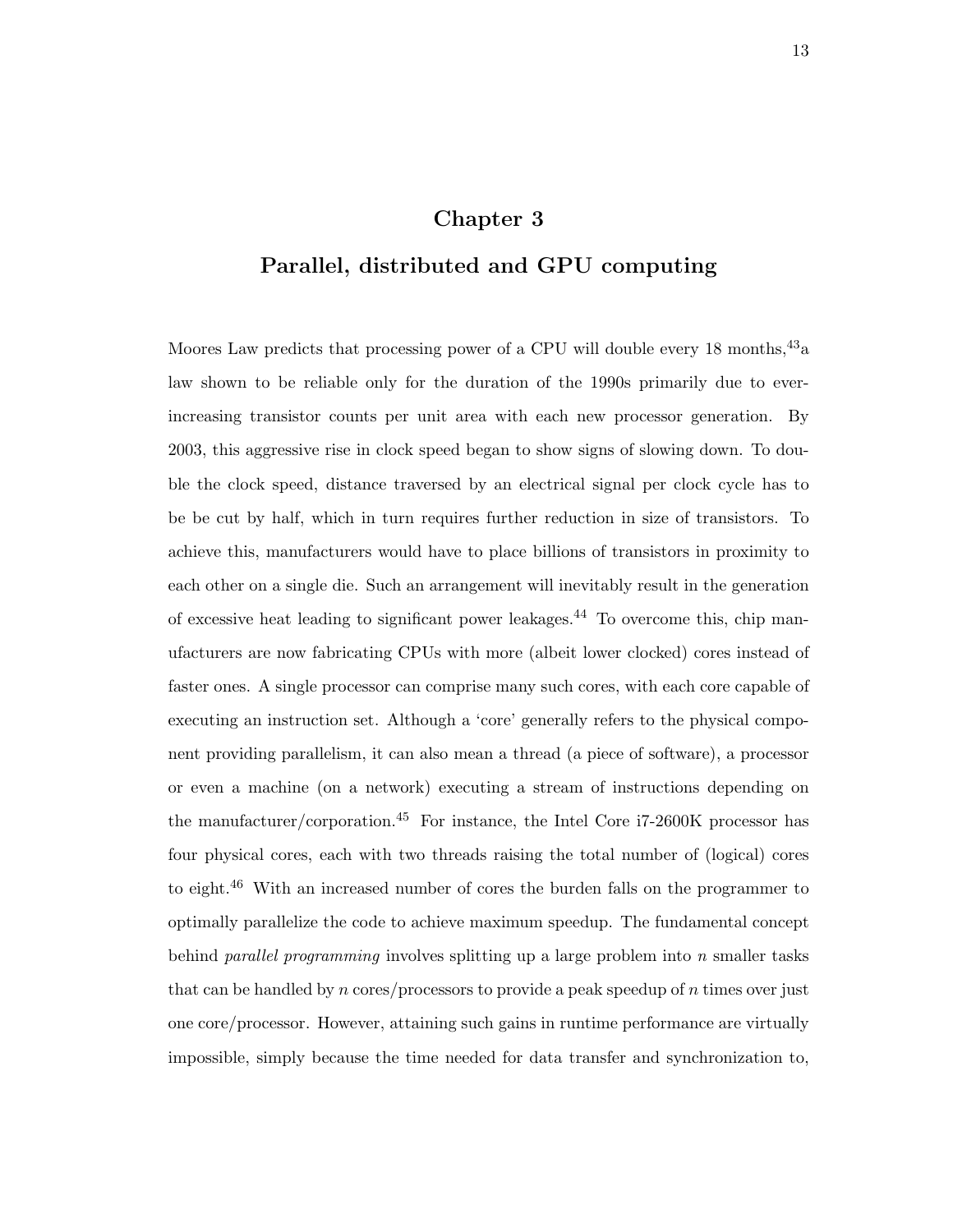from and between cores eventually exceed any time savings from speedup.<sup>3</sup> Depending on the hardware architecture of a parallel computer, and implicitly, the level of communication required, several parallel programming models have been established, an elucidation of which can be found in the literature  $.47,48$  The most widely used approaches are task parallelism, data parallelism and the distributed memory/message passing model $49,50$ :

- *•* Task parallelism is achieved by assigning each task (or sub-task) to a unique core or thread (hence the name 'threads model') and finally splitting or combining the data stream at the end. Implementation: POSIX threads, OpenMP
- *•* Data parallelism involves dividing a large amount of data into sections across cores, each of which are then operated upon by the same task within each core. Implementation: Fortran 90 and 95
- *•* In Message Passing, each sub-task has its own local memory on the core and exchanges data between cores through messages. Programmer must explicitly determine the level of parallelism. Implementation: Message Passing Interface (MPI)

#### **3.1 Multi-core CPU computing with the Parallel Computing Toolbox**

Based on Flynn's taxonomy,<sup>51</sup> computing architecture can be classified as: single instruction, single data (SISD); multiple instruction, single data (MISD); single instruction, multiple data (SIMD); or multiple instruction, multiple data (MIMD) systems. The current generation of Intel processors like the Core i7 fall in the MIMD category but utilize SISD (Single Instruction, Single Data) processing units at the lowest level.<sup>52</sup> There are three common approaches toward implementing parallelism on these system: SIMD (SSE) instructions operating on multiple data sets in parallel with a single instruction stream; Simultaneous multi-threading (SMT), popularly called 'Hyperthreading'; or as is now generally preferred, through custom libraries or 'toolboxes' like MATLAB's Parallel Computing Toolbox (PCT). PCT allows the programmer to take advantage of multi-core processors and many-core devices like Graphics Processing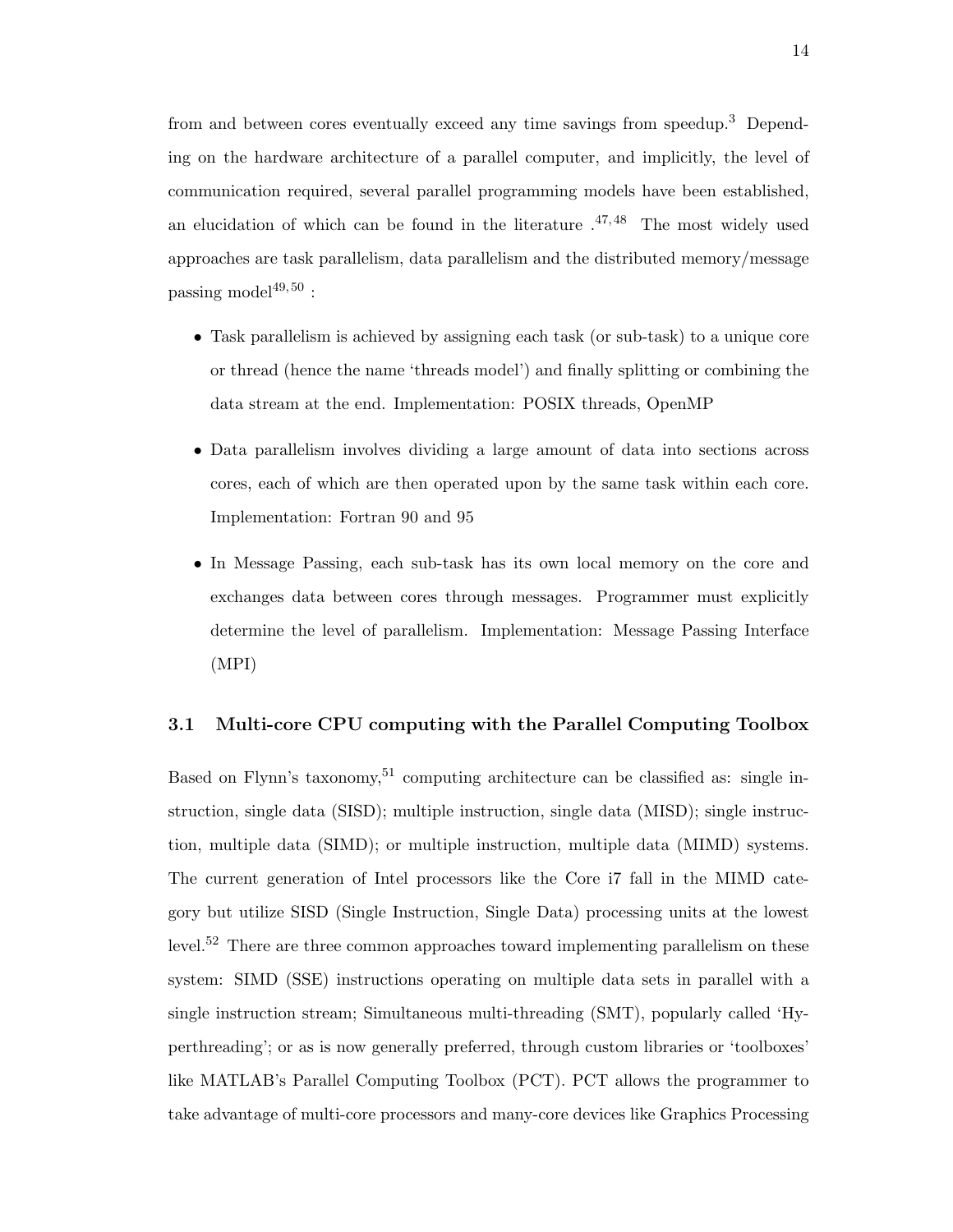Units (GPUs) by providing high-level abstractions such as parallel for-loops with the parfor construct, specialized arrays (distributed and codistributed arrays), SPMD (Single Program Multiple Data) blocks, and frequently used numerical algorithms like **fft** that have already been parallelized.<sup>53</sup> This allows the programmer to focus on optimizing the algorithm and not on micro-managing parallel communication between cores, functions taken care of by MATLAB behind the scenes. Depending on the application, the programmer can choose one of these abstractions to parallelize his code to run on multi-core systems. By default, a task (a set of instructions) executed in MAT-LAB is handled by a master instance of MATLAB called the *client* instance. When the command matlabpool open is issued, a specified number of headless MATLAB instances (instances without an output display) called *workers* or *labs* are initiated on different cores and run as separate system processes. Communication to, from and between these workers are handled by the *client* instance of MATLAB. These workers are executed on cores, but their number need not correspond to the number of cores present on a device.

In addition to an implicit low-level multi-threading that is pre-built into MATLAB, there are explicit methods of parallelism available to the developer as well,<sup>54</sup> with the parfor keyword being the easiest to implement in an existing code requiring little modification. Substantial speedup can be achieved by just replacing (preferably) the outermost for with parfor. The job of distributing iterations and collecting end results are handled by MATLAB without any requirement for additional commands from the programmer. A major caveat of using this construct is that it assumes the task at hand to be 'embarrassingly parallel' in nature. That is, the task may be divided into a number mutually exclusive sub-tasks, which can then be executed independently of each other (i.e in any order) on separate cores.<sup>3</sup> In practice, it was found that implementing parfor - efficiently - in a program is easier said than done. This is mostly because any gain in speedup is soon lost when the number of labs exceeds the number of cores, since communication overhead is always higher between threads than for cores.<sup>55</sup> Another approach to explicit parallelism is by using SPMD blocks created with the help of the SPMD keyword. The SPMD (Single Program Multiple Data) approach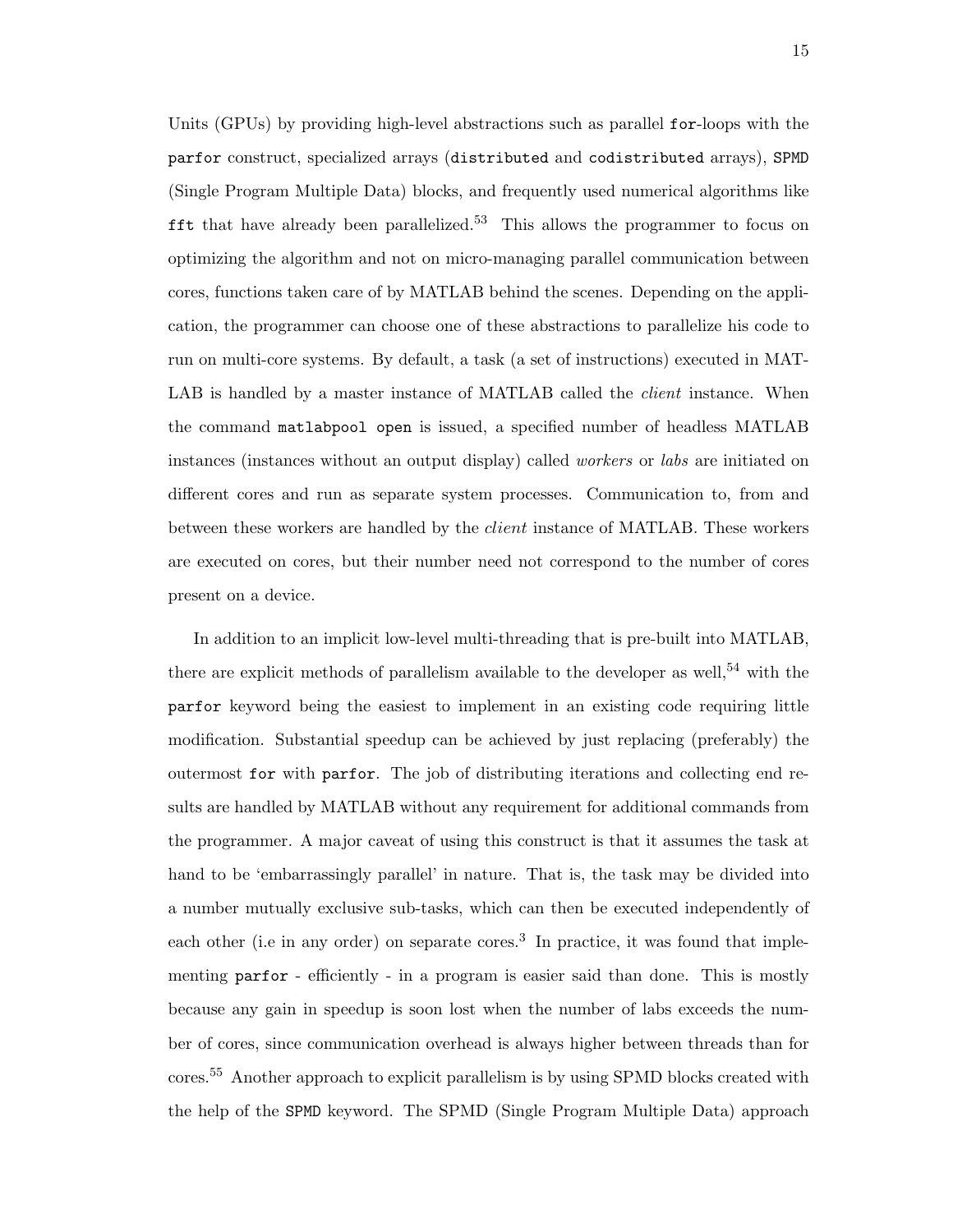belongs to a class of parallel programming models that utilize a combination of task, data and message passing paradigms to realize parallelism. Each MATLAB worker is assigned a copy of the same instruction set ('program') which then operate on different data arrays or different sections of the same data array; hence the term , 'Single Program Multiple Data'. Furthermore, if data exchange and synchronization between the workers is desired, functions based Message Passing Interface (MPI) commands <sup>56</sup> like LabSend() and LabReceive() can be applied to send or receive data respectively from a specified worker. To implement any of the constructs described here, a matlabpool open command must first be issued beforehand in order for the client session to establish a connection with available workers. For further information on PCT constructs and their correct implementation please refer the appropriate section of the MATLAB manual.<sup>53</sup>

## **3.2 Distributed computing with PCT + MDCS**

Once a program has been optimized for parallel execution on multiple cores on a single CPU or across multiple CPUs on a single machine, the next stage involves scaling out to a computer cluster, an approach known as 'farming'.<sup>2</sup> Each machine or a *node* in the network is linked to other nodes either via wired or wireless connections and are capable of communicating with each other. There are essentially two frameworks that describe algorithms for distributed systems: the shared memory and message-passing models. For the purposes of this paper, the message passing model will not be discussed but further information can be found in the literature.<sup>57</sup> In the shared memory - or more accurately, the *Distributed Shared Memory* (DSM) - structure it is assumed that CPUs of all nodes have access to a common memory where variables can be read and modified. There is no explicit message-passing between the nodes but exchange of information can be achieved by reading from/ writing data to this common memory. The computations themselves are performed in a tightly-coupled concurrent manner and is fundamentally a scaled-up version of parallel execution on a multi-core processor residing in a single machine.<sup>58</sup> The total memory in a DSM is not physically coalesced but distributed across local memory modules of every node, and together they form the global address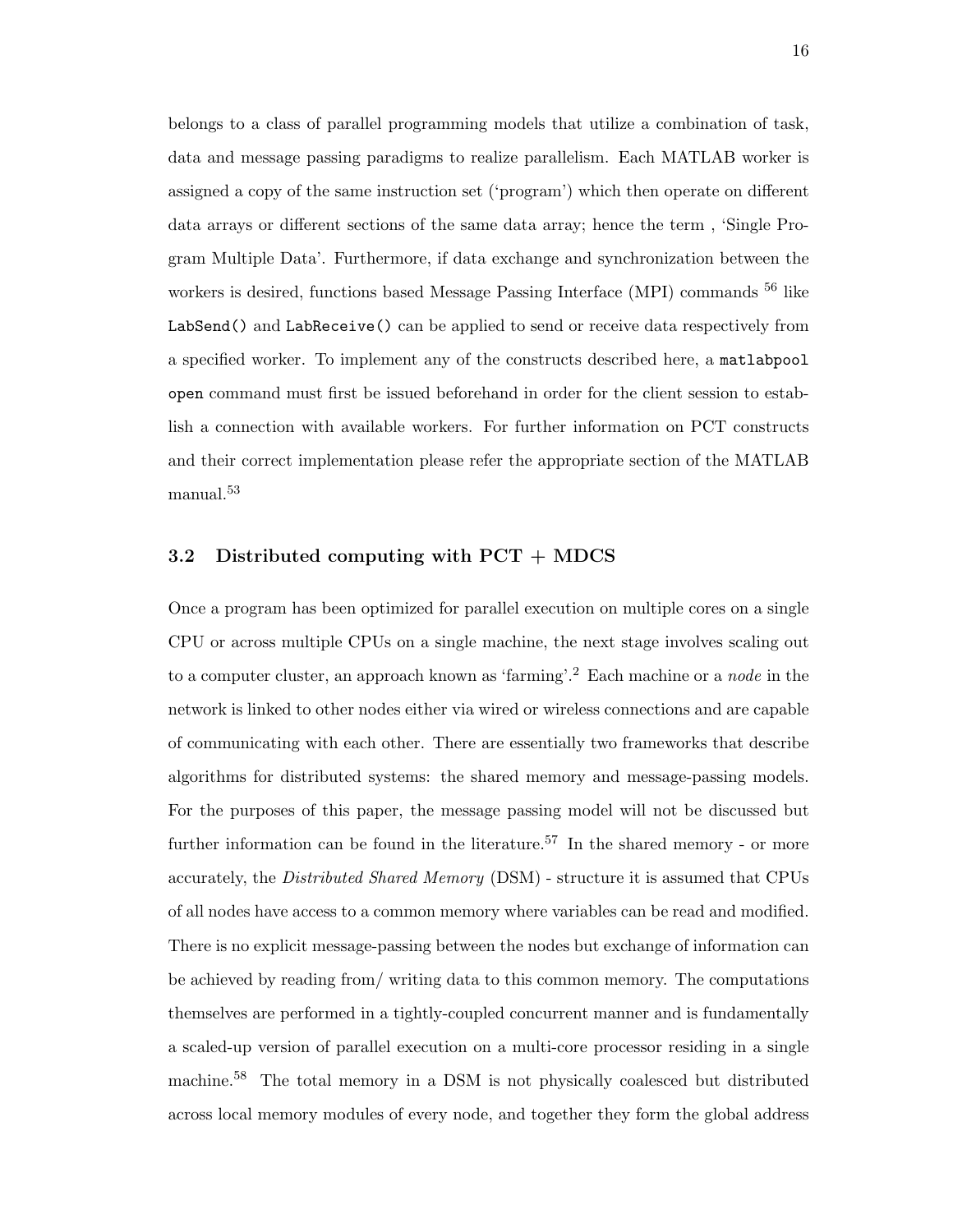space. While MATLAB generally manages all communication between nodes, there are two factors that must be kept in mind while writing code based on the DSM approach:<sup>59</sup> proper distribution of shared data throughout the system to minimize access latency; maintaining a coherent view of shared data across nodes while minimizing overhead associated with coherence management. Beyond a single machine or for one with more than 12 workers, MATLAB requires the Matlab Distributed Computing Server (MDCS) to be installed in order to harness more workers. Regardless of the underlying hardware structure, be it a multicore desktop or a computer cluster, all parallel constructs in the PCT will function in the same manner with the MDCS package.<sup>53</sup>

As distributed computing gains acceptance, corresponding challenges in scheduling computational tasks (or more appropriately *jobs*) to cluster environments also increase significantly. Such systems require job managing tools to ensure efficient and optimized resource allocation at the individual nodes to improve overall performance. With MDCS, communication to, from and between workers are managed by a software handler termed the *scheduler* running on top of the host operating system. In addition to the in-built 'job manager', MATLAB also supports third-party schedulers like PBS Pro and Windows HPC Server 2008. The primary function of the job manager is to control the job queue, distribute job tasks to workers or labs for execution, and maintain job results. Further information on configuring and submitting jobs through the job manager may be found in PCT's user guide.<sup>53</sup> Although MATLAB manages work flow and communication between client and workers, concurrent read/write access to shared data in a DSM environment can occur, resulting in a serious problem called 'false sharing'. Data transfer and reading/writing page table entries necessitates expensive system calls which increases the risk of false sharing.<sup>60</sup> Despite it being a complication only at page-level granularity, the programmer must keep this in mind while writing an application and endeavor to incorporate coarse-grain sharing and synchronization constructs in the parallel algorithm to ensure ordered data access. Another caveat of executing shared memory jobs on a distributed system is that they do not scale well with shared and/or updated data.<sup>61</sup> To run such an application in a truly scalable manner, the programmer must manually rework the code to partition both tasks and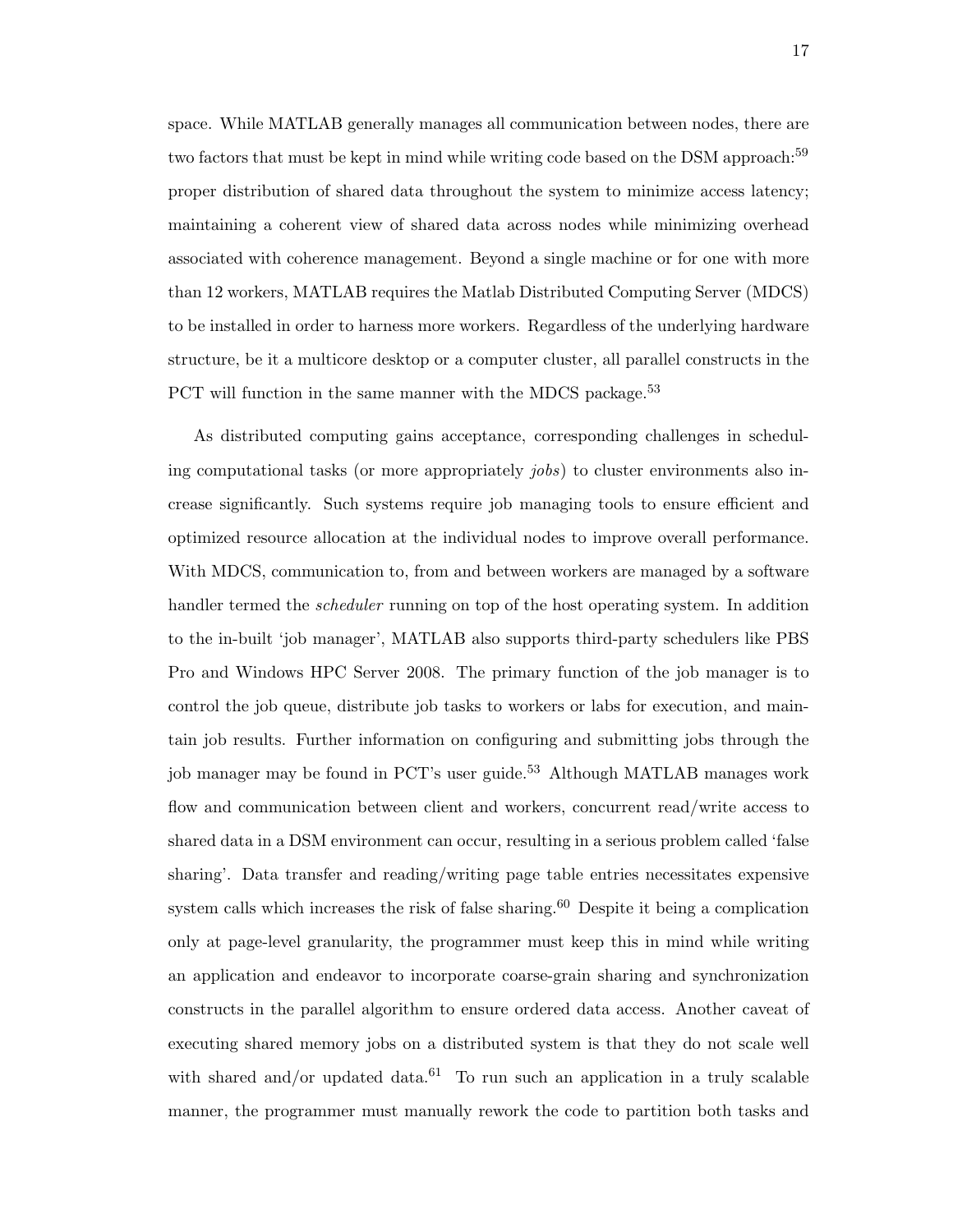data across multiple nodes. This process revolves around choosing between complete data consistency or total scalability while simultaneously ensuring balanced loads across workers, rendering it a challenging task in and of itself. Therefore, it can be concluded that code optimized for tightly-coupled parallel execution on local workers may not be optimized for execution on workers in a distributed system, and vice versa.

#### **3.3 GPU Architecture and parallel programming**

For a comparison of hardware architecture layouts of both the CPU and GPU platforms, refer figure 3.1. The GPU is an excellent example of the SIMD design paradigm. A GPU is organized as an array of many cores, or 'streaming multiprocessors'(SMs), as NVIDIA describes them. Each SM has a certain number of ALUs (Arithmetic and Logic Units) called streaming processors (SPs) which share a common control logic and instruction cache (see Figure 3.1(a)). While the CPU design paradigm boasts excellent performance in sequential operations, presence of a complex control logic and large cache memory limit the maximum speed achievable in gigaflops.<sup>62</sup> The GPU control logic systems on the other hand are not as bulky, with the GPU themselves fabricated as relatively wide SIMD vector devices, increasing their parallel processing capacity. It is also on account of their architecture that GPUs are optimized for data-parallel calculations, unlike MIMD-based platforms like the Core-i7 CPU which are more suitable for task-parallel, data-parallel and message passing applications. The GPU card used in this investigation was a GeForce GTX 280 with 240 SPs each capable of a 1.3 GHz peak. Each SM has 1024 threads, bringing the total to 30,720 threads within a single GTX280 GPU.<sup>63</sup> To program these massively parallel architectures, NVIDIA developed the Compute Unified Device Architecture (CUDA) modeling platform, which was released in 2006, permitting high-level programmability within the C language environment<sup>64</sup> . CUDA was built upon the three key abstractions of: hierarchy of threaded groups, shared memories and barrier synchronization. CUDA, in conjunction with an Application Program Interface (API) greatly simplifies the process of GPU programming by transforming CPU code written using C, CUDA FORTRAN, OpenCL or DirectCompute, into GPU primitives. There are a number of custom libraries available to a GPU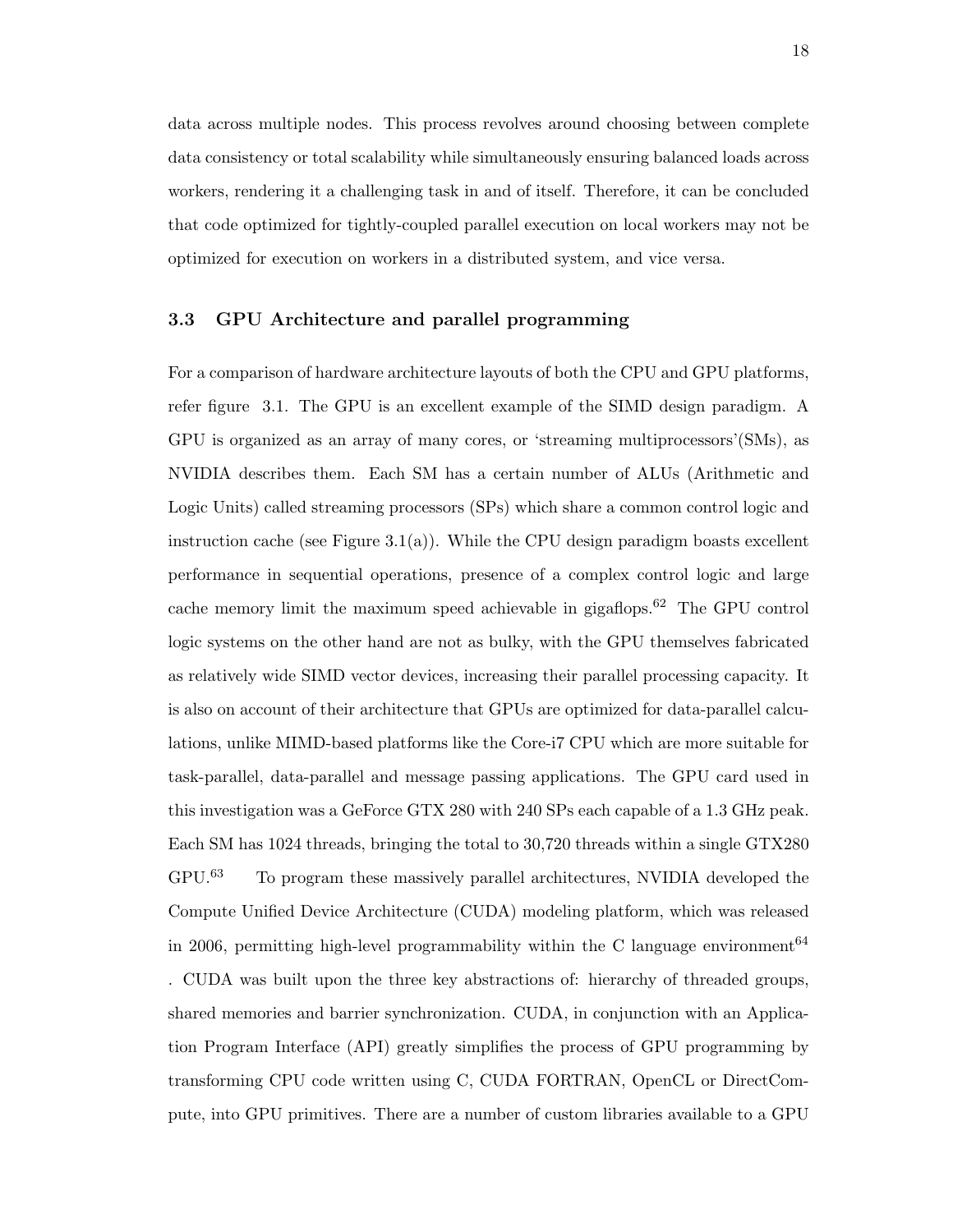

Figure 3.1 Schematic representation of the contrast between typical CPU and GPU hardware architectures

programmer in addition to MATLAB's own built-in support via PCT, like GPUmat by the GP-you group and JACKET by the Accelereyes corporation. For this investigation, we decided to go with JACKET because of its extensive collection of GPU-ready functions and better performance when compared to the other products  $.65, 66$  JACKET is a third-party MATLAB toolbox acting as a wrapper around CUDA transforming MATLAB functions into GPU functions at the basic level by converting CPU data structures into GPU types. This retains MATLAB's interpretive programming style while providing real-time, transparent access to the CUDA compiler  $67$ . Of all the available constructs, the gfor construct (similar to the PCT's *parfor* ) was applied as it offered the easiest and most efficient way for parallelizing for-loops to run on the GPU. It executes for-loops in parallel by distributing the values of all loop iterations across GPU cores and subsequently executing calculations on each core in a single pass, resulting in considerable speedup. It must be kept in mind that for both the CPU and GPU, ideal parallelism is attained only if a task can be divided into a number mutually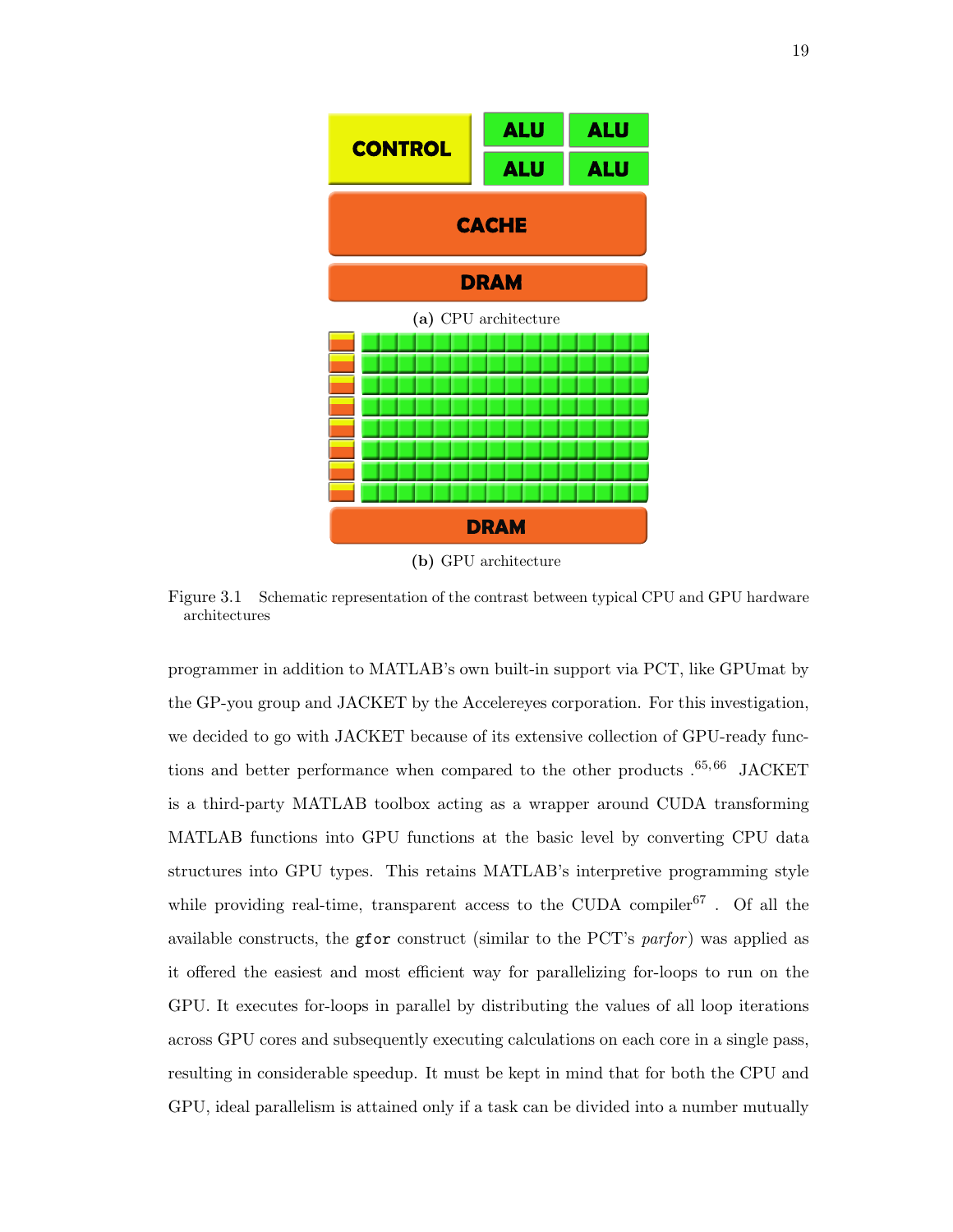exclusive sub-tasks, capable of being executed independently of each other on separate cores - i.e. only if it is embarrassingly parallel in nature. In reality, most problems lie somewhere between this extreme and the 'annoyingly sequential' extreme.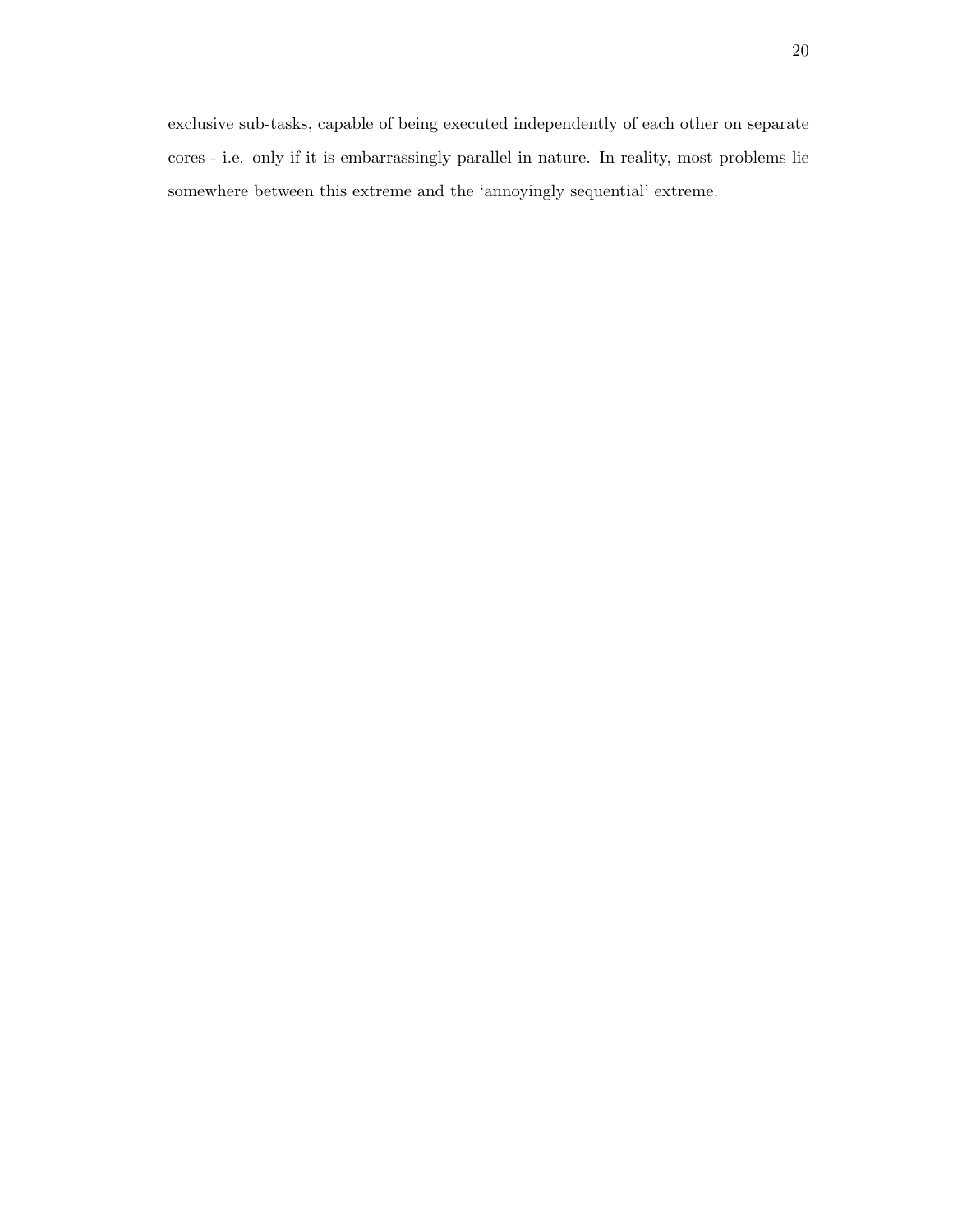## **Chapter 4**

## **Model development and parallel programming**

# **4.1 Building the multi-dimensional granulation model and its numerical solution**

A modern view of the granulation process has been described previously<sup>68</sup> as a combination of three dominant mechanisms: (1) wetting and nucleation, (2) consolidation and aggregation and (3) breakage and attrition. These stages need not occur sequentially, but due to variable shear force distribution in granulators (e.g. high-shear) during operation, simultaneous growth and breakage of granules is presumed. In general, the entire process may be viewed as combinations of coalescence and/or breakage phenomena. We assume a class II type of coalescence,  $69$  meaning the granules were of negligible elasticity during an initial collision, attributable to the granules' deformability and/or being physically confined by surrounding granules. Weak, deformable granules imply that granular growth falls in the *steady-growth* region, a regime wherein coalescence is predominant over layering or nucleation.<sup>70</sup> Furthermore, Tu et al.<sup>71</sup> showed experimentally that steady-state growth could be observed under certain operating conditions  $(i$ iquid:solid = 110:150 and impeller speed = 300 to 600 rpm) in high-shear granulators, with aggregation and breakage being the primary mechanisms for granule growth. Serial codes based on 3-D and 4-D PBEs were developed from equations (2.3) and (2.12) respectively to simulate the granulation process with a few simplifications, keeping the aforementioned assumptions in mind:

*•* Of the *source terms*, only aggregation and breakage are considered, eliminating nucleation  $(s_{nuc} = 0)$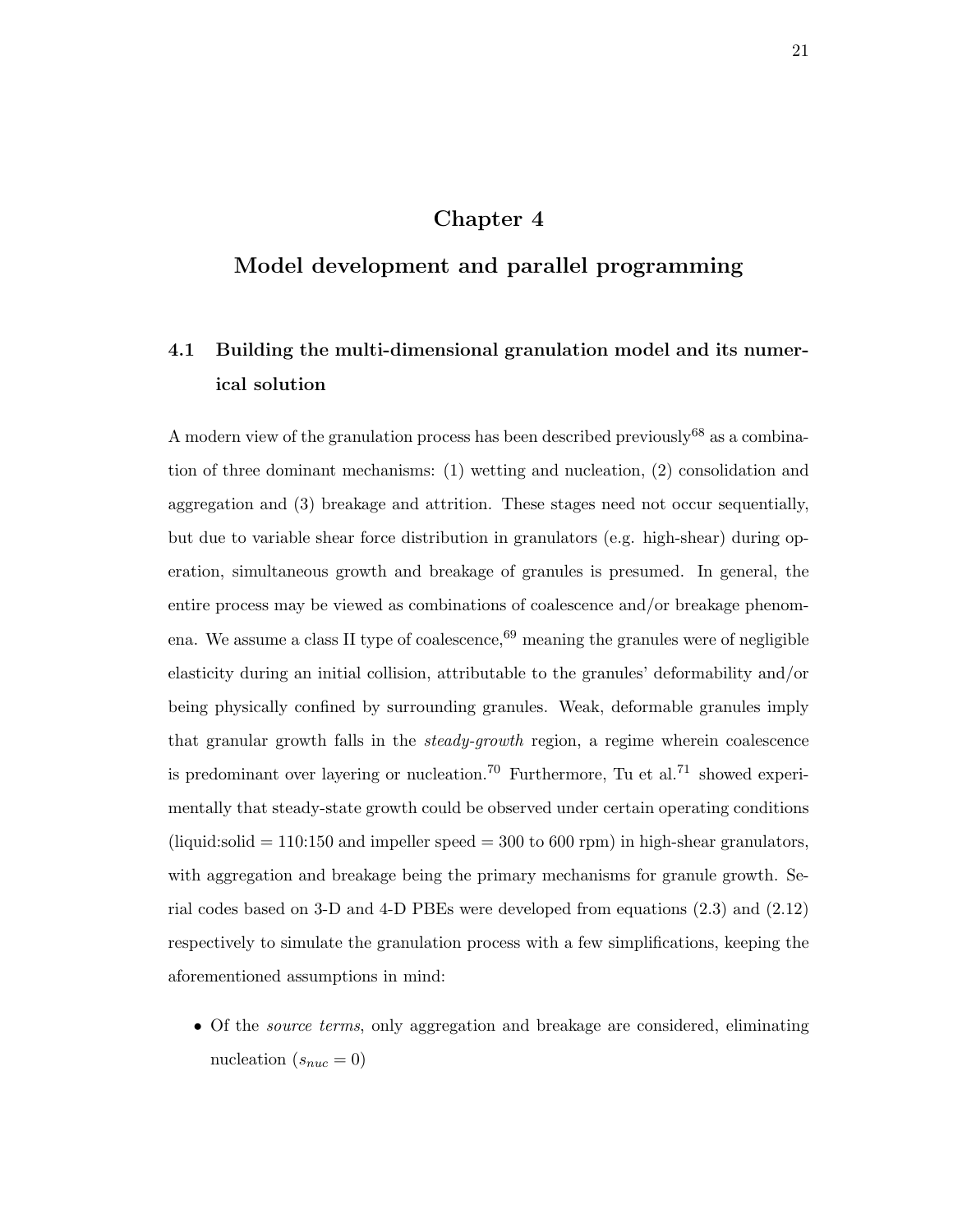- Of the *growth terms*, layering is neglected, keeping liquid re-wetting and consolidation
- For aggregation, an empirical kernel proposed by Madec et al.<sup>36</sup> is used

yielding the following PBE (equation 4.1) for the 3D case:

$$
\frac{\partial}{\partial t}F(s,l,g,t) + \frac{\partial}{\partial g} \left[ F(s,l,g,t) \frac{dg}{dt} \right] + \frac{\partial}{\partial l} \left[ F(s,l,g,t) \frac{dl}{dt} \right]
$$
\n
$$
= \Re_{aggregation} + \Re_{breaking} \tag{4.1}
$$

and for the 4D case:

$$
\frac{\partial}{\partial t}F(s_1, s_2, l, g, t) + \frac{\partial}{\partial g} \left[ F(s_1, s_2, l, g, t) \frac{dg}{dt} \right] + \frac{\partial}{\partial l} \left[ F(s_1, s_2, l, g, t) \frac{dl}{dt} \right]
$$
\n
$$
= \Re_{aggregation} + \Re_{breaking} \tag{4.2}
$$

### **4.1.1 The cell average method**

To cover the granule size ranges observed in an industrial setting, a linear grid would require a very large number of bins, leading to longer run-times. In order to reduce computational burden and achieve reasonable simulation times, a non-linear grid was used to define the bins in a grid. To distribute particles uniformly into bins in a nonlinear grid, the cell average technique<sup>72, 73</sup> was implemented. It is an improvement over the fixed-pivot discretization technique (FPDM) and moving pivot discretization techniques,<sup> $74,75$ </sup> both of which were proposed to aid in the allocation of particles to neighboring bins when daughter particles did not exactly fall on the pivot (representative point of a bin, defined as the mid-point between the upper and lower bounds of a bin) in a non-linear grid. However, both techniques over-predicted the distribution of particle properties, a drawback that was rectified by the cell-average technique. It distributes birthed particles falling on non-representative points to the nearest representative points, with a pre-defined fraction of the total particles produced sent to neighboring representative points. A local averaging for each cell is performed at each time step before distributing the resulting values to the adjoining representative points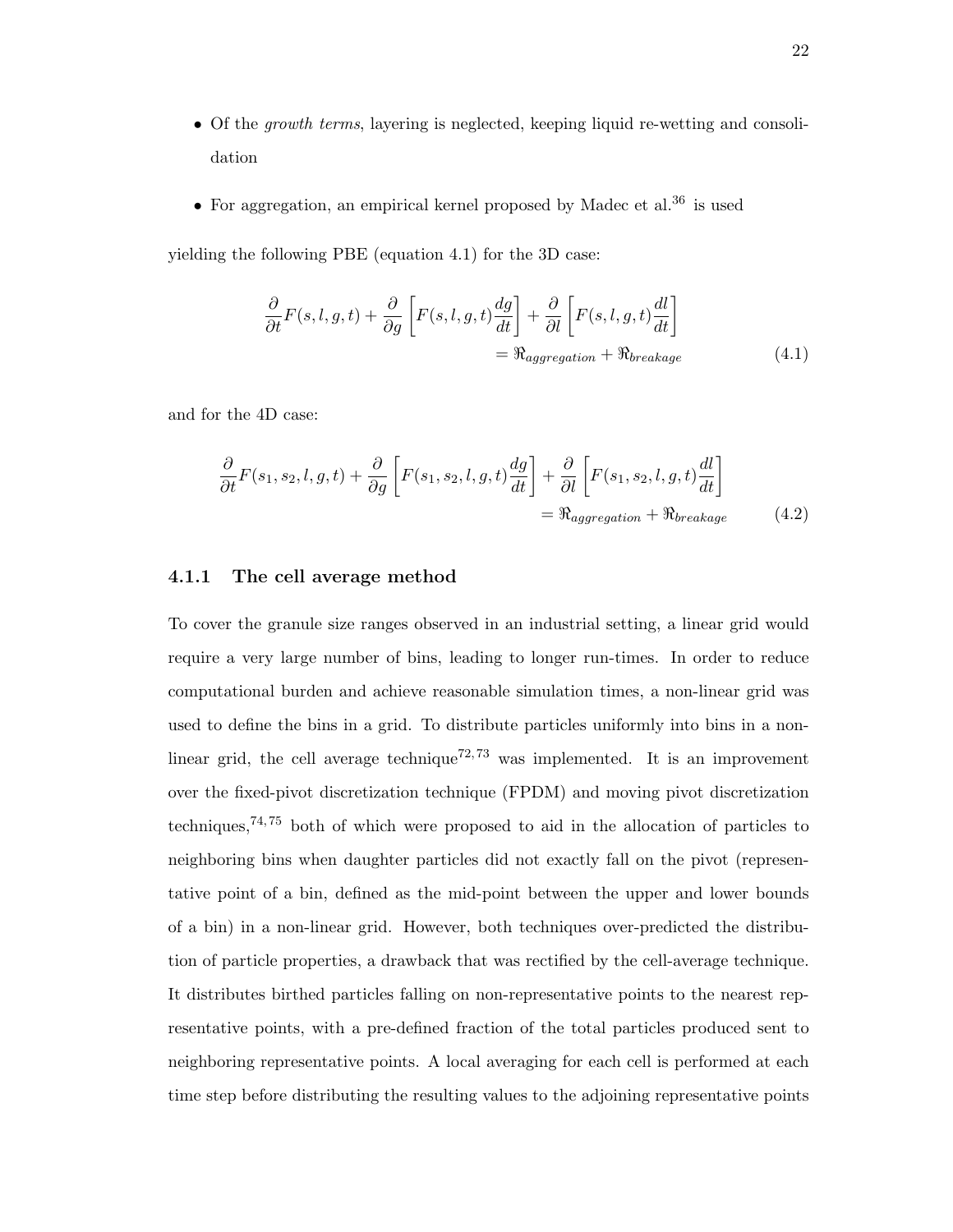for a non-linear, arbitrary grid. Likewise, during breakage, a larger granule will fragment into two smaller particles. Of the two daughter particles, one may be considered to lie on the grid point (the representative point) itself while the other lies at a point on the bin which may or may not coincide with this representative grid point. Therefore, this latter particle needs to be reallocated, in pre-defined fractions, to neighboring bins. To this end, the properties of all particles aggregating or breaking in a bin is averaged, representing net birth in a bin due to aggregation and breakage. This net birth is distributed to adjacent bins when the birthed particle does not fall exactly on the grid point. The actual number of adjacent bins receiving the particle depends on the number of dimensions present. Therefore, for a three dimensional grid, particles would get distributed to eight surrounding bins. For the model developed herein, the re-allocation method involves preservation of two moments, namely the particle density and mass (or volume, since particle density is constant). This fractionation can cause multiple births to occur at a single grid point. These births are summed up in order to obtain the cell average birth which then replaces the the birth term in the PBE. On the other hand, no redistribution of particles is needed for a death term, as death is simply the disappearance of particles from a grid point. For an N-dimensional PBE, it can be deduced via mathematical induction that a particle undergoing breakage would get distributed into  $2^N$  fractions across adjacent grid points. The  $2^N$  fractions corresponding to the  $2^N$  neighbouring bins can be obtained in the same way as the  $2^3$ fractions for a 3-dimensional population balance equation. The detailed procedure for implementing this cell average method may be found in publications by Chaudhury et al. (forthcoming)<sup>76</sup> for a 3-D PBM, and by Barrosso and Ramachandran<sup>77</sup> for a 4-D PBM.

#### **4.1.2 Numerical solution of the PB model**

Using a multidimensional population balance with an appropriate kernel ensures improved analysis and prediction of the granulation process. However, incorporating an efficient numerical technique to solve such integro-partial differential equations is a challenging task, the multiple time scales and dimensions involved complicating the solution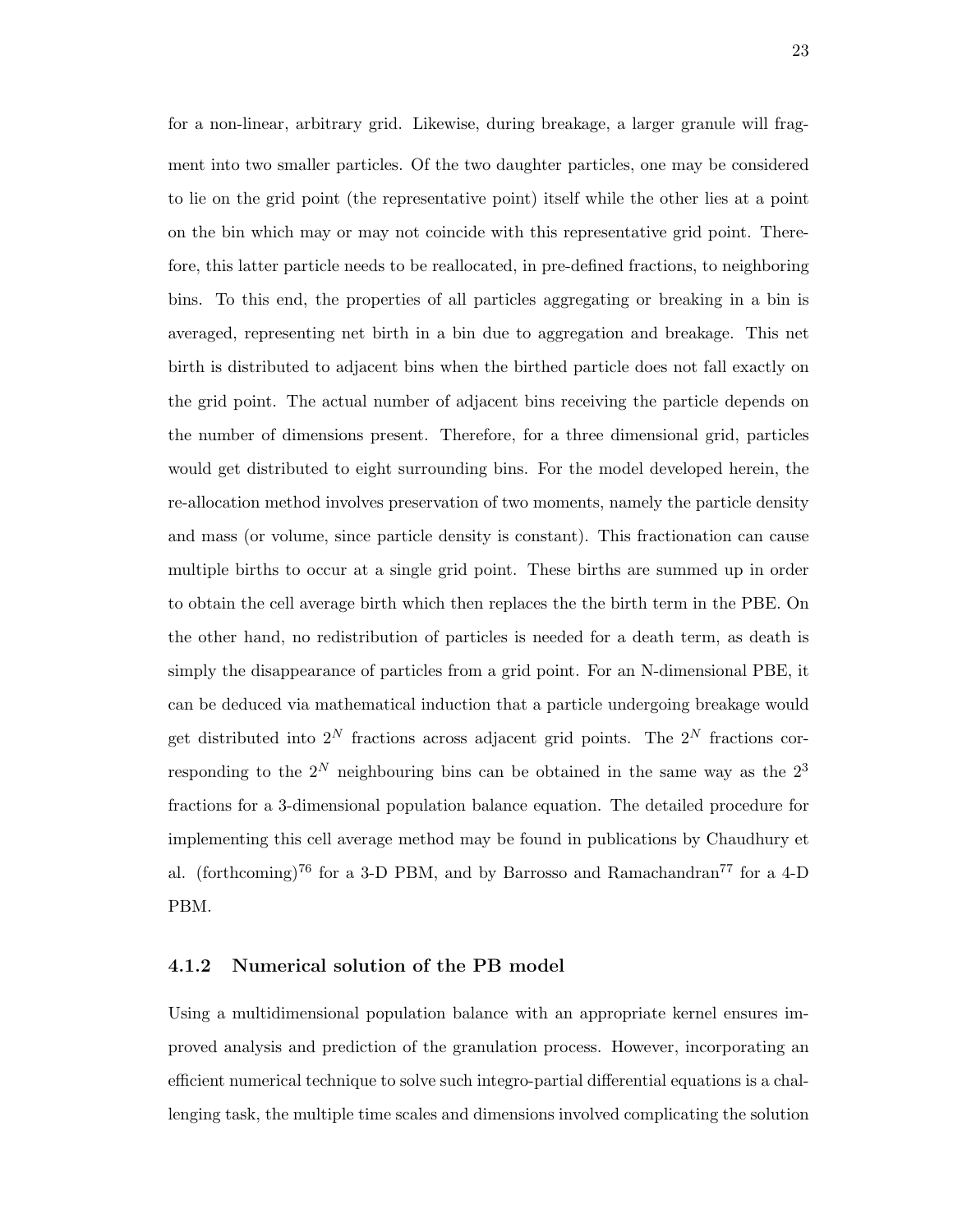process. Hence the need to develop robust models with efficient solution techniques for such frameworks. Our approach for obtaining a solution to such equations is based on a hierarchical two-tiered algorithm as proposed by Immanuel and Doyle.<sup>78</sup> This involves using the finite volume approach for discretization with respect to individual solid, liquid and gas volumes, followed by first-order Euler integration of the population balance over the domain of these sub-populations. Neglecting layering and nucleation, the PBE to be solved is given in Equation (4.1):

$$
\frac{\partial}{\partial t}F(s,l,g,t) + \frac{\partial}{\partial g} \left[ F(s,l,g,t) \frac{dg}{dt} \right] + \frac{\partial}{\partial l} \left[ F(s,l,g,t) \frac{dl}{dt} \right]
$$
\n
$$
= \Re_{aggregation} + \Re_{breaking} \tag{4.3}
$$

Equation (4.1) can be expressed in the discrete form as shown below in Equation 4.4:

$$
\frac{dF'_{i,j,k}}{dt} + \left(\frac{F'_{i,j,k}}{\Delta g_k} \frac{dg}{dt}\Big|_{g_k} - \frac{F'_{i,j,k+1}}{\Delta g_{k+1}} \frac{dg}{dt}\Big|_{g_{k+1}}\right) + \left(\frac{F'_{i,j,k}}{\Delta l_j} \frac{dl}{dt}\Big|_{l_j} - \frac{F'_{i,j+1,k}}{\Delta l_{j+1}} \frac{dl}{dt}\Big|_{l_{j+1}}\right) \n= \Re_{agg}(s_i, l_j, g_k) + \Re_{break}(s_i, l_j, g_k)
$$
\n(4.4)

Here  $F'_{i,j,k} = \int_{s_i}^{s_{i+1}} \int_{l_j}^{l_{j+1}} \int_{g_k}^{g_{k+1}} F(s,l,g) ds dl dg$ ,  $s_i$  is the value of the solid volume at the upper end of the  $i^{th}$  bin along the solid volume axis,  $l_j$  is the value of the liquid volume at the upper end of the  $j<sup>th</sup>$  bin along the liquid volume axis,  $g_k$  is the value of the gas volume at the upper end of the  $k^{th}$  bin along the gas volume axis  $\Delta s_i$ ,  $\Delta l_j$  and  $\Delta g_k$  are the sizes of the *i*<sup>th</sup>, *j*<sup>th</sup> and *k*<sup>th</sup> bin with respect to the solid, liquid and gas volume axis. Using this technique, the population balance equation, is reduced to a system of ordinary differential equations in terms of the rates of nucleation  $(\Re_{nuc}(s_i, l_j, g_k))$ , aggregation  $(\Re_{agg}(s_i, l_j, g_k))$  and breakage  $(\Re_{break}(s_i, l_j, g_k))$ . Hence, the triple integral associated with the aggregation term may be evaluated by casting it into simpler addition and multiplication terms. This is followed by fractioning the resulting aggregation term into its neighbouring grids through the previously described cell-average technique. It is assumed that the parent particle will lie exactly on a grid point before breakage, with one of the daughter fragments staying on the grid point, post-breakage. The other fragment may or may not fall exactly on the volume grid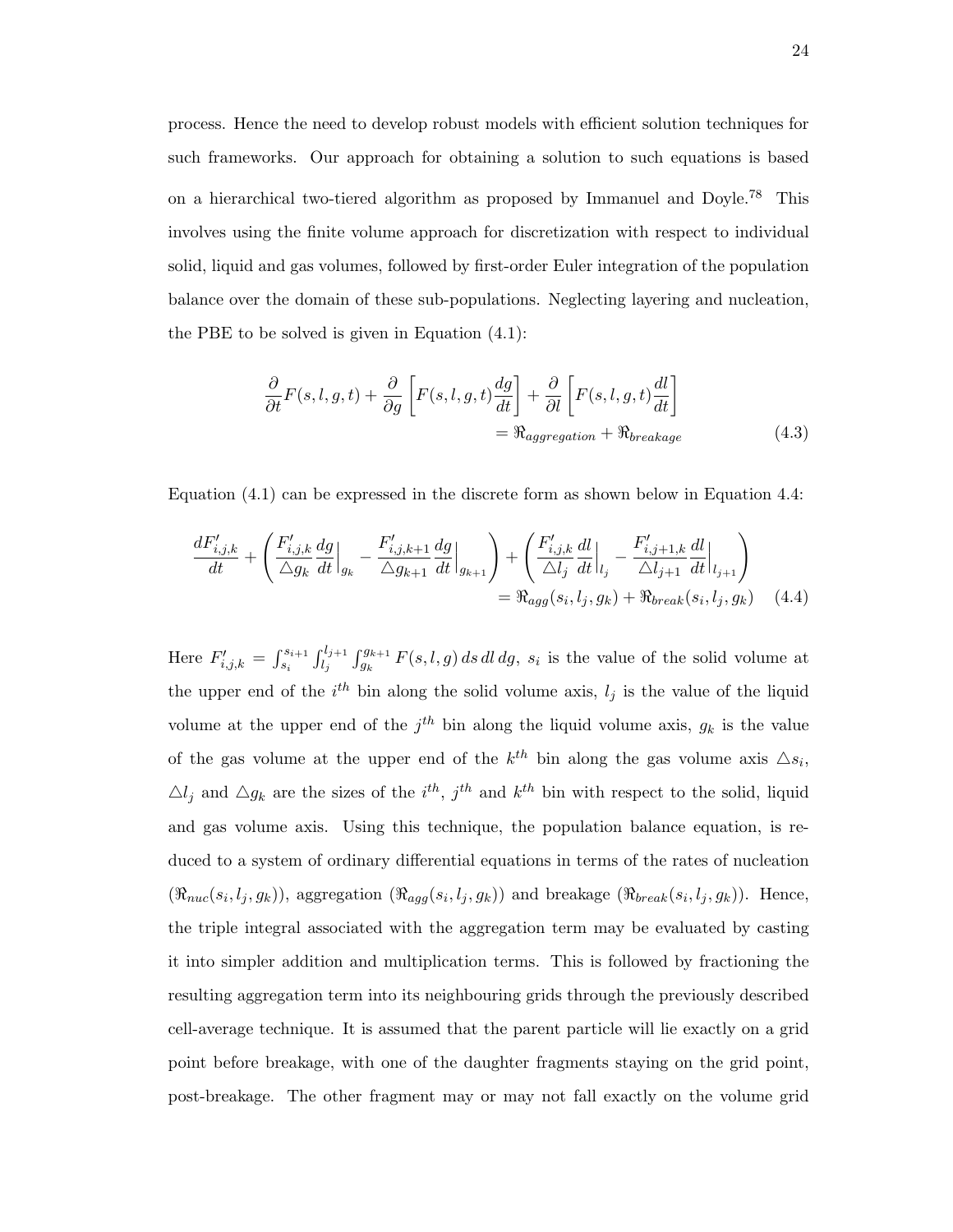point and is therefore reassigned to the adjoining bins via cell-averaging. The fragment that is assumed to lie exactly on the volume grid is dealt with independently of the other daughter fragment. The two resulting formation terms for each of the fragments are then summed up to obtain the overall birth terms due to breakage.

This approach is extended for application to the 4-D population balance model via inclusion of the second solid component term. The resulting four dimensional population balance equation was solved numerically as for the three dimensional case. The descriptive particle property parameters were again discretized into bins according to the granule volume of each solid, liquid, and gas components. Because the 4-D model is so computationally expensive, a smaller number of bins were necessary to solve this model in an acceptable amount of time. Furthermore a non-linear grid was initialized to define these bins, as shown in equations 4.5-4.8.

$$
s_{1,h} = s_{1,1} \times 3^{h-1} \tag{4.5}
$$

$$
s_{2,i} = s_{2,1} \times 3^{i-1} \tag{4.6}
$$

$$
l_j = l_1 \times 3^{j-1} \tag{4.7}
$$

$$
g_k = g_1 \times 3^{k-1} \tag{4.8}
$$

The indices *h*, *i*, *j*, and *k* represent the bin numbers in the four dimensions. In the  $(h, i, j, k)$  bin, the volume per particle of each component is given by  $(s_{1,h}, s_{2,i}, l_j, g_k)$ . The initial population density is distributed over pre-defined bins, usually the first one designated by  $(1,1,1)$  for the 3-D case or  $(1,2,1,2)$  and  $(2,1,1,2)$  for the 4-D case. The integration was performed to track the population distribution over time, with a fixed time step. As with any explicit numerical solution to partial differential equations, numerical instability can occur if the selected time step is too large. The Courant-Friedrichs-Lewis (CFL) condition, shown in Equation 4.9, must be satisfied:.<sup>13</sup>

$$
\frac{GR\Delta t}{\Delta s_1} + \frac{GR\Delta t}{\Delta s_2} + \frac{GR\Delta t}{\Delta l} + \frac{GR\Delta t}{\Delta g} = CFL < 1
$$
\n(4.9)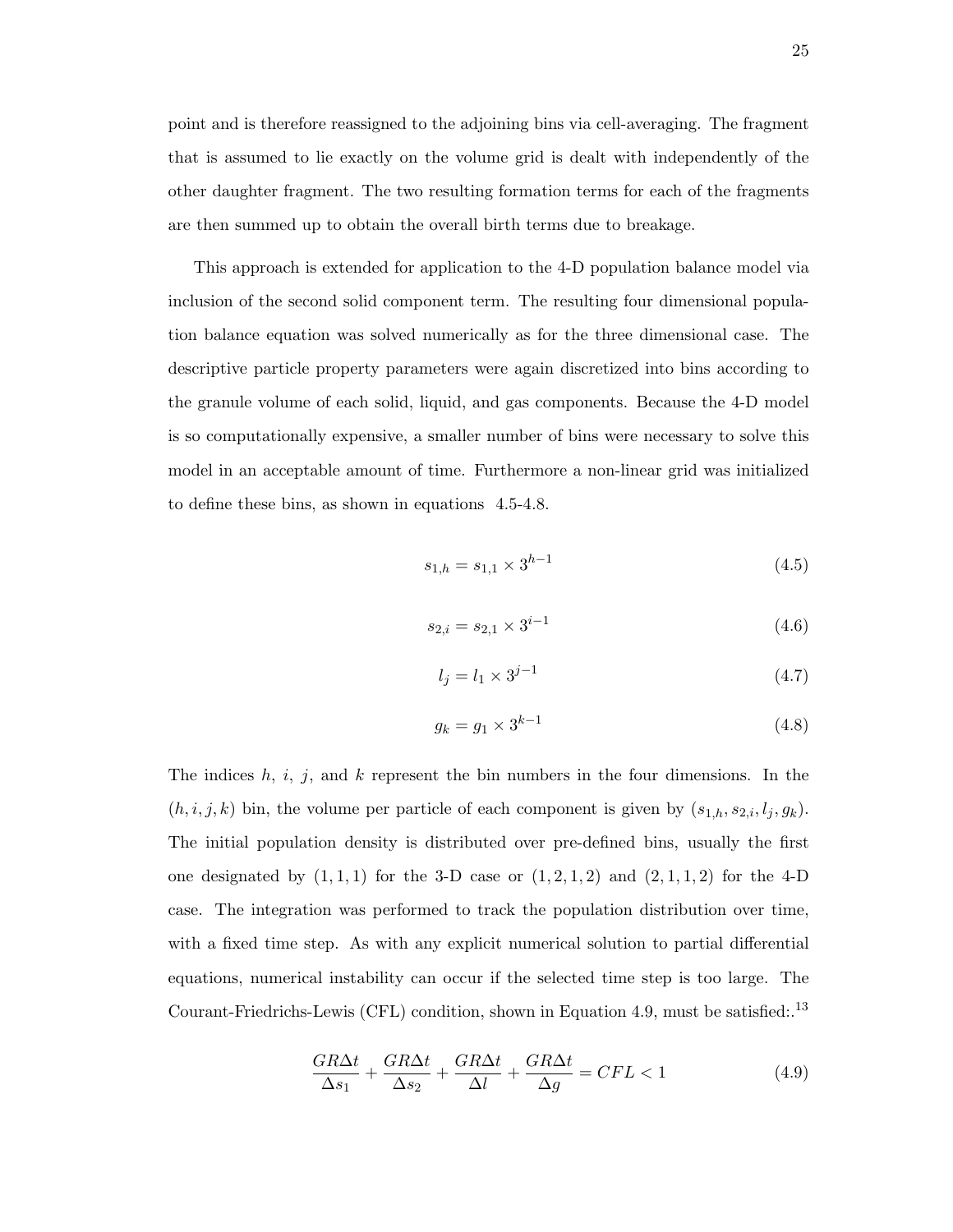In this case, the growth rate, *GR*, is the rate of change in volume due to consolidation or liquid addition. This condition indicates that the time step must be less than the time required for particles to travel to adjacent grid points.

#### **4.2 Programming strategy for parallel implementation**

Once the serial version of the code has been debugged, partial *vectorization* of the code is carried out to ensure most calculations are performed as efficiently as possible. Vectorization or vector processing is based on Flynn's definition of vector processors<sup>79</sup> to mean a single instruction stream capable of operating on multiple data elements in parallel. In vectorized code, an operation is performed on all (or multiple) elements of the input variables in one statement i.e the operands are treated as single vectors. On the other hand in a non-vectorized code, operations are performed element-wise by treating each operand as a scalar, using loops to index each element of the array. After building a sequential version, the code is parallelized for execution on multiple workers. The procedure for parallel programming involves three basic steps: locating portions of the code that are most time-consuming with tools like the MATLAB profiler; applying one of the approaches for parallelism outlined previously(task, data, or message passing models) as appropriate; and finally optimizing the code for minimal variable transfer overhead. A flowchart representation of this strategy is given in Figure 4.1.

#### **4.2.1 Prioritizing**

The first step is to identify routines that take the most time to run and prioritize them to obtain most speedup. For this purpose, the MATLAB profiler is indispensable, allowing the programmer to profile the code and locate with precision those statements that are called the most, and time needed for their execution. Based on the profiler results, one can then carefully choose portions of the code to be rewritten to yield the best performance without sacrificing scalability. There are some calls which cannot be avoided, such as those invoked to start a pool of workers and synchronize them at intervals, overheads from built-in functions etc. These cannot be parallelized or circumvented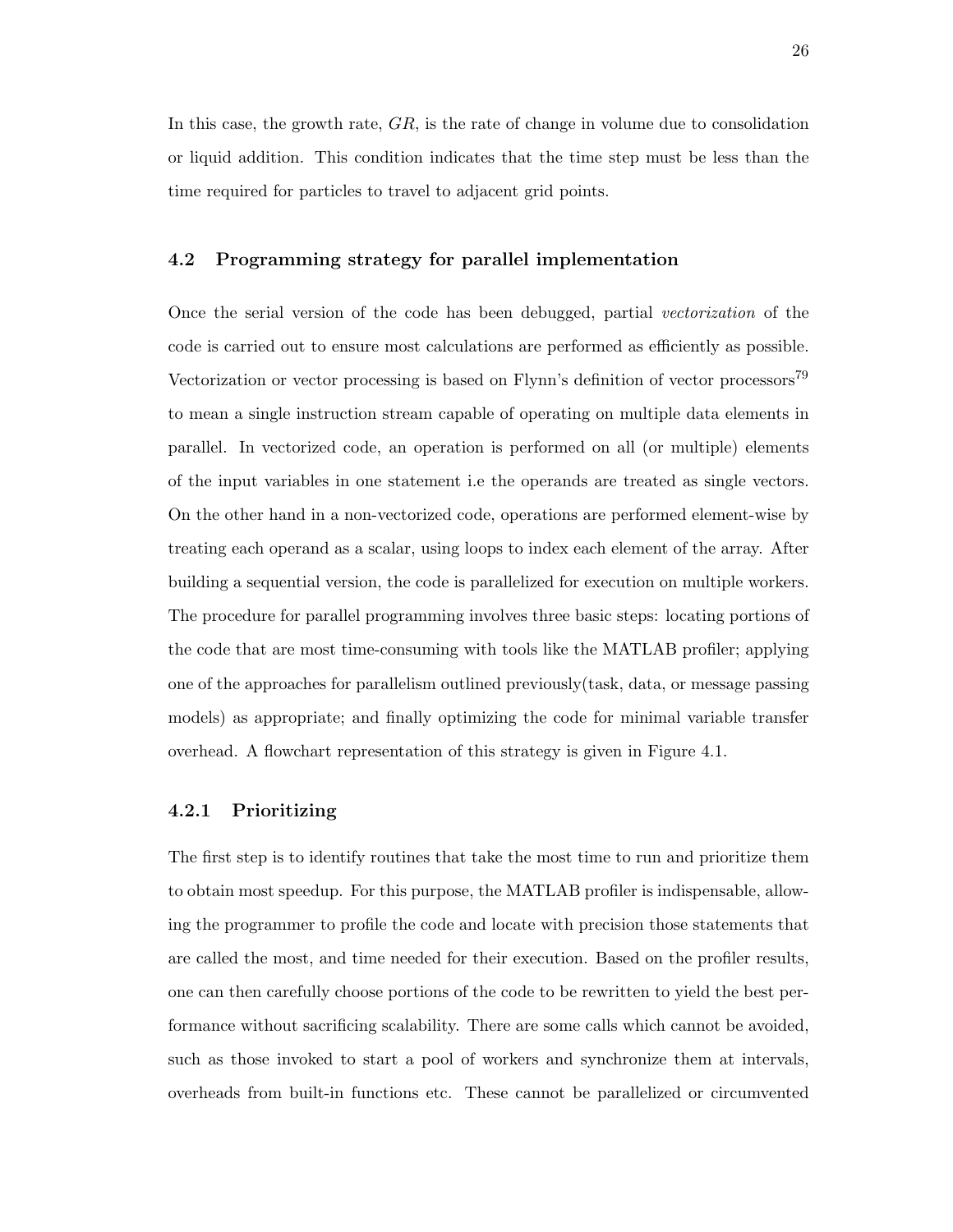

Figure 4.1 Flowchart depicting key steps in parallel programming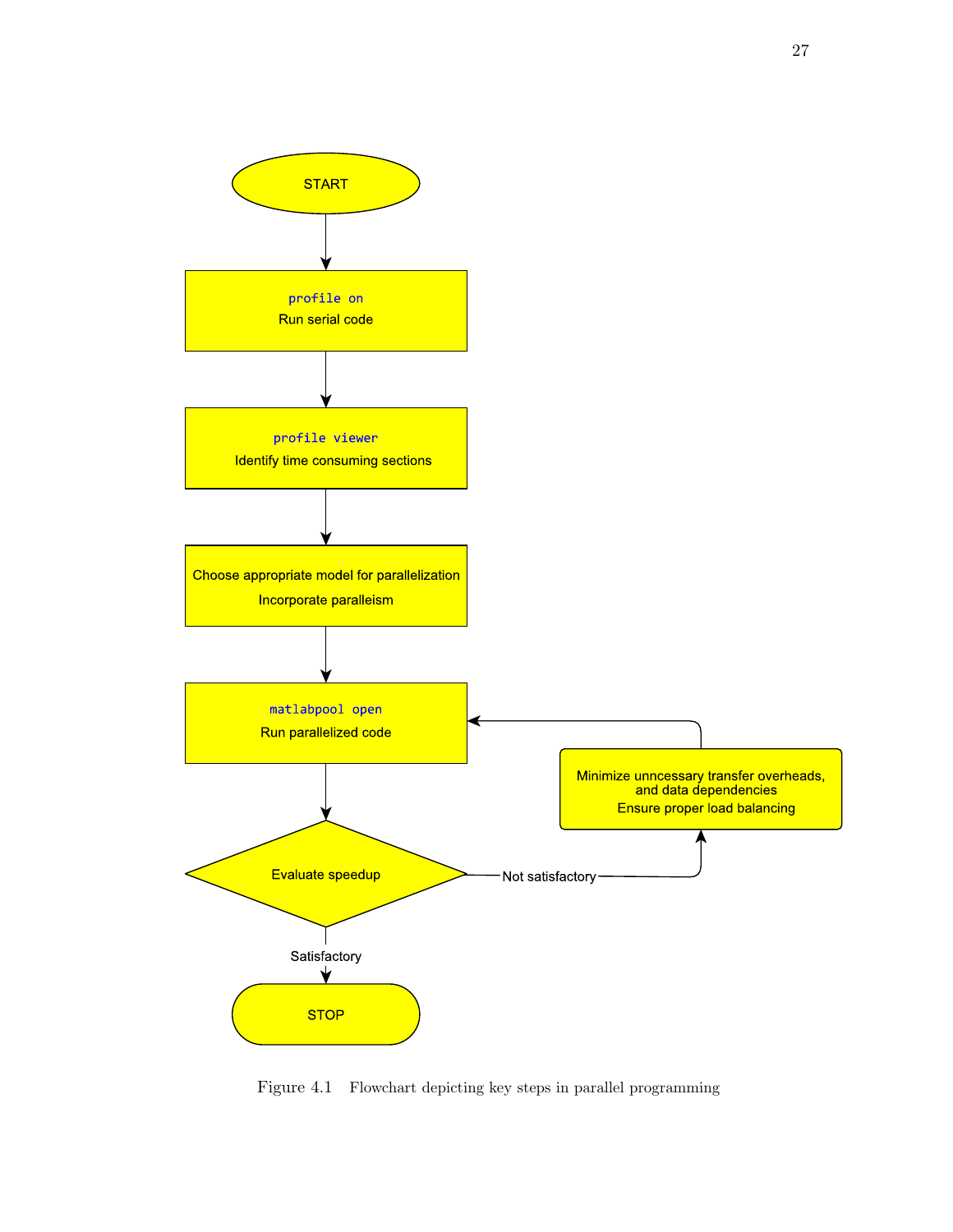easily but their computational costs are usually one-time expenses and not too significant. As shown in the next section, the function computing for aggregation proved to be the most resource-intensive for all simulation cases, followed by the calculations to relocate the newly-birthed particle phase fractions into adjacent bins via cell-averaging in both 3D and 4D PB models. Aggregation and its associated cell average calculations are therefore the main computational bottlenecks in the PBM, rendering them prime candidates for parallelization. Their computational burden can be attributed to the presence of several 'nested for-loops', prominently those accounting for integral equations 2.5 and 2.6, which are performed element-wise and sequentially on a single CPU core. Consequently, broadening the range of each loop index causes individual iterations to run even slower. Increasing the number of bins in each grid, while raising the dimensionality of the system, also slows down code execution considerably. This is termed the *curse of dimensionality phenomenon*. Although it is preferred to use a higher grid size for a more accurate representation of the system, the aforementioned limitations curb the degree of flexibility available to a researcher trying to simulate the system. There is therefore much potential for speed-up in parallelizing these loops to run simultaneously on all cores/processors present on the cluster.

## **4.2.2 Choosing a parallel programming paradigm**

#### **The data parallel approach**

Once potential sections have been identified for parallelization, the next step is to decide on a parallel programming paradigm most suited to the script and hardware. Implementing parallelism with respect to a CPU, GPU and cluster involved the SPMD paradigm outlined in the previous chapter to achieve data parallelism. Though the bulk of the PBM code is 'annoyingly sequential' in nature, it is less computationally intensive than the aggregation kernel, which is where the potential for parallelism exists. The aggregation kernel (assuming a three-dimensional form) typically comprises of 6 nested for-loops, with two sets of three loops each, to account for interactions between the *s*, *l*, and *g* fractions of two colliding particles in a bin. Since each MATLAB worker is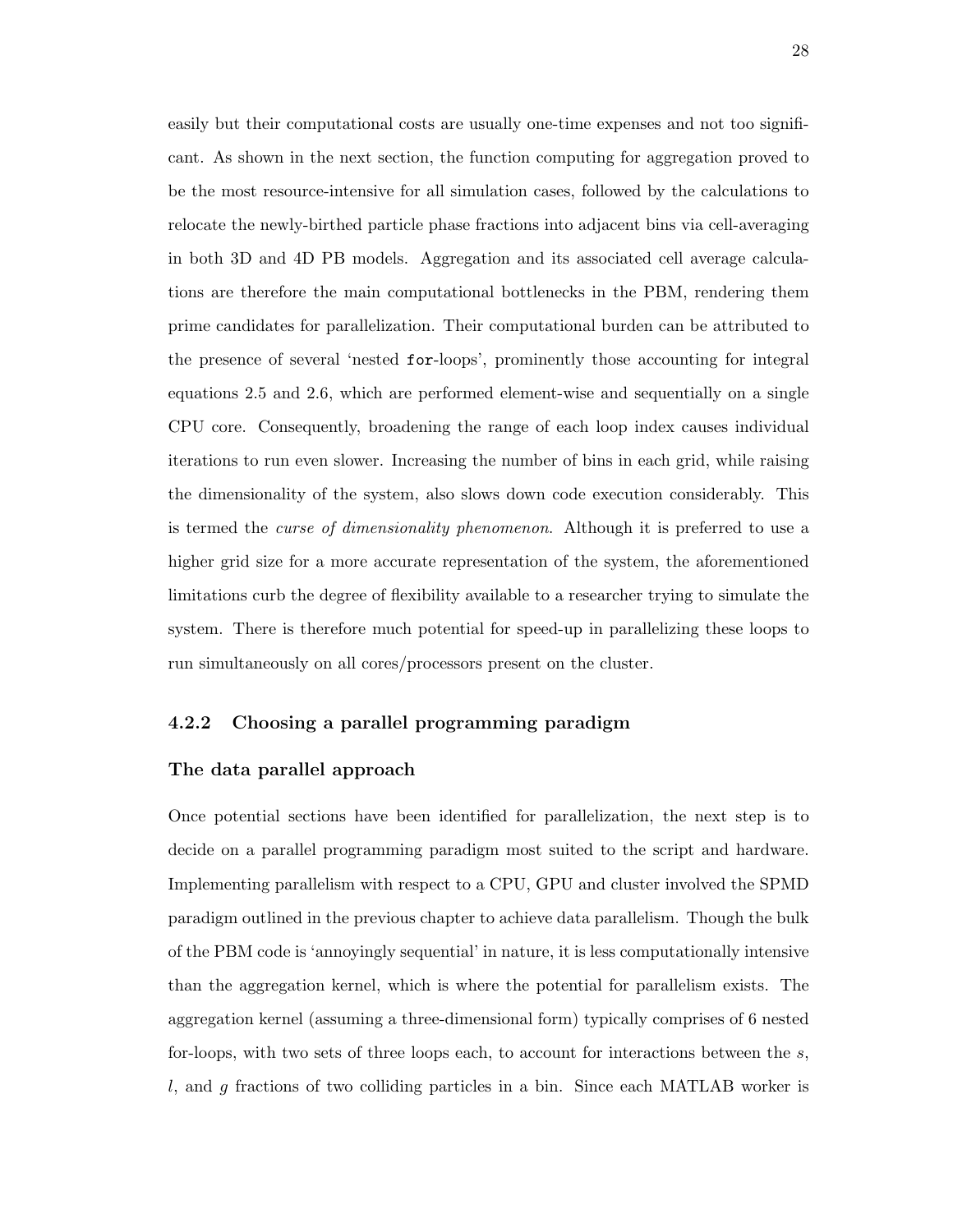designed to operate independently of each other with all communications handled by the client instance, the best approach is to decompose the index space adequately by a process known as loop-slicing.<sup>80</sup> The first step in the process is to identify loop axes (a range of loop index values) capable of functioning as indices for parallelism, followed by assigning these loop axes to available MATLAB workers, numlabs, (preferably equal to the number of cores on the parallel device) by means of labindex . Numlabs returns the number of workers open in a given matlabpool session, while labindex returns the currently executing worker's index. Loop orders may be switched for efficient memory access patterns and axes may be further sliced if the device memory is found to be insufficient for a given loop size. For parallel execution on a multi-core CPU, following the SPMD (a type of data-parallel) approach seemed most appropriate due to the embarrassingly parallel nature of the computations for aggregation and breakage. Moreover, it would scale well on a distributed system with shared memory (DSM), further justifying adoption of this particular mode of parallel programming. Following the procedure just described, execution of the aggregation kernel (4D) can be parallelized by slicing the outermost loop:

$$
\mathcal{R}_{agg}^{formation} = \int_0^{size_1} \int_0^{l_{max}} \int_0^{g_{max}} form(s, l, g) + \int_{size_1+1}^{size_2} \int_0^{l_{max}} form(s, l, g) + \int_{size_2+1}^{size_3} \int_0^{l_{max}} form(s, l, g) + \int_{size_2+1}^{size_3} \int_0^{l_{max}} form(s, l, g) + \int_{size_2+1}^{sum} \int_0^{g_{max}} form(s, l, g) + \int_{size_1+1}^{sum} \int_0^{l_{max}} form(s, l, g) + \int_{size_2+1}^{sum} \int_0^{l_{max}} form(s, l, g) + \int_{size_3+1}^{sum} \int_0^{l_{max}} form(s, l, g) + \int_{size_4+1}^{sum} \int_0^{l_{max}} form(s, l, g) + \int_{size_5+1}^{sum} \int_0^{l_{max}} form(s, l, g) + \int_{size_6+1}^{sum} \int_0^{l_{max}} form(s, l, g) + \int_{size_7+1}^{sum} \int_0^{l_{max}} form(s, l, g) + \int_{size_8+1}^{sum} \int_0^{l_{max}} form(s, l, g) + \int_{size_9+1}^{sum} \int_0^{l_{max}} form(s, l, g) + \int_{size_9+1}^{sum} \int_0^{l_{max}} form(s, l, g) + \int_{size_9+1}^{sum} \int_0^{l_{max}} form(s, l, g) + \int_{size_9+1}^{sum} \int_0^{l_{max}} form(s, l, g) + \int_{size_9+1}^{sum} \int_0^{l_{max}} form(s, l, g) + \int_{size_9+1}^{sum} \int_0^{l_{max}} form(s, l, g) + \int_{size_9+1}^{sum} \int_0^{l_{max}} form(s, l, g) + \int_{size_9+1}^{sum} \int_0^{l_{max}} form(s, l, g) + \int_{size_9+1}^{sum} \int_0^{l_{max}} form(s, l, g) + \int_{size_9+1}^{sum} \int_0^{l_{max}} form(s, l, g) + \int_{size_9+1}^{sum} \int_0^{l_{max}} form(s, l, g) + \int_{size_9+1}^{sum} \int_0^{l_{max}} form(s, l, g) + \int_{size_9+1}^{sum
$$

where,

$$
size_n = \frac{s_{max}}{\text{numlabs}} \times \text{labindex} \tag{4.11}
$$

and

$$
form(s, l, g) = \frac{1}{2} \times \beta(s', s - s', l', l - l', g', g - g')F(s', l', g', t)
$$

$$
\times F(s', s - s', l', l - l', g', g - g', t)
$$
(4.12)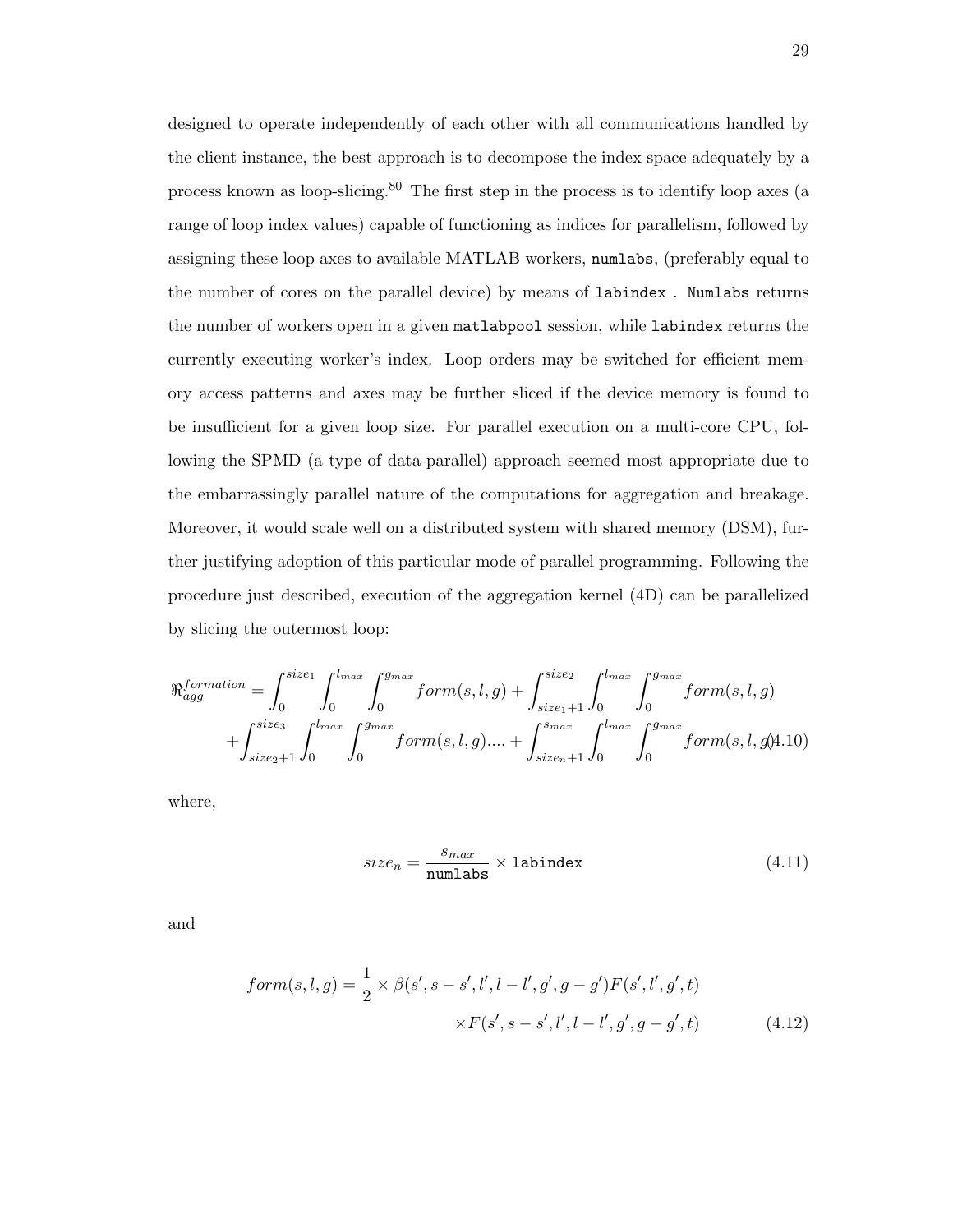In MATLAB code, this slicing would translate as:

$$
\text{for } i = \frac{(\text{labindex} - 1) \times (grid \ size)}{\text{numlabs}} + 1 : \frac{\text{labindex} \times (grid \ size)}{\text{numlabs}} \tag{4.13}
$$

The parallel algorithm implemented for solving the PB model with cell averaging and breakage on a distributed system is shown in Figure 4.2. A simplified version same algorithm is used for parallelizing the 3-D code for a multi-core CPU. For parallel implementation on the GPU, the gfor functionality of the JACKET toolbox was utilized. JACKET's gfor employs an algorithm similar to the loop slicing technique to distribute sections of a for-loop on a GPU, so the programmer does not have to explicitly manage communication to, from and between workers. The source terms are encapsulated in function calls to enable faster and better access to kernels like aggregation, improving the overall parallel performance. Kernels are called from within the gfor loop at every time step. The gfor is preferably kept as the outermost loop, as it can parallelize all subsequent statements in a single pass, but due to the presence of 6 nested for loops, we decided to replace the fourth for with the gfor loop to minimize the number of kernel calls and thus reduce memory transfer overheads.

## **The task parallel approach**

Besides data-parallelism, another, more straightforward *divide-and-conquer* approach involves task-parallelism, also known as the MIMD (Multiple Instruction Multiple data) paradigm. Implementations of task-parallelism are generally done through the fork-join model, described in Refianti et al,  ${}^{81}$  which relies on multiple threads executing blocks of sequential code to achieve parallelism. Here, a multiprogramming style was adopted in order to easily achieve *coarse-grained* parallelism. This means partitioning the problem into fewer, but larger tasks able to execute independently of each other. These discrete sections of code are mapped onto different threads that execute asynchronously and independently of each other. Task scheduling is done at the time of compilation i.e. statically. A major shortcoming of this approach is the static nature of task distribution which leaves the granular complexity of task unbounded. A task with unbounded or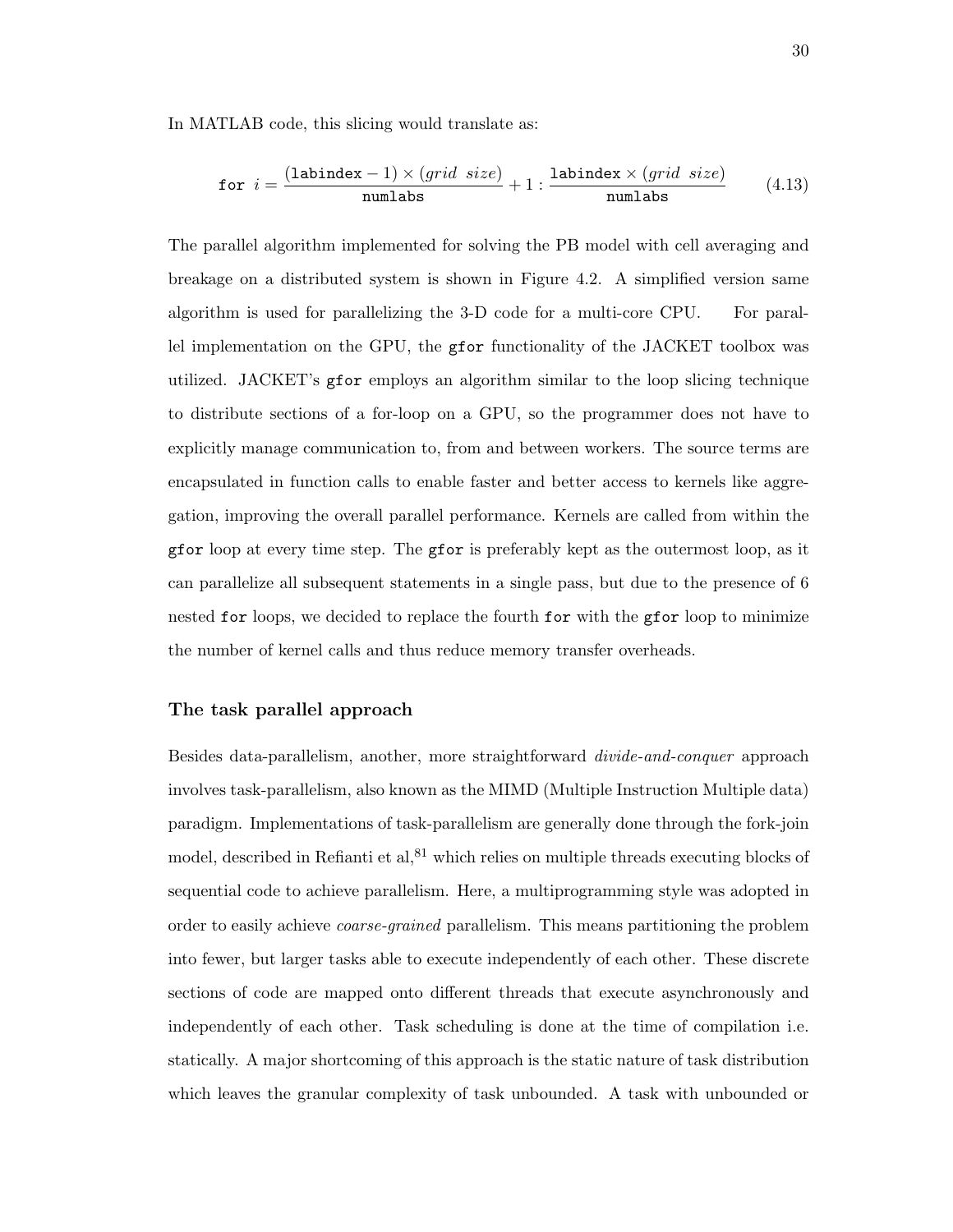

Figure 4.2 Algorithm for distributed execution describing the loop-slicing technique in conjunction with the SPMD keyword.

variable task size means inefficient CPU usage, since every task runs for different periods of time depending on the size of the problem and consequently exit workers at different times.<sup>82</sup> Another limitation of task parallel algorithms is the restriction of maximum degree of parallelism achievable to the number of individual tasks. In contrast, data parallel algorithms can be readily scaled to (theoretically) any number of processors (Figure 4.3). Furthermore, due to the variability in run times, task parallelism requires micro-managing communication and synchronization to balance the computational load across processors.<sup>83</sup>

### **4.2.3 Parallel execution procedure and code optimization**

At the start of the simulation, only the MATLAB client instance is actively processing code sequentially. On reaching an SPMD keyword, the code forks off function calls onto idle workers concurrently. With every worker active, execution of the allocated serial tasks now begins asynchronously. After all the workers have completed their respective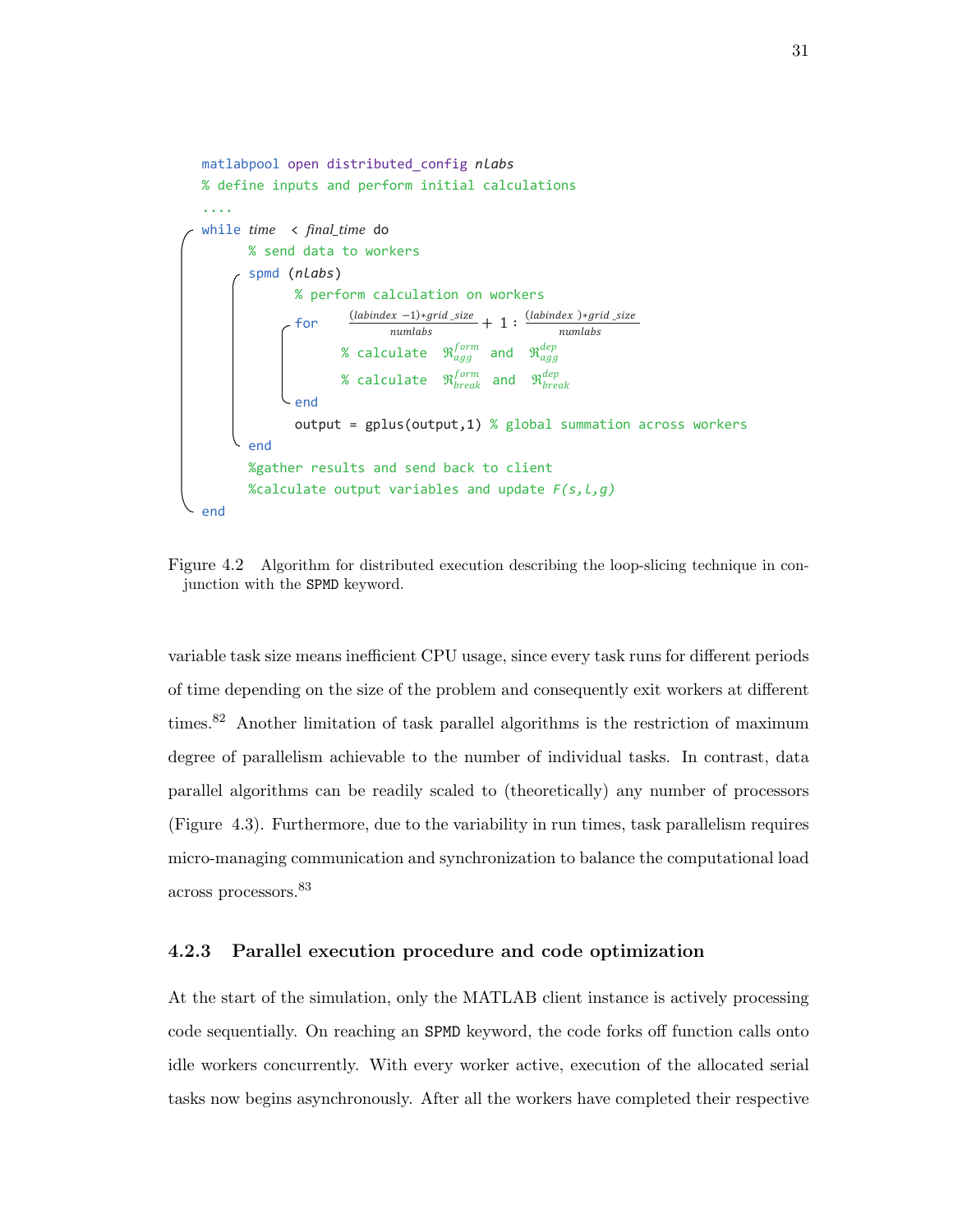tasks, the results are summed over all workers (with gplus) and the sum cast to one of them. Any result on a worker is of the Composite type, but can readily be cast back to regular CPU single type on the client MATLAB instance and subsequently re-joined. Execution on the GPU essentially follows the same protocol except that JACKET handles all communication between the processor and GPU device. After calculations, all gsingle and gdouble (GPU-class) variables are converted back to CPU-class variables before re-joining. The final step involves evaluating speedup obtained and fine-tuning the code for optimized performance if necessary. There is no standard protocol to follow while re-structuring parallel code to achieve optimal speedup. Although there are several reasons for poor parallel performance, it is typically due to the work handled per processor not being sufficient enough to outweigh the computational costs of concurrent processing. Therefore, it is the type and complexity of a problem that dictates the need for parallelization and the paradigm to be incorporated. As a rule of thumb, the programmer must strive to: minimize data transfer overheads; reduce data inter-dependencies; and finally, balance computational loads across all cores. This final step is critical to ensure robust performance and scalability. Furthermore, achieving near linear speedups requires significant tweaking of the original code, and sometimes having to micro-manage communications between the device memory and processors. To sum up, the procedure followed herein for parallelizing PBMs for distributed systems involved three steps: locating portions of the code that are most time-consuming with tools like MATLAB profiler; applying one of the aforementioned approaches for parallelism as appropriate; and lastly minimizing overheads associated with variable transfer, data dependencies and load balancing.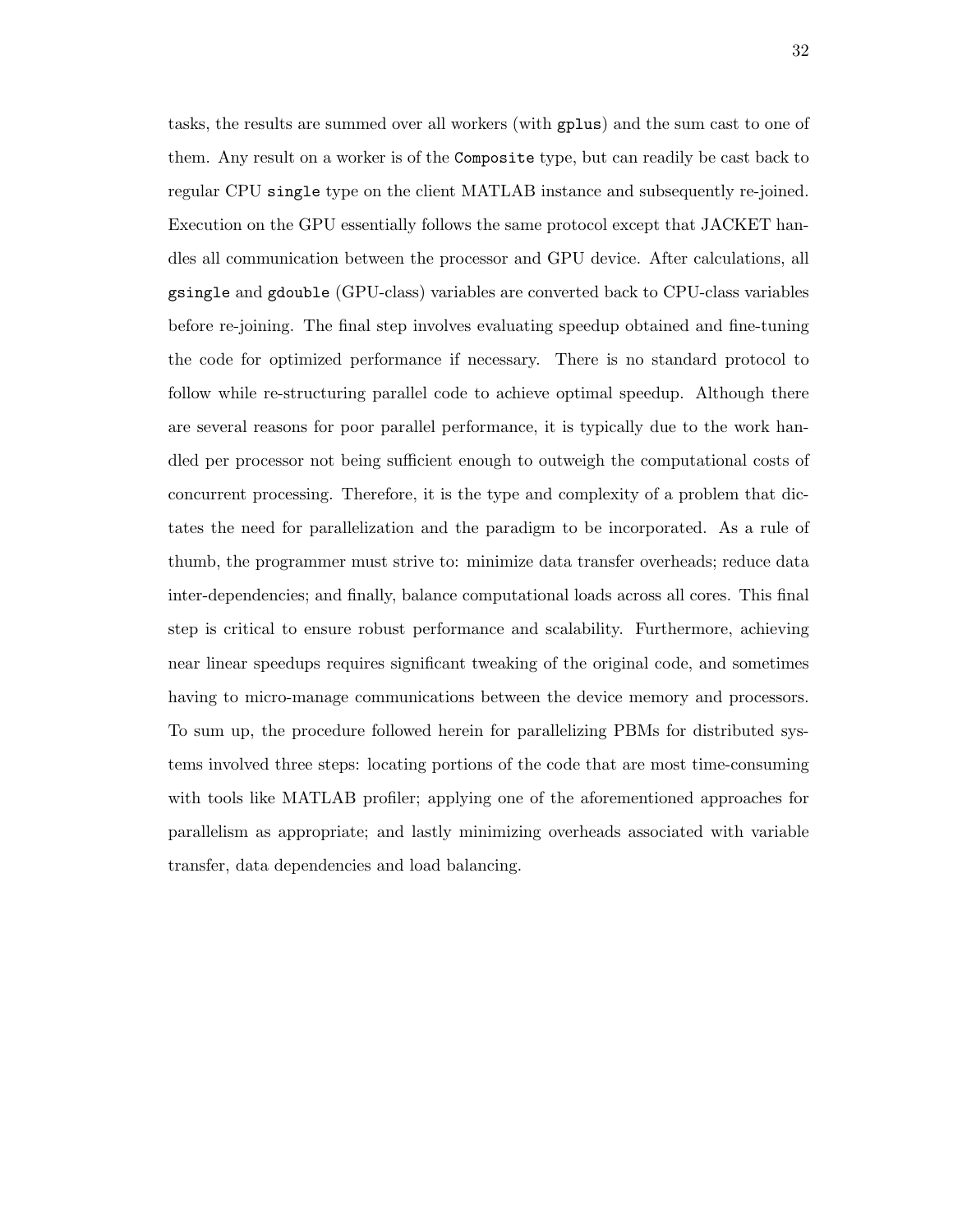# **Chapter 5**

# **Case studies: Results and discussion**

# **5.1 Comparing CPU-**for**, GPU-**for **and GPU-**gfor **execution**

# **Profiler analysis**

The first set of simulations were conducted to compare the speed gains obtained by running an aggregation-only PB code, based on a simplified form of equation (4.1). To identify computational bottle-necks in the serial version of the code, MATLAB's profiler utility was employed and the results graphed as shown in Figure 5.1. From the figure it is apparent that aggregation, and more specifically, formation, is indeed the most computationally intensive section of the code consuming up to 73% of the total simulation time. This makes formation the statement most suited for incorporating data-parallelism. There are 6 nested for loops that account for aggregation, enabling the loop slicing technique described in the previous section to be readily implemented. JACKET's gfor construct is particularly advantageous in this regard in that it effectively assigns the same task to operate on different partitions of the shared array concurrently. The formation and depletion functions are consolidated into a single function and the fourth nested for loop was replaced with the gfor in order to minimize overheads due to excessive function calls. This paralleized code was tested on two platforms: first on a GPU and secondly, on a single CPU core. For the GPU, two parallel versions of this code were investigated: In one case, standard for loops were executed on the GPU over GPU-class variables (termed the 'gpu for' version); and the other, termed the gfor version, utilized JACKET's gfor constructs to loop over the same GPU-class variables. The CPU version was left un-parallelized, i.e. with regular for loops, to execute sequentially on a single MATLAB worker. Simulation was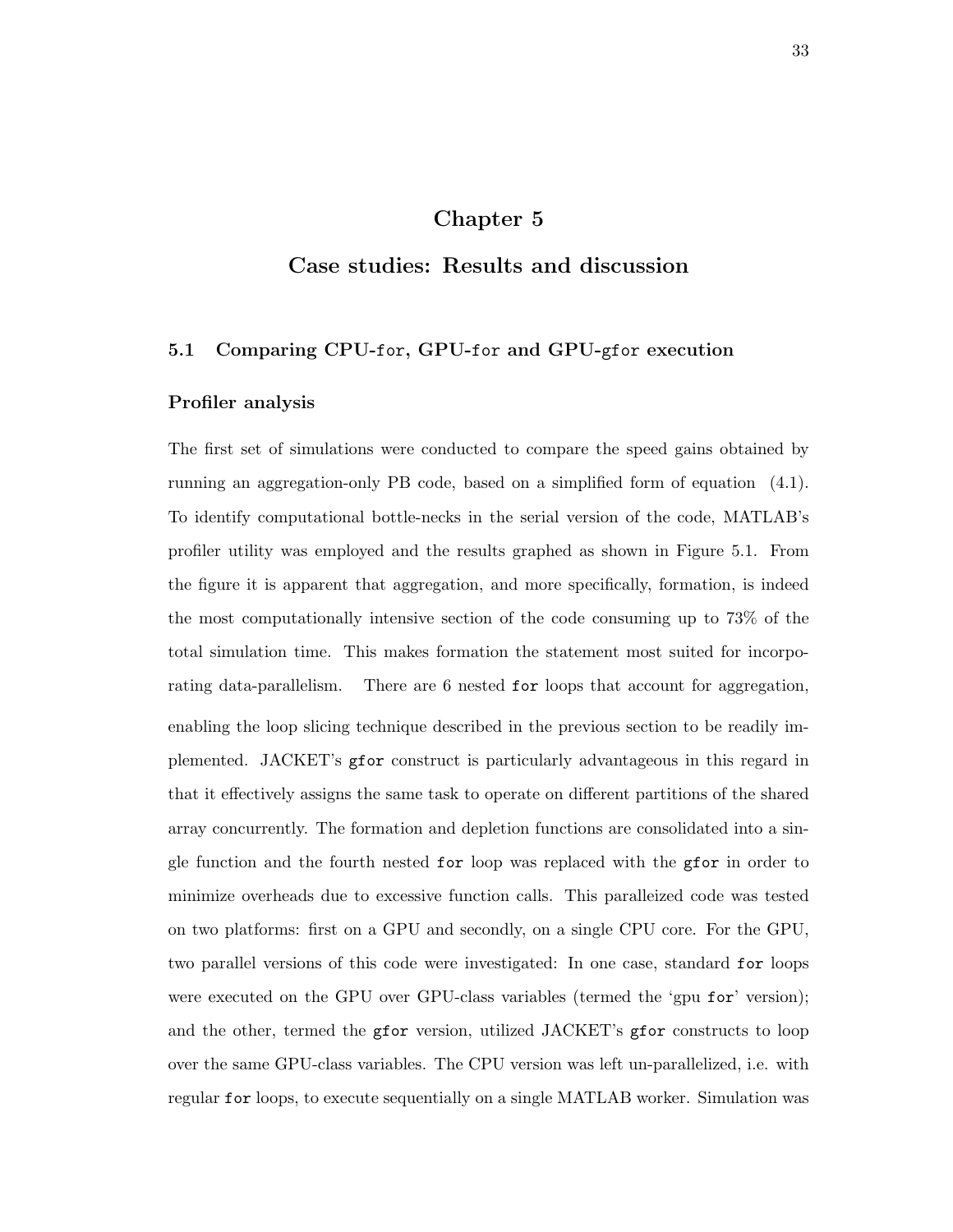

Figure 5.1 Piechart representation of MATLAB's profiler results for a serial version of the 3-D granulation code with only aggregation, run on a single worker.

carried out on a machine with a Core2Quad Q6600 processor (2.4 GHz clock, 4 cores, no threads), 4 GB of RAM (2 GB *×* 2 sticks) and an NVIDIA GeForce GTX 280 GPU (240 CUDA cores, 1296 MHz processor clock, 1 GB memory).

# **Numerical accuracy validation**

Results from the simulation of each of these three cases were first validated by comparing bulk property plots of total number of particles vs time, total volume vs time and average diameter vs time after the final time step to verify uniformity. From the curves depicting temporal evolution of granule properties (Figure 5.2), it is clear that numerical accuracy of the computations was not compromised during execution either on the CPU or GPU as the curves in each plot coincide perfectly with one another. As expected, the total number distribution of particles (Figure  $5.2(a)$ ) decreases at a constant rate due to aggregation, wherein the collision (and therefore, depletion) of two particles lead to the formation of a new one by coalescence  $11$ . An analysis of the total volume plot, Figure 5.2(b) predictably reveals constant value lines considering the fact that total mass/volume is conserved in the system i.e. no particles are either added to or removed from the system during the process. The volume of a new, larger granule is equal to the sum of the volumes of the smaller coalescing particles that formed it. By extension, this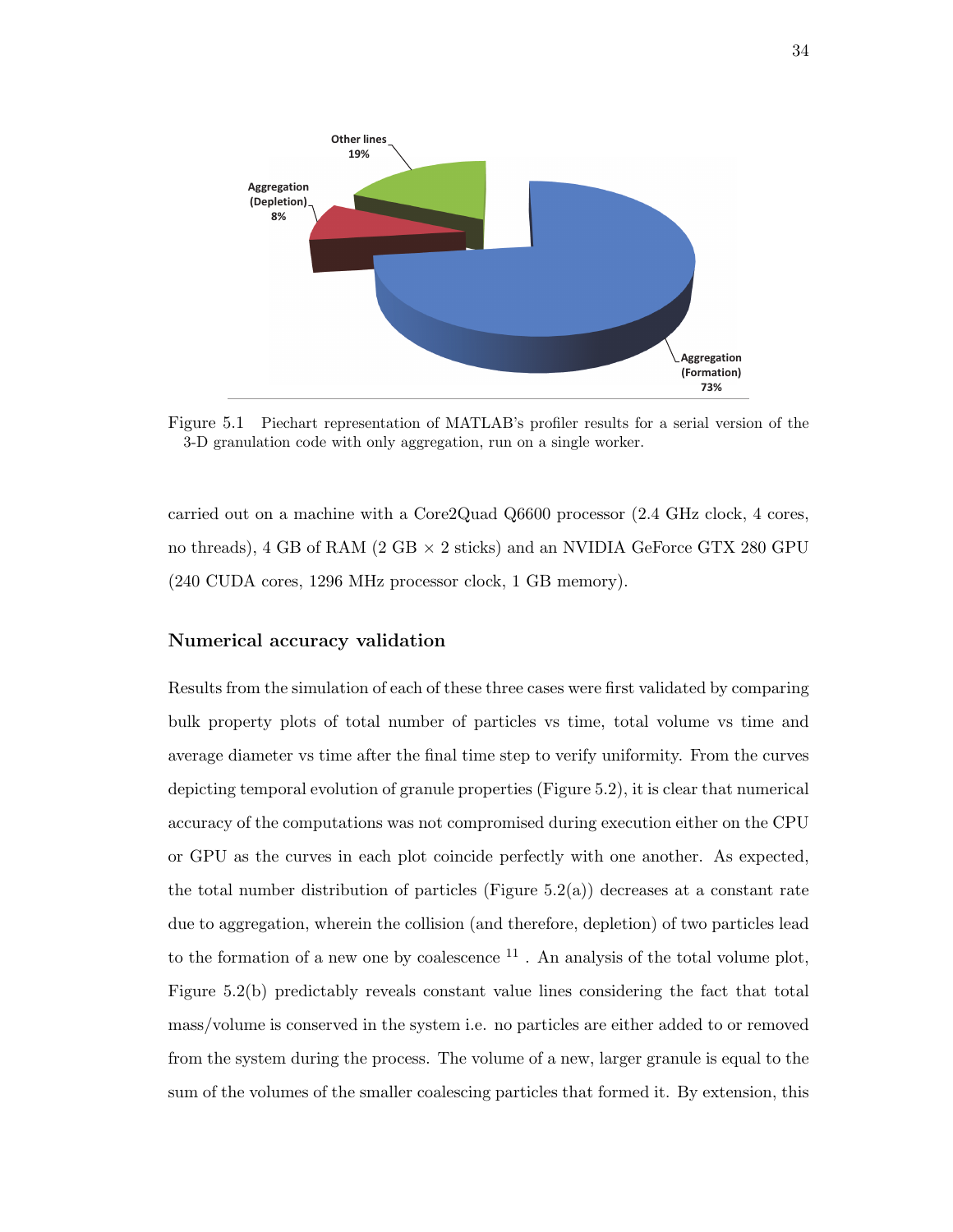is the reason why the average granule diameter plot, Figure 5.2(c) shows a proportional increase in size of granules over time.

#### **Performance evaluation**

To evaluate parallel performance on the GPU device, the time taken to simulate each case was plotted against grid size , followed by the performance ratio against grid size. These ratios were calculated as:

Performance Ratio = 
$$
\frac{\text{single CPU time}}{\text{gfor time}}
$$
 (5.1)

or

Performance Ratio  $=\frac{\text{GPU for time}}{\text{f}}$ gfor time (5.2)

The simulation time vs grid size curves in figure 5.3 show the single-worker CPU version of the code to be much faster than its GPU counterparts, with the slowest of the set being the code with GPU for loops, followed by the gfor loop version. It must be noted that the GPU is a stand-alone device and does not share its memory with the host (CPU) or provide a means for combined virtual memory addressing. In other words, data will not be communicated automatically between the host and the device memories, but must be explicitly invoked. This results in severe memory transfer overheads each time a variable is copied to and from the GPU across the PCI-E bus,  $84$ which is why the GPU versions are drastically slower than their CPU counterparts. Furthermore, while the INTEL Core2Quad Q6600 CPU can achieve processor clock speeds of 2.4 GHz, the GPU core clocks in significantly lower at 1.3 GHz forcing the same computations to take longer to run on the GPU. As anticipated, the code with gfor ran faster than just for on the GPU owing to gfor's inherent ability to schedule and control loop distribution. This speedup is readily discerned in figure  $5.3(c)$ , with the ratio calculated by equation 5.2.

Although these preliminary results seem to indicate that CPUs are better than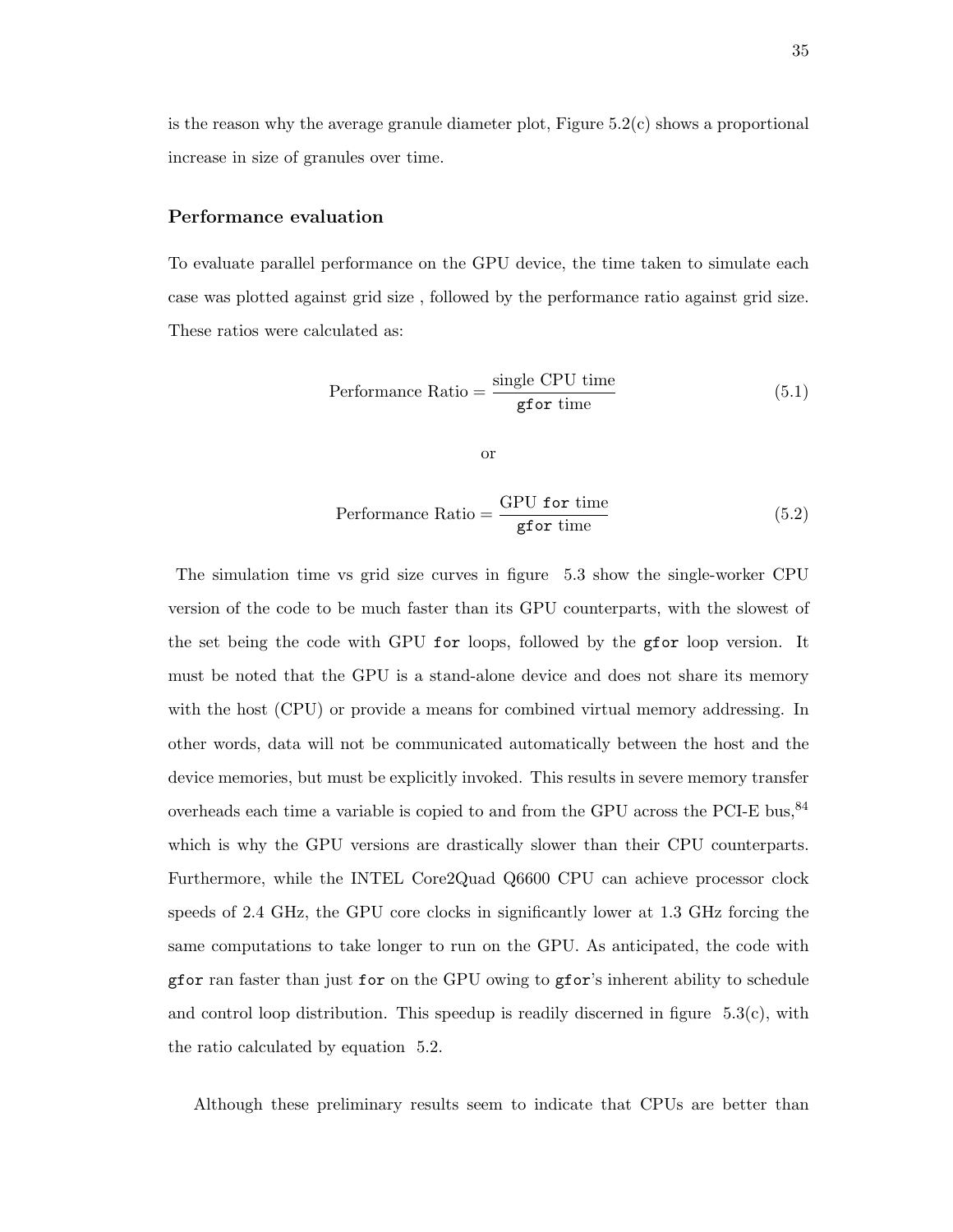GPUs for this program, the trend quickly reverses as we increase the size of the grid (and implicitly, the resolution of the system) beyond 11, as suggested in figure  $5.3(b)$ . The steady increase in the ratio (equation 5.1) curve implies that the simulation time curves for gfor and CPU-for are converging and will eventually meet at some particular grid size, after which the GPU will perform significantly better than the CPU in a progressive manner. Beyond a grid size of 20 it became impractical to run the code for extensive periods of time and therefore further investigations were not carried out. The initial drop seen in the CPU for curve in (Figure 5.3(a)) and in the Figure 5.3(b) is an anomaly, shown to be reproducible even after initiating the simulation at various grid size values and is likely due to an initial spike in memory overhead during the 'warm-up' of the CPU prior to commencement of execution. In addition to the aforementioned hardware limitations of the GPU, JACKET's execution of a script in not transparent to the programmer, and therefore capabilities such as benchmarking, assigning tasks to specific thread blocks, and controlling memory access patterns is non-existent.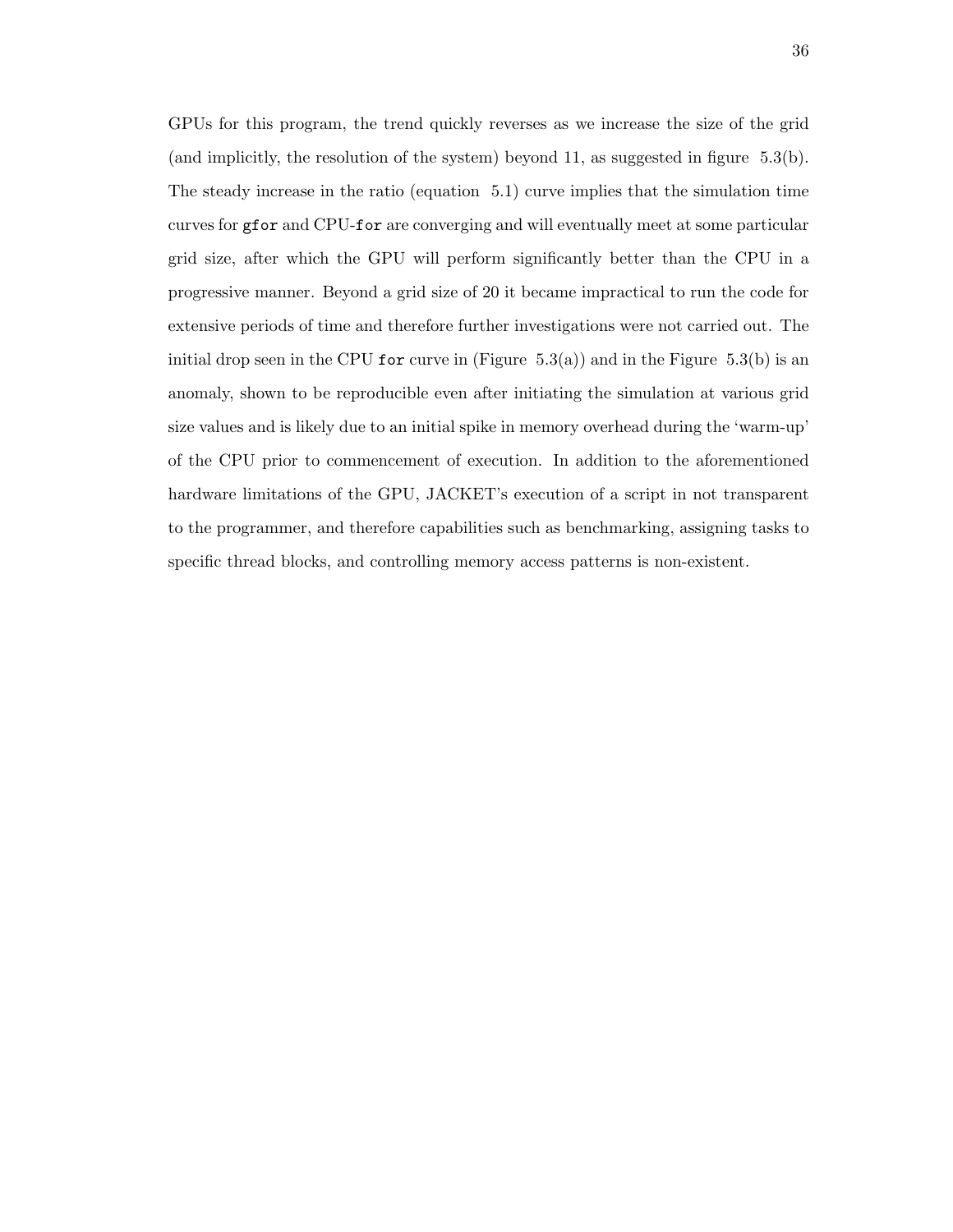

**(a)** Evolution of total number distribution of particles over time





Figure 5.2 Comparison of temporal evolution of granule physical properties simulated using gfor, GPU-for and CPU-for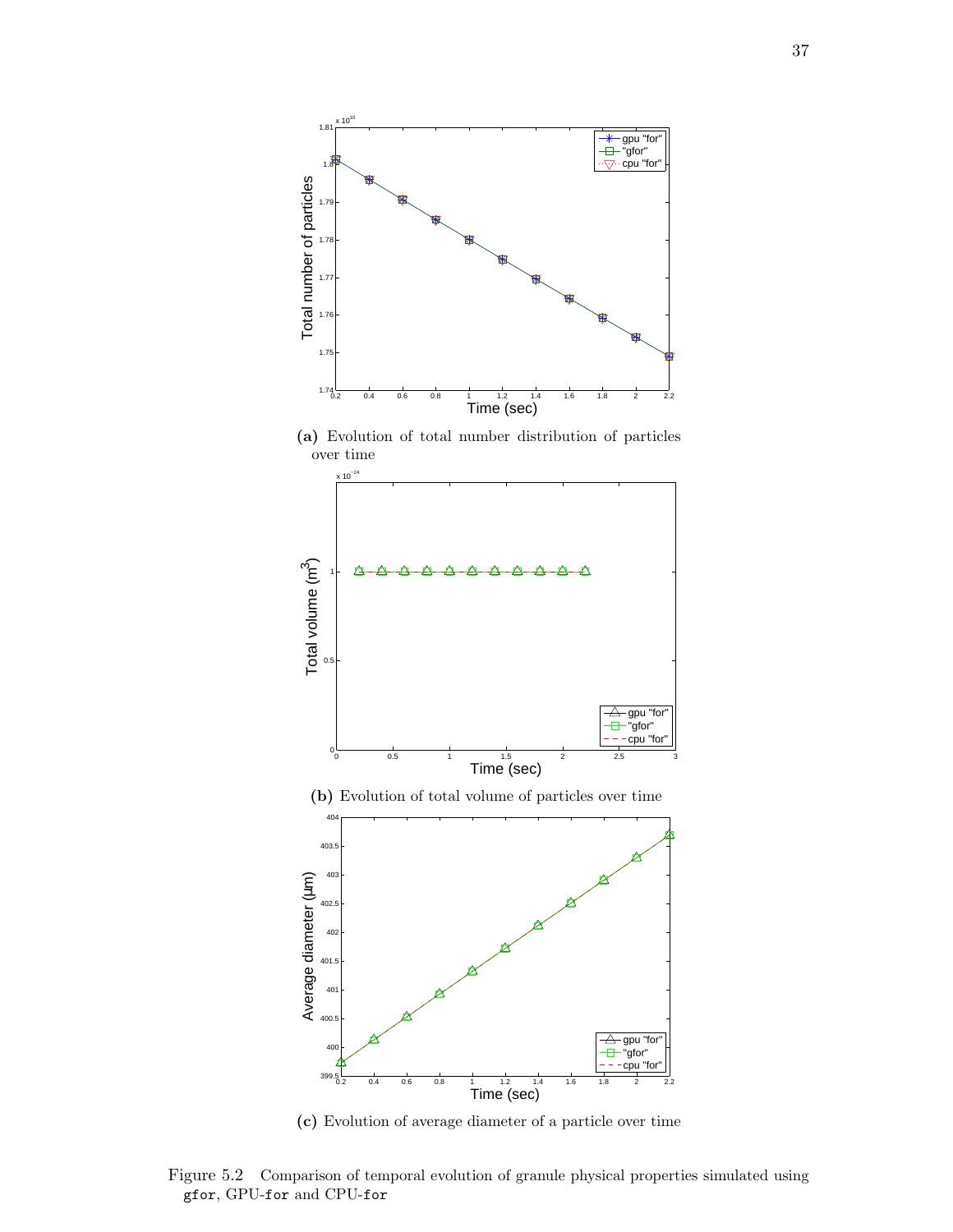

**(a)** Semi-log plot comparing simulation times of gfor, GPU for and CPU for versions



**(c)** Speedup ratio of gfor over GPU for version

Figure 5.3 Comparison of simulation times and performance ratios of PBM code incorporating gfor, GPU-for and CPU-for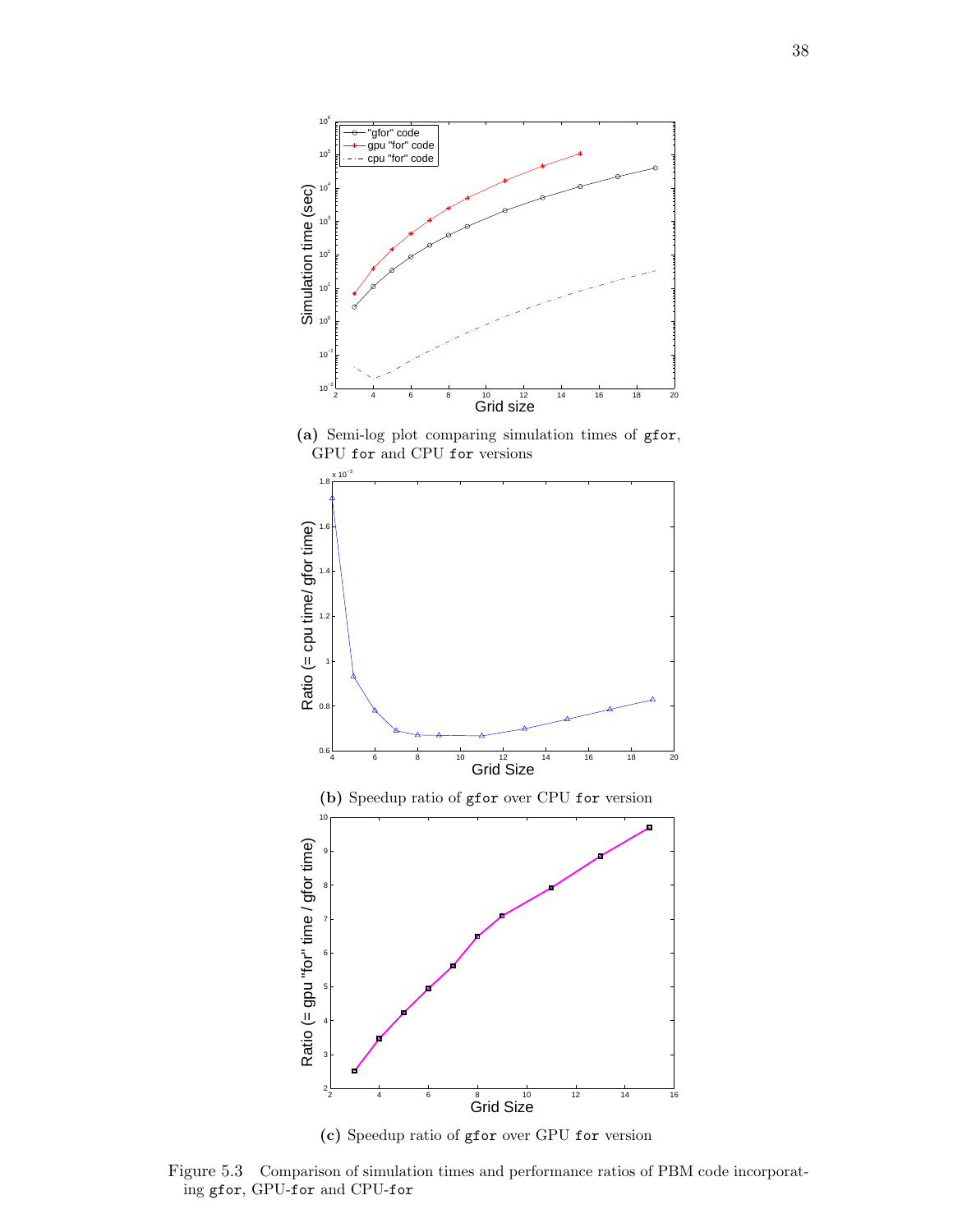# **5.2 Comparing single CPU to SPMD execution**

#### **Profiler analysis**

A comparison of the simulation times needed by the PB code to run on a single CPU thread sequentially and on multiple CPU threads was done, followed by plotting the speedup gained. Prior to execution, the code was 'streamlined' to efficiently search for and perform computations on relevant particle-containing bins in a grid, unlike the version employed in the previous section which looped over all bins irrespective of whether particles were present. This optimization was carried out to eliminate the time spent on unnecessary calculations, specifically with respect to empty bins. The GPU version could not be streamlined since our version of JACKET did not allow for conditional branching within g for loops.<sup>67</sup> The serial version of this modified code was run on a single CPU worker, and an analysis of time consumption was carried out with the aid of MATLAB's profiler tool. A breakdown of the time spent on various calls is displayed in Figure 5.4. It is obvious once again that aggregation must be parallelized in order to see an improvement in performance. Both formation and depletion are are the main bottlenecks in the code, with formation being slightly more compute-intensive (51% and 47% respectively). Parallelism was attained with the loop-slicing technique described in section 3. The formation and depletion loops were sliced in accordance with the pool of MATLAB workers available (one, two, four, six and eight threads) to analyze the gain in speedup and effects of transfer overhead. The new streamlined code was run on an Intel Core i7-870 CPU (4 cores, 8 threads, 2.93 GHz clock speed) with 8 GB of RAM. To determine the most appropriate index range for loop discretization, different combinations of sliced formation and depletion loops were tested for efficiency of parallelization (refer Table 5.1). Although formation is the primary computational bottleneck requiring loop-slicing, initial test runs in conjunction with MATLAB's Profiler tool affirmed that it was also necessary for depletion to execute on at least one thread for the gain in speedup to outweigh memory transfer overhead. Consequently, certain combinations based on grid size and number of workers were discarded, with only pertinent ones being retained. From within these combinations, the ones yielding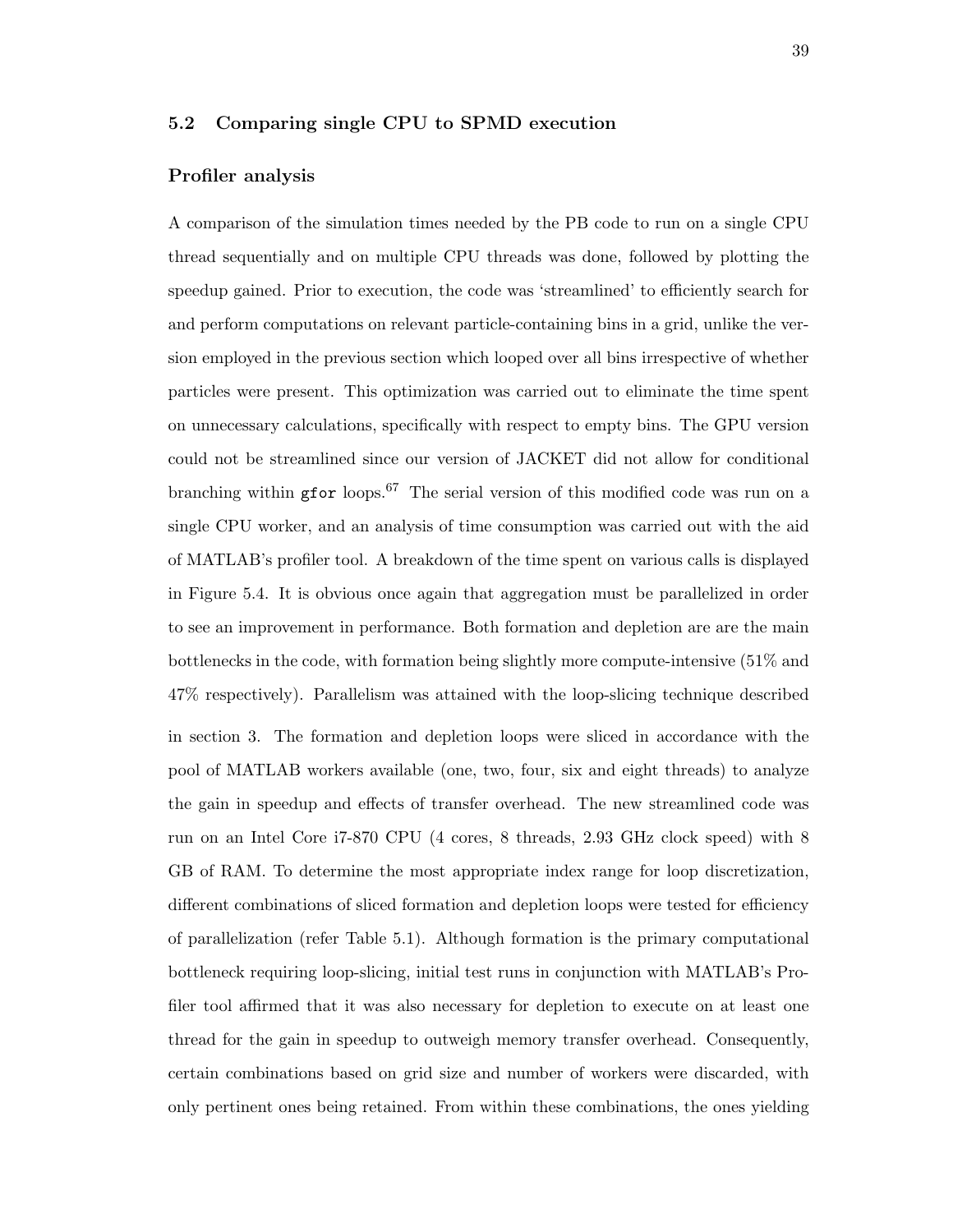

Figure 5.4 Piechart representation of MATLAB's profiler results for the streamlined version of the 3-D granulation code with only aggregation, run on a single worker.

the lowest simulation times for a grid size of 36 were chosen from each worker pool class for comparative analysis: 0 formation, 0 depletion (1 thread); 1 formation, 1 depletion (2 threads); 3 formation, 1 depletion (4 threads); and 6 formation, 2 depletion (8 threads).

# **Numerical accuracy validation**

As done previously, the plots for granule physical properties, Figures 5.5, were examined to ensure validity of the data and numerical precision of the results. The total number distribution of particles (Figure  $5.5(a)$ ) decreases at a constant rate due to particles coalescing. Predictably, the total volume plot, Figure 5.5(b) shows a constant value

| <b>Number of workers</b> | <b>Number of times sliced</b> |                  |  |
|--------------------------|-------------------------------|------------------|--|
| (worker pool)            | <b>Formation</b>              | <b>Depletion</b> |  |
|                          |                               |                  |  |
|                          |                               |                  |  |
|                          |                               |                  |  |
|                          |                               |                  |  |
|                          |                               |                  |  |
|                          |                               |                  |  |
|                          |                               |                  |  |
|                          |                               |                  |  |
|                          |                               |                  |  |

Table 5.1 *Combinations for loop slicing*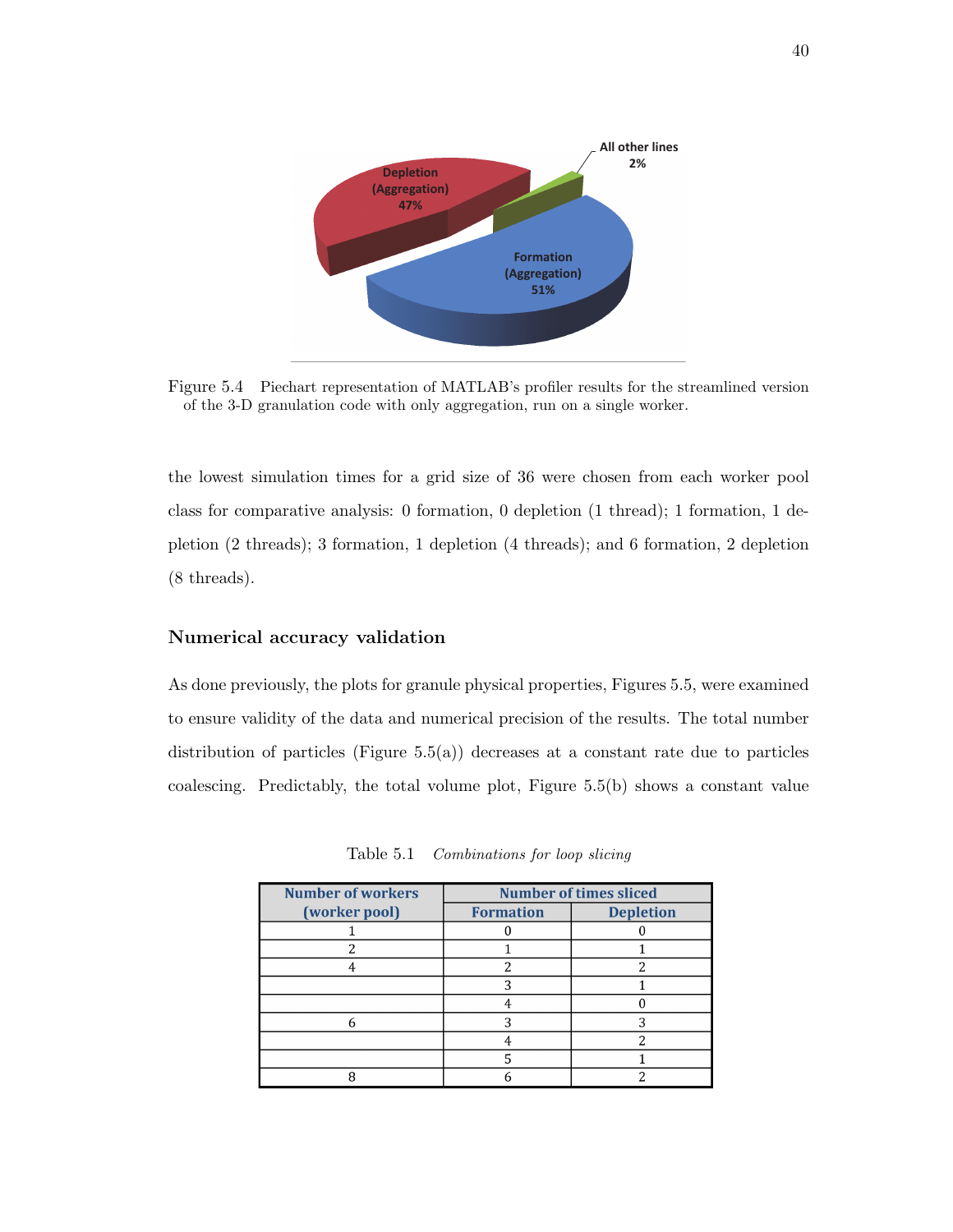considering total mass/volume is conserved i.e. no particles are either added to or removed from the system during the process. The volume of a new, larger granule is equal to the sum of the volumes of the smaller coalescing particles that formed it. And because particles coalesce during aggregation, the average granule diameter plot in Figure 5.5(c) shows a proportional increase in size of granules over time. Furthermore, all plots coincided perfectly for every parallel simulation case, affirming the retention of their numerical accuracy.

#### **Performance evaluation**

Having confirmed that numerical precision was not compromised, the simulation times, the parallel speedup and efficiency curves were plotted for the five worker pool classes selected (Figures 5.6a-c). The speedup factor and parallel efficiency were calculated as given in Wilkinson et al.<sup>3</sup>

Speedup, 
$$
S(n) = \frac{\text{Execution time on a single worker}}{\text{Execution time on } n \text{ workers}}
$$
 (5.3)

Parallel Efficiency, 
$$
E_n = \frac{S(n)}{n} \times 100
$$
 (5.4)

Simply put, the speedup factor directly quantifies the gain in performance of multiprocessor system over a single processor one. As observed in figure  $5.6(b)$  (b), the maximum speedup achieved with 8 workers was 2.2 times, leading to an average per worker efficiency of 27.35%. Parallel efficiency is a measure of computational resource usage, with lower values implying lower utilization and higher values implying better utilization on average. Although the speedup achieved for a grid size of 36 was marginal, it was theorized that an increase in the problem size would improve not only speedup but also parallel efficiency. As expected, an increase in grid size to 60 positively affected both the speedup and efficiency of parallel execution as seen in figure 5.6(c). Furthermore, it was also observed that the most efficient way of parallelization for 6 cores was by splitting formation 5 times and depletion 1 time, as opposed to the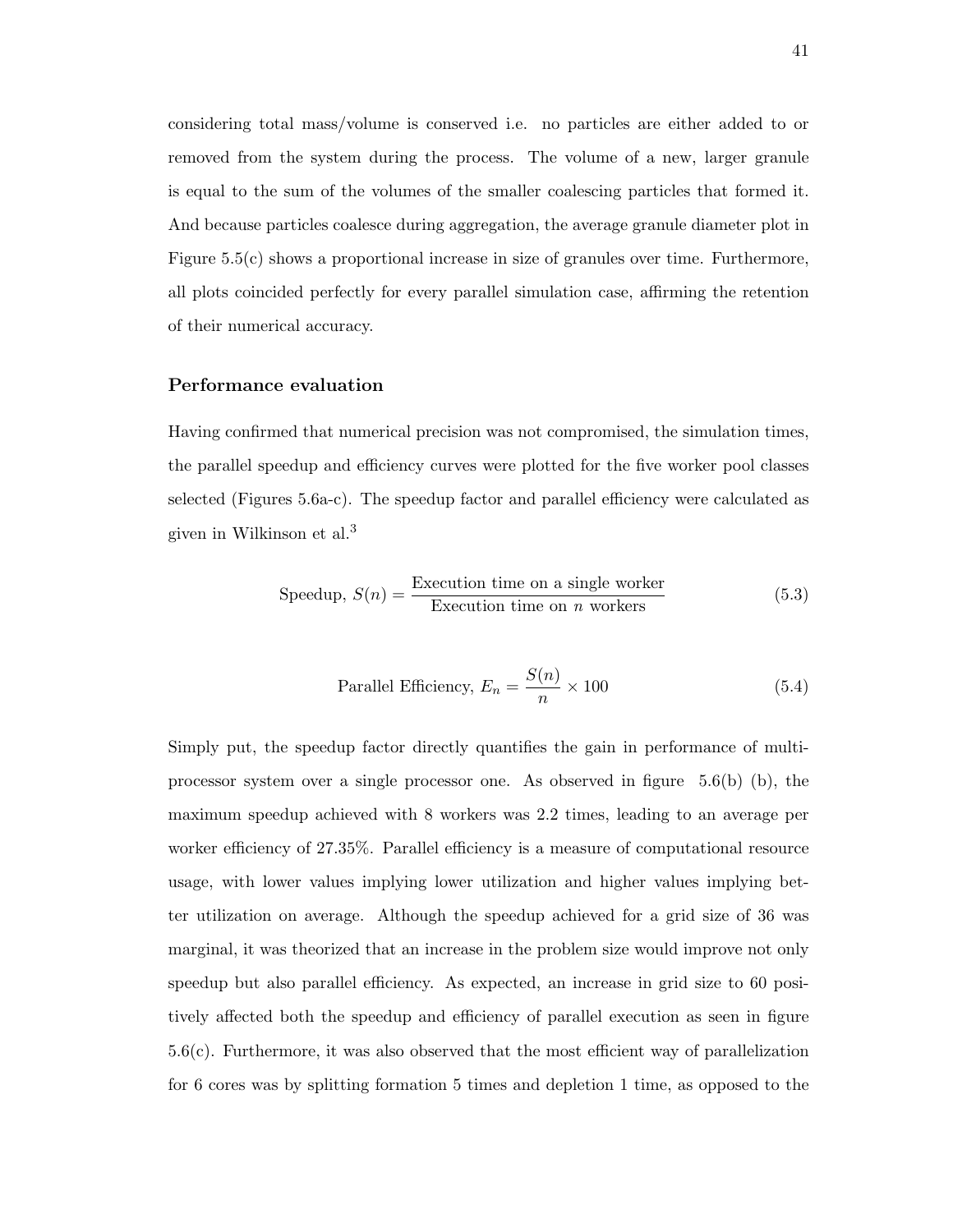previous strategy of splitting formation 4 times and depletion twice. Since depletion is much less computationally intensive than formation and only becomes challenging at higher grid sizes, this finding is in line with our expectation that each worker has to have sufficient work for parallelism to pay off. That is, for a fixed pool of workers, an increase in problem (grid) size will mean improved speedup. This will also explain the drop in efficiency as well as speedup from 4 to 6 workers (i.e. with formation sliced 4 and depletion 3 times, figure  $5.6(b)$ ,  $5.6(a)$ ).

Currently, we have restricted ourselves to a grid size of 60 due to MATLAB's limit on the maximum possible array size, which is proportional to available system RAM. Of the three main factors that might have impacted the efficiency of our parallel algorithm, load balancing and data dependency were ruled out as the for-loops were split evenly across workers with each loop capable of independent execution on a worker. Thus the only possible reason could be overheads resulting from communication between workers. These overheads are generally the result of: computational costs of cache coherence; memory conflicts inherent to a shared-memory multiprocessing architecture like the INTEL Core  $i7;^{85}$  and memory conflicts between operating system services.<sup>86</sup> Moreover, since MATLAB looks to the Operating System to open a pool of workers, it does not guarantee proper assignment of each worker to a single physical core/thread, which would result in exaggerated overheads from different worker instances trying to communicate with (or waiting for) other instances on the same thread. It must be kept in mind that there are always statements in code that cannot be parallelized, which limits the maximum speedup theoretically attainable. It is also interesting to note that since there are only 4 physical cores which correspond to 4 processing units, the speedup ratios achieved for the two grid sizes (2.2 and 2.65 times) can be considered effectively out of a 4 times ideal speedup, meaning an improvement of about 66%.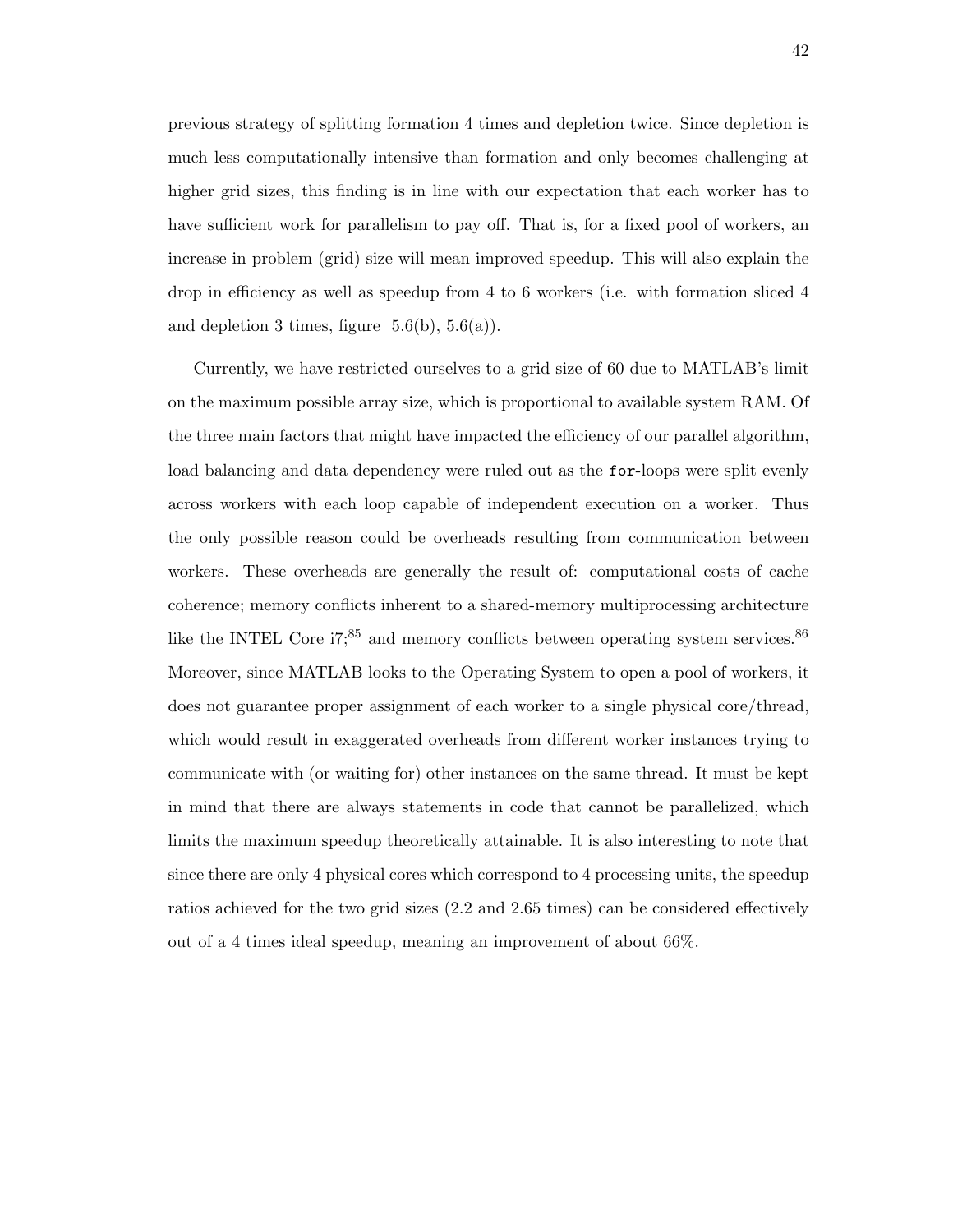

**(a)** Evolution of total number distribution of particles over time





Figure 5.5 Comparison of temporal evolution of granule physical properties simulated for different worker pool classes,grid size=36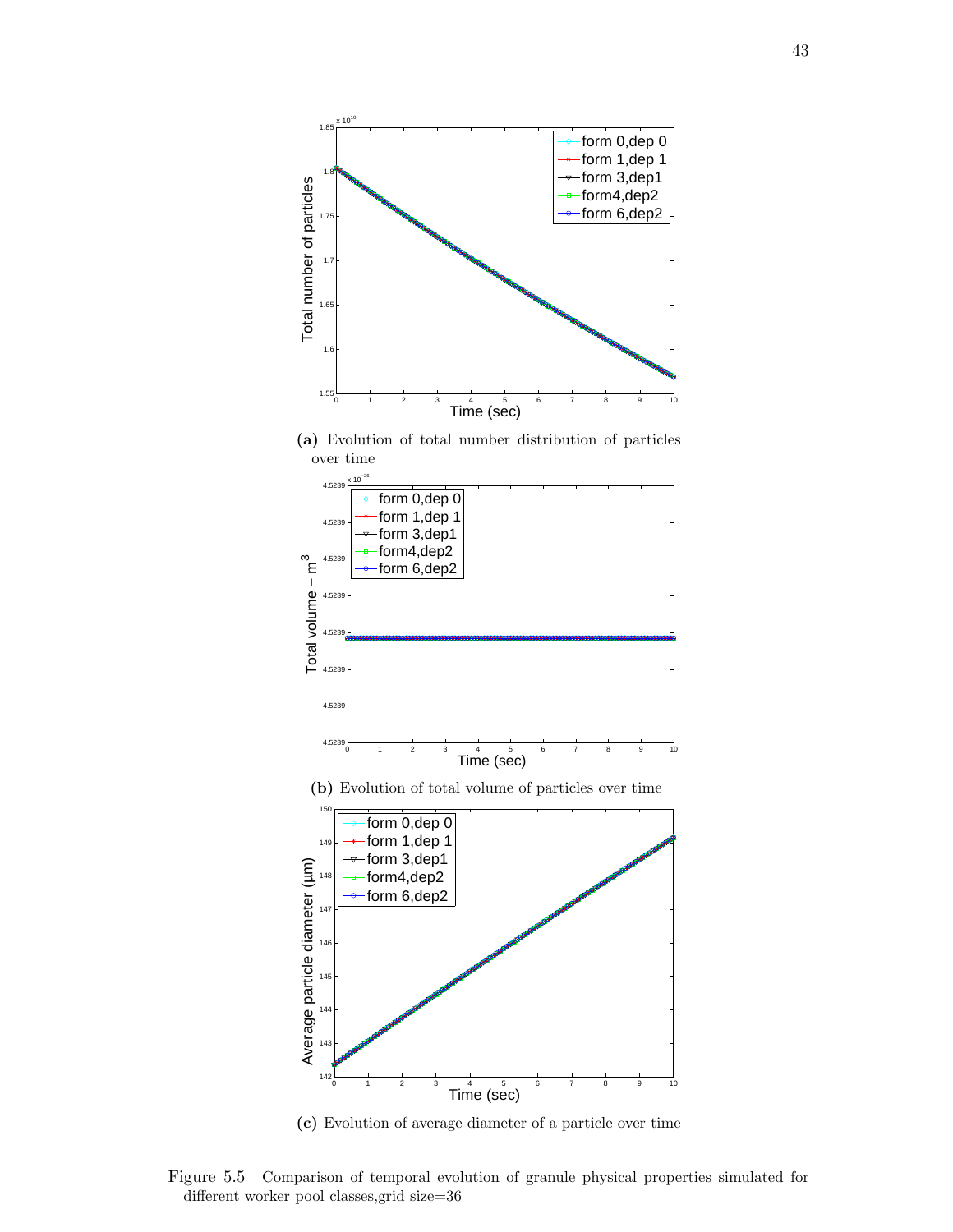

**(a)** Comparison of simulation times with increase in grid size for different worker pool classes



**(c)** Speedup and efficiency obtained for a grid size of 60

Figure 5.6 Plots of simulation times and obtained speedup of the PB code incorporating the SPMD construct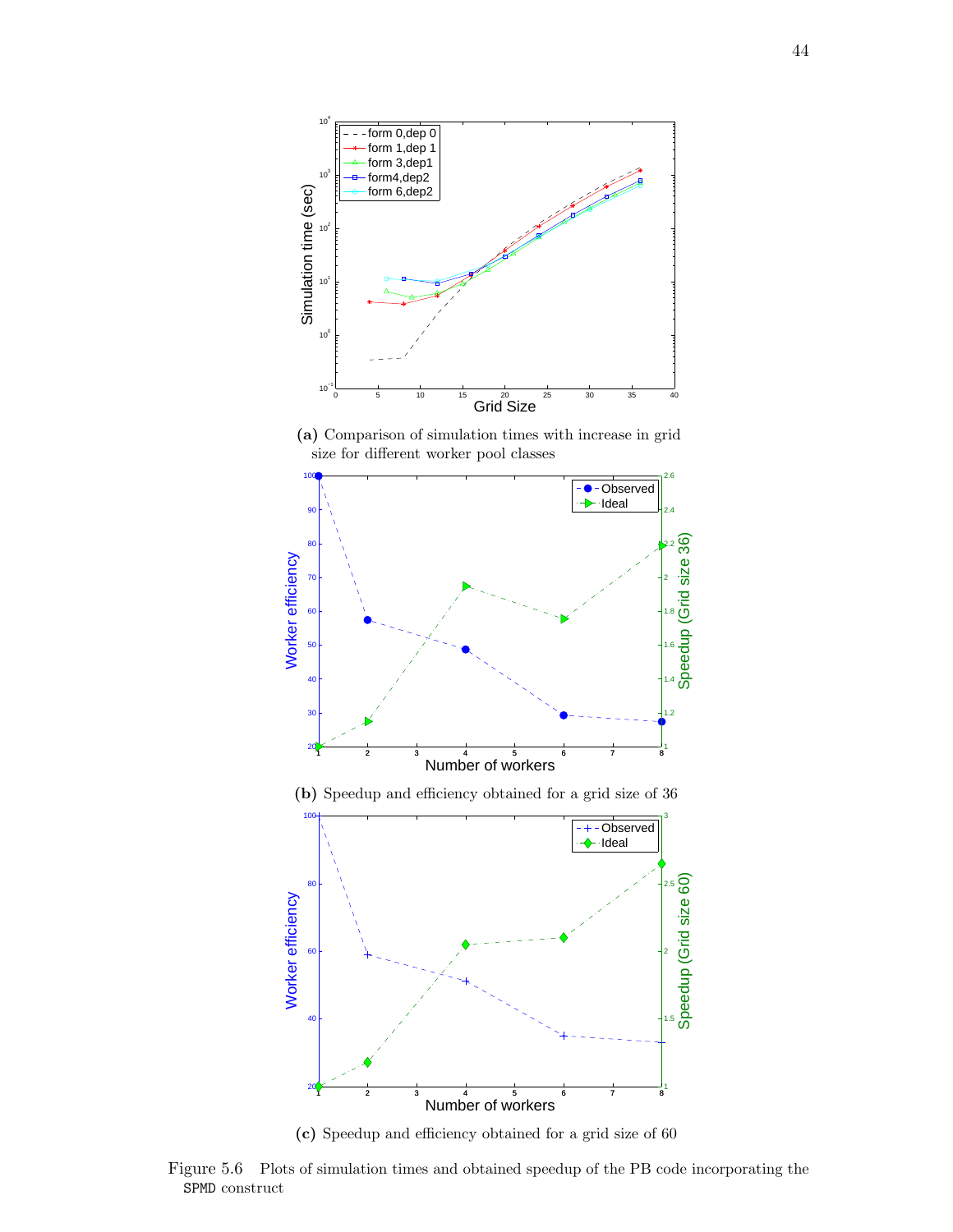# **5.3 Speeding up a PBM code integrating more mechanisms**

#### **Profiler analysis**

For the third case, we considered a more complex, integrated form of the PB code incorporating terms for consolidation, aggregation and liquid drying/rewetting. These mechanisms, in addition to breakage/attrition, are fundamental in describing the granulation process accurately to a greater extent. From Figure 5.7, it is evident that in spite of two additional mechanisms being present, aggregation remains the most computationally intensive, a characteristic that may be attributed to its 6 nested for-loops. Parallelization was achieved with the fork-join technique, a type of task parallelism. The SPMD keyword is used to force consecutive but independently executing sections of code to be split among the available pool of workers, followed by collection of calculated data at the end. The functions parallelized were those computing for drying/rewetting, consolidation, and finally aggregation (formation and depletion), each of which were assigned to run on individual workers, to improve parallelism.

#### **Numerical accuracy validation**

The temporal evolution of physical properties were plotted for both the SPMD and the single CPU versions of the code (Figure 5.8). As can be seen from Figure 5.8(a), the total number of particles predictably decrease over time due to aggregation by coalescence. The total volume of the particles, Figure 5.8b, on the other hand rises at a steady state as a result of continuous liquid binder addition over time and is also the reason why the average granule diameter increases gradually in Figure 5.8c. The tendency for these curves to level off after a certain period of time is due to the limited number of bins in the grid, 15, which restricts the the extent of granule aggregation and growth. This further serves to stress the need for faster simulations through parallelization in order to circumvent these restrictions and run the code for longer and for higher number of bins. Data for both the SPMD and single CPU versions are in good agreement with each other, affirming numerical precision and validity of the SPMD version results.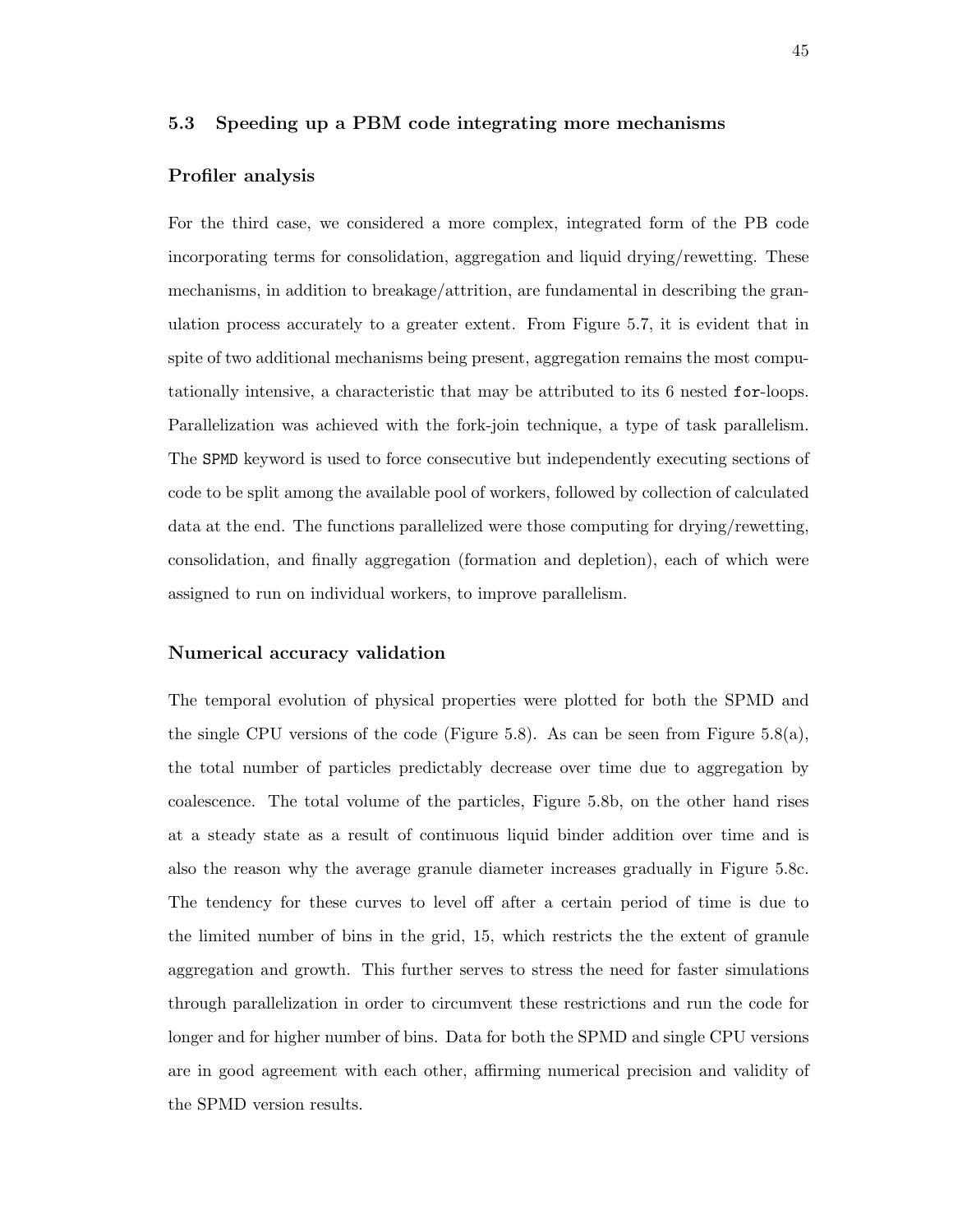

Figure 5.7 Piechart representation of MATLAB's profiler results for the 3-D granulation code with aggregation, consolidation, and liquid drying/rewetting run on a single lab.

# **Performance evaluation**

The simulation was carried out on the INTEL Core 2 Quad Q6600, utilizing all four cores. The grid size was varied and the corresponding simulation times plotted(Figure  $5.9(a)$ ). Even for a grid size of just 15 a speedup of 15.5 times was achieved, which is surprising considering how only four workers are used. The semi-log plot in Figure 5.9(b) is also shown to highlight the positive change in speedup beyond a grid size of 6. This is an example of *superlinear speedup*, where for *n* processors, a speedup of greater than *n* is produced.<sup>87</sup> Superlinear speedup is a special case, and may occur if problem size per processor is small enough to fit into registers, data caches or other smaller, yet faster memory banks instead of the on-board RAM.<sup>88</sup> Since some of the paralellized functions like drying/rewetting and consolidation utilize just a few variables per processor, causes of parallel inefficiency (load imbalance, interprocessor communication) are masked, resulting in faster multiplication-addition (MAD) operations than on a uniprocessor machine, where bandwidth consumption would be higher than the rate at which RAM could deliver. This particular case proves that task-parallelism can indeed be useful in cases where the problem can be partitioned into sections capable of being executed independently and asynchronously in am embarrassingly-parallel manner.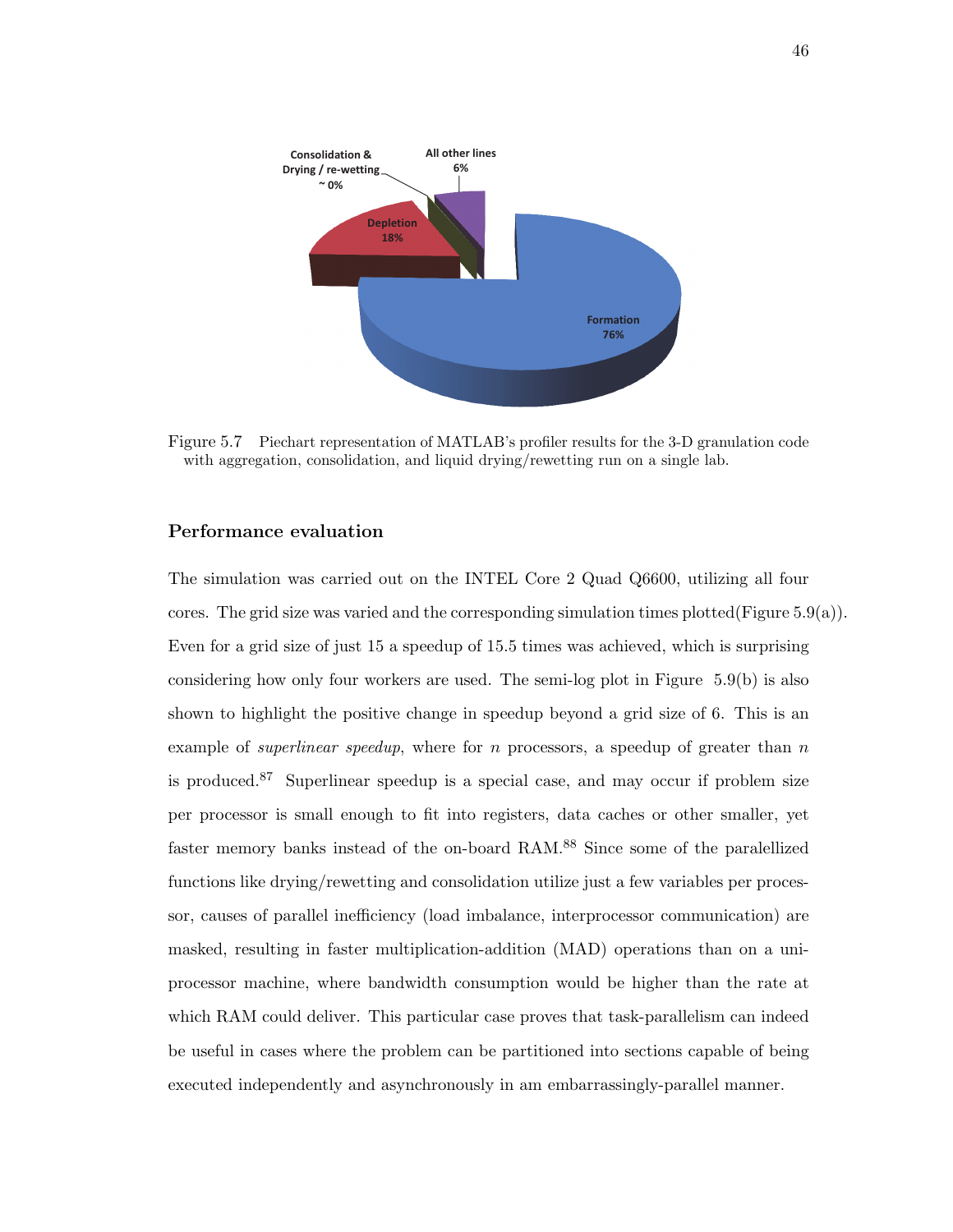

**(a)** Evolution of total number distribution of particles over time



**(b)** Evolution of total volume of particles over time



**(c)** Evolution of average diameter of a particle over time

Figure 5.8 Comparison of temporal evolution of granule physical properties for a sequential and parallel PBM code including consolidation and drying/rewetting, Grid size=15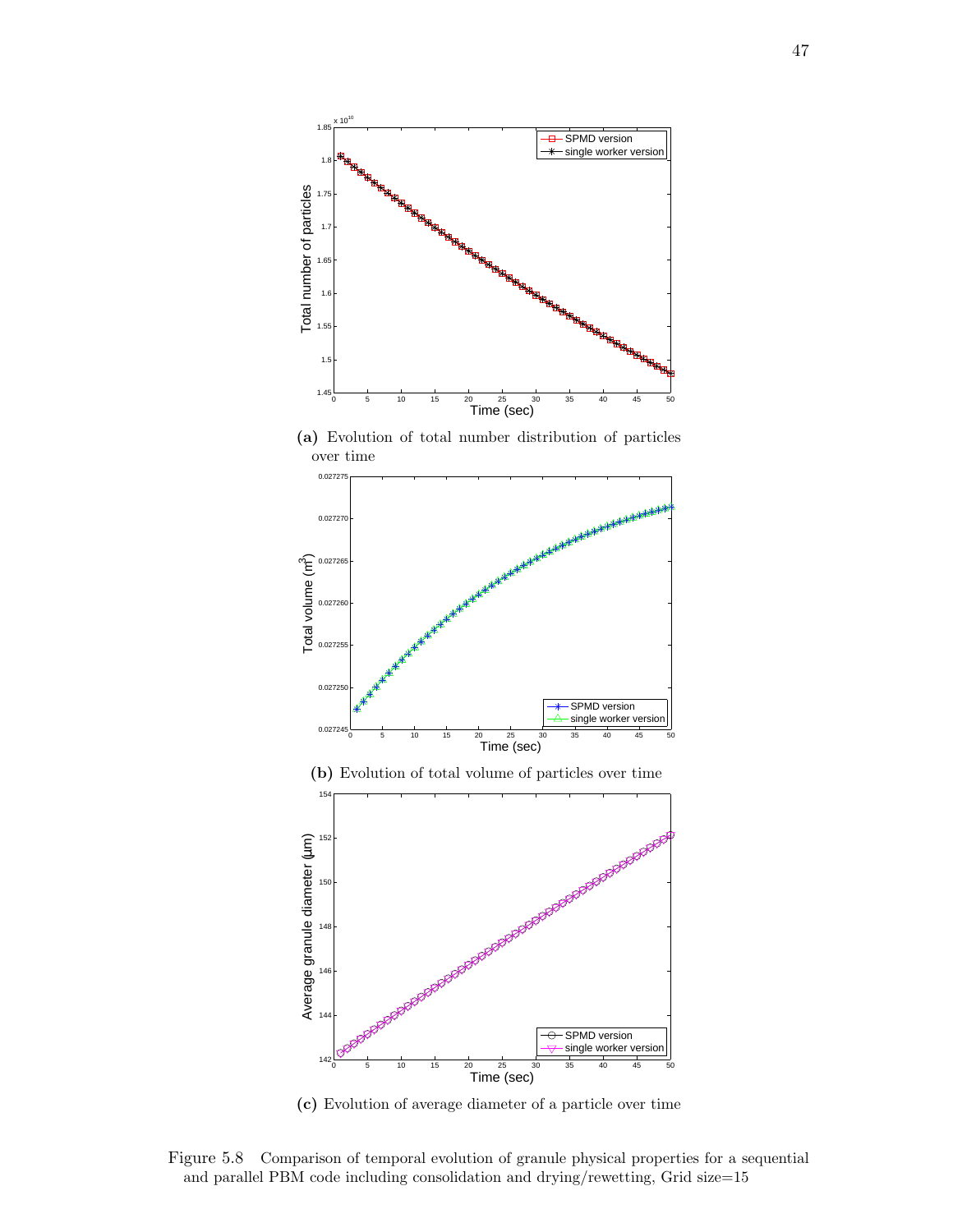

**(a)** Plot comparing variation in simulation times of SPMD and single lab version with increasing grid size



**(b)** Semi-log plot comparing simulation times of SPMD and single worker version with increasing grid size highlighting positive speedup after a grid size of 6

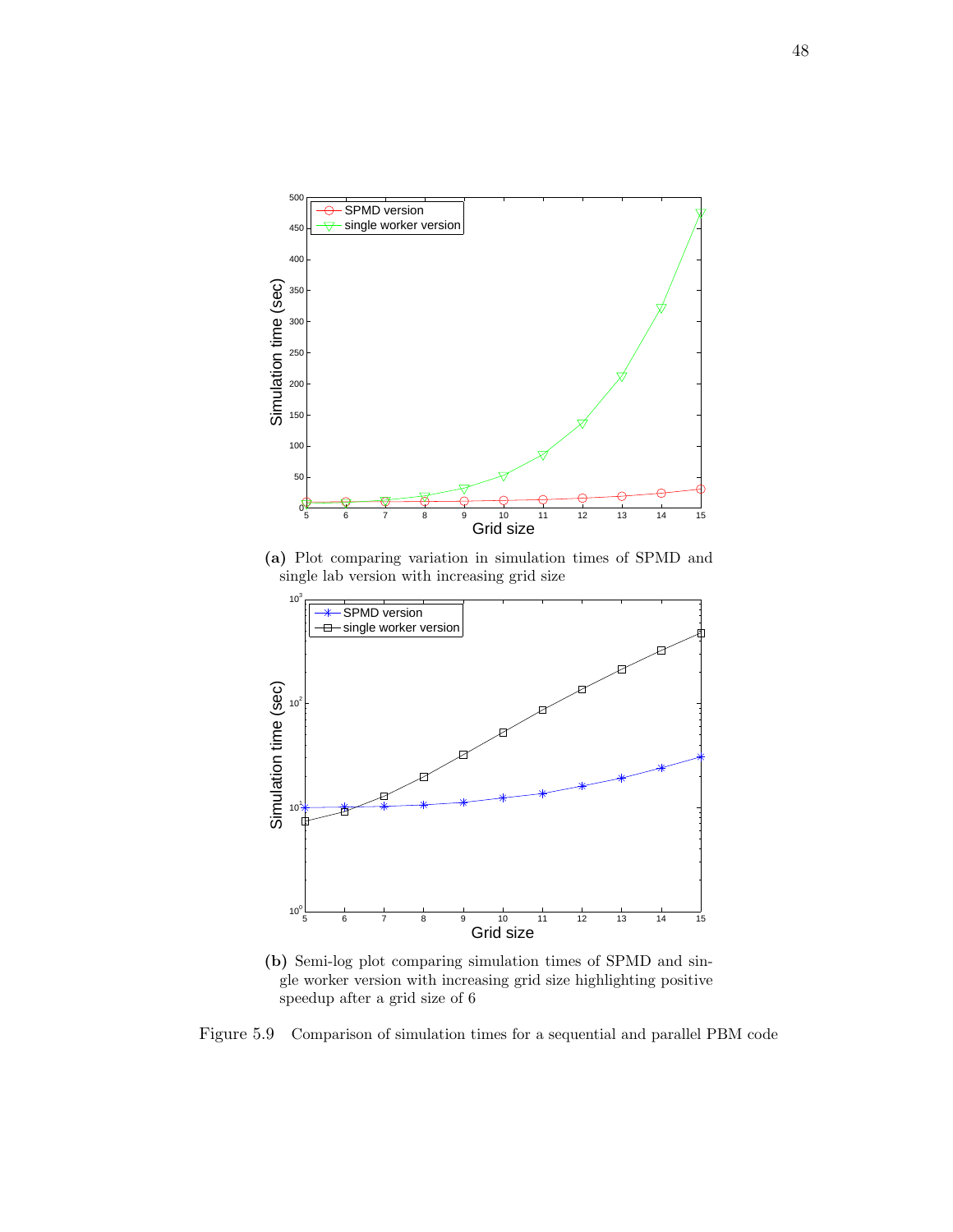# **5.4 Distributed execution of a 3-D PBM code with breakage and cell averaging**

#### **Profiler analysis**

The serial version of the 3D population balance code was developed as described in the previous section. After issuing the profile on command to initiate the MATLAB profiling utility, the script was executed on one worker. The profiler results are displayed in figure 5.10. As can be observed from the figure, the primary computationally intensive parts are those forming the core aggregation kernel: Solid, liquid and gas phase fraction relocating into adjoining bins (using the cell-average method), followed by formation and then depletion. Breakage and its associated functions took relatively much lesser time to compute, mainly due to the lack of integral terms. Previously, it was shown that formation was the primary bottleneck in a 3D PBM simulation using a linear grid. However, a non-linear grid would require much fewer bins than the linear grid to cover the same granule size range. This justifies the incorporation of the cell average method for relocating particle phase fractions to appropriate adjacent bins, albeit, at a slightly higher initial cost of computation. Once computational bottlenecks were identified,

the next step was to incorporate parallelism into the code. The data parallel approach was deemed ideal for this algorithm owing to the presence of nested for loops that perform numerous MAD (Multiply-ADd) operations on all elements of the same data set. Moreover, this divide-and-conquer strategy would likely scale well on distributed systems with shared memory. The loop slicing technique described in the previous section was utilized to implement data parallelism, effectively assigning the same task to operate on different partitions of the shared array concurrently. The aggregation and breakage functions were consolidated into a single function and the outermost for loop was sliced in accordance with the number of workers available (refer Equation 4.13), followed by a performance assessment for five cases: one(sequential), two, four, eight local workers and 8 distributed workers. For the 8 distributed worker case the parallel code was executed in a distributed manner using 4 cores per node. The distributed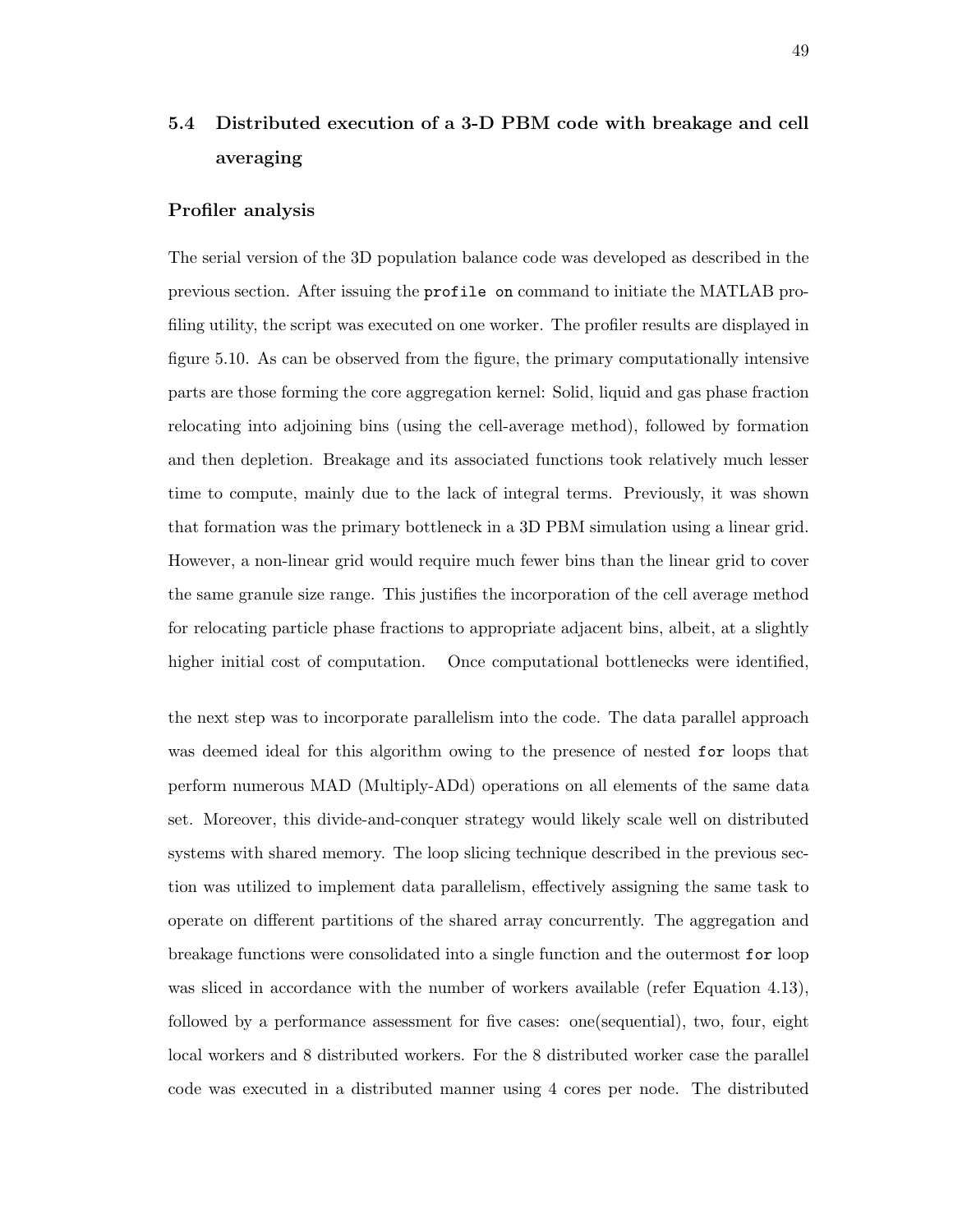

Figure 5.10 Piechart representation of MATLAB's profiler results for a serial version of the 3D granulation population balance code run on a single worker.

system consisted of two nodes linked via a high speed gigabit ethernet cable, each node housing a quad-core Core i7-2600 CPU running at 3.4GHz (stock), and 16GB of local memory (4 DIMMs *×* 4GB @ 1600 MHz).

# **Numerical accuracy validation**

Speedup benefits of parallelization are meaningless if the simulation results are not reproducible and reasonably accurate, numerically. To verify this, the resulting data from each of the four parallel cases are superimposed to confirm numerical precision of the each parallel simulation case (see Figures  $5.11(a), 5.11(b), 5.11(c),$  and  $5.11(d)$ ). Initial input parameters for the simulation are given in table 5.5. Figure 5.11(a) shows that the average diameter linearly rises due to the combined effects of liquid binder addition and aggregation, offsetting consolidation and breakage. Both particle number and porosity distribution (Figures 5.11(b) and 5.11(c)) is limited to the  $0 - 100 \mu m$ size class by the end of the short simulation period  $(t = 20 \text{ sec})$ , while the increase in total volume (Figure  $5.11(d)$ ) at each time step is very minimal due to gradual liquid binder addition into the system. It is evident that the results from each parallel version conforms numerically to the results of the sequential version (1 worker) showing that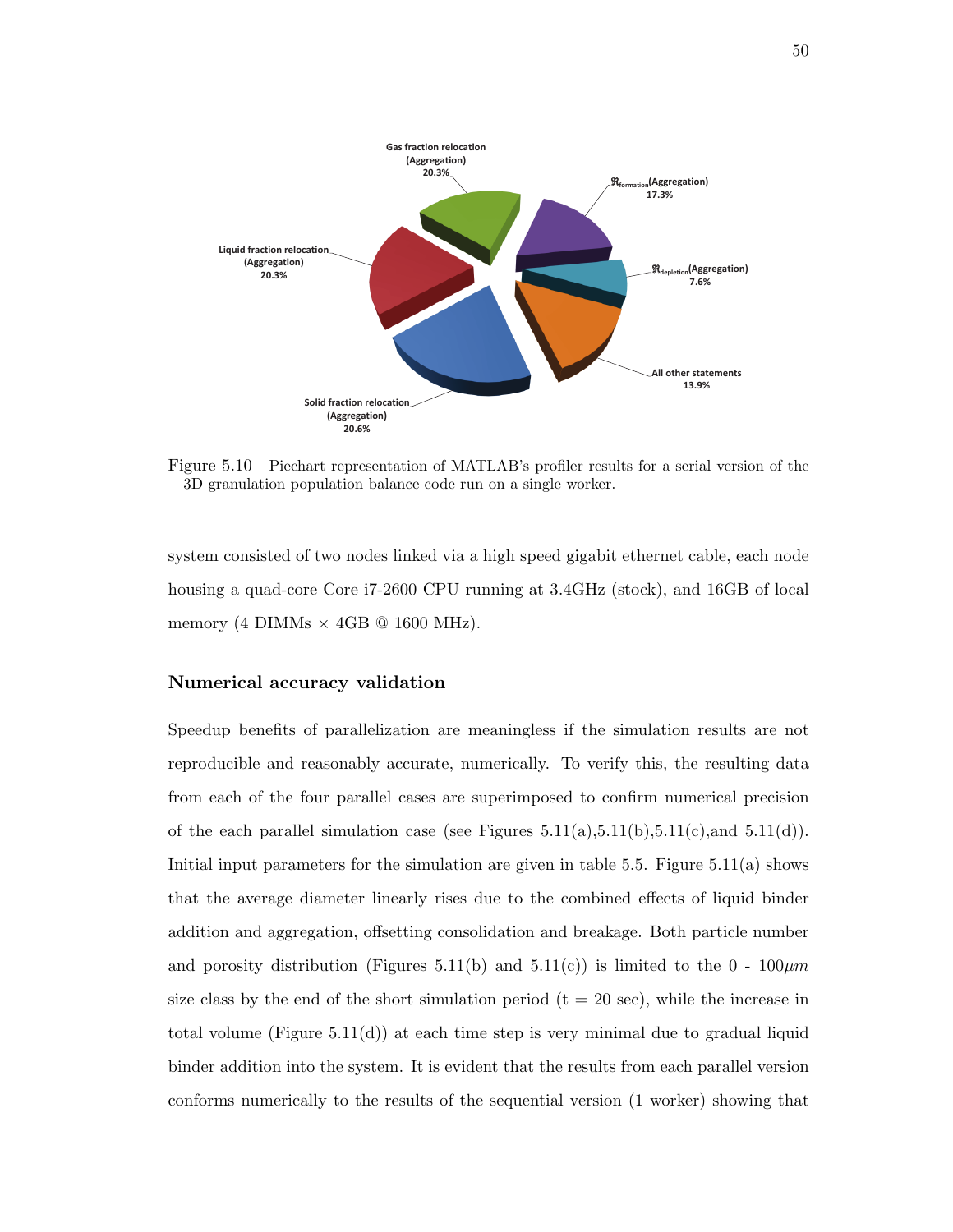

computational accuracy was not compromised during distributed execution.

Figure 5.11 Comparison of temporal evolution of particle physical properties for a sequential and parallel PBM code will cell average, Grid size=15

# **Performance evaluation**

The most direct metric for measuring parallel performance is the speedup factor, and is generally represented as the ratio of serial execution time to parallel execution time (Equation 5.3). The speedup ratios thus calculated were plotted versus number of workers. In Figure 5.12, speedup is shown for a simulation that was run on a single CPU making use of 1, 2, 4, and 8 labs. These 8 labs were initiated on 8 threads present in the quad-core CPU (4 cores X 2 threads each) with the matlabpool open command. Another linearly rising plot in the same figure highlights the improvement in speedup after using 8 distributed workers running on 2 nodes over 8 labs on a single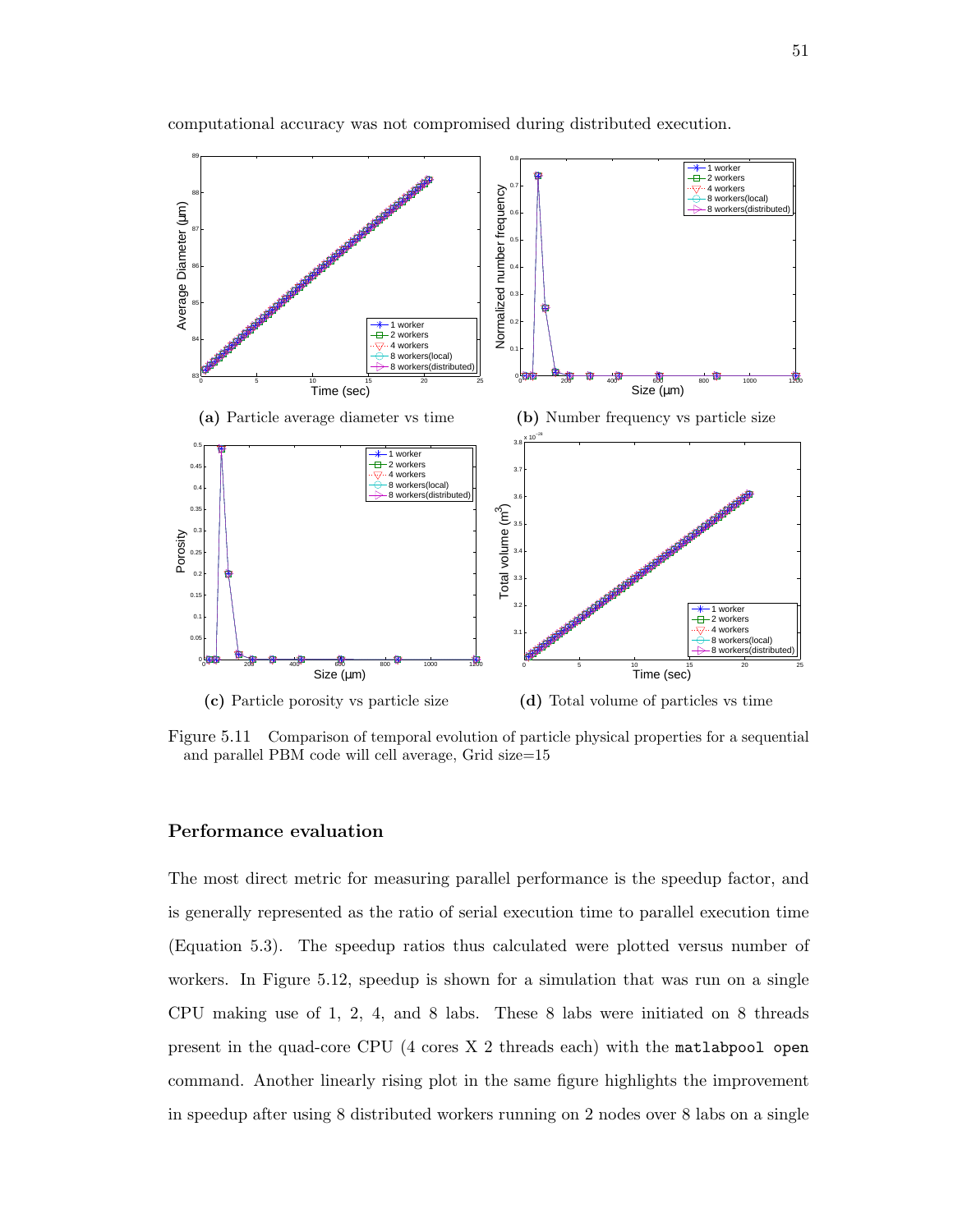node. This comparison serves to show why assigning tasks to cores (equivalent to workers) provides better performance than assigning the same number of tasks to labs (equivalent to threads). This is not unexpected since memory transfer overheads for inter-thread communication are much higher than for cores.<sup>55</sup> A speedup of 3.79 was achieved with 8 labs on a single CPU (an improvement of 94.7%), which is very close to the theoretical maximum speedup possible i.e 4 times (corresponding to 4 cores). On a distributed system, this performance increase is pushed even higher with a peak speedup of 6.21 times on 8 workers (77.61% improvement). The ideal speedup line shown in both figures indicates the theoretical maximum for each worker pool set and is equal to the number of physical cores (workers) available. It must be kept in mind that there are almost always some statements in a parallel algorithm that cannot be parallelized, and have to be executed serially on one worker. This serial fraction  $(f)$ limits the maximum speedup attainable with a certain pool of workers (*n*), given by equation 5.5, also known as Amdahl's law.<sup>89</sup>

$$
S(n) = \frac{n}{1 + (n - 1)f}
$$
\n(5.5)

The maximum speedup according to Amdahl is calculated for each parallel case and plotted in Figure 5.12. From the graph it is clear that the observed speedup factor line is initially in proximity with the maximum speedup line, but gradually diverges as the number of workers increase. This leads us to the issue of scalability, a property of cluster systems exhibiting linearly proportional increase in performance of the parallel algorithm with corresponding increase in system size (i.e. addition of more processors).  $90$ Several metrics have been proposed to synthetically quantify scalability, and due to the pre-determined nature of the initial problem size, the *fixed serial work per processor* approach based on *efficiency* was adopted, and the resulting speedup is termed *scaled speedup*. It relies on the problem size (number of bins in a grid) remaining constant even as the number of processors are increased. Only if the memory overheads associated with distributed execution rise linearly as a function of *n*, and parallel execution time  $(T_n)$  keeps on decreasing, will the algorithm be considered scalable. Efficiency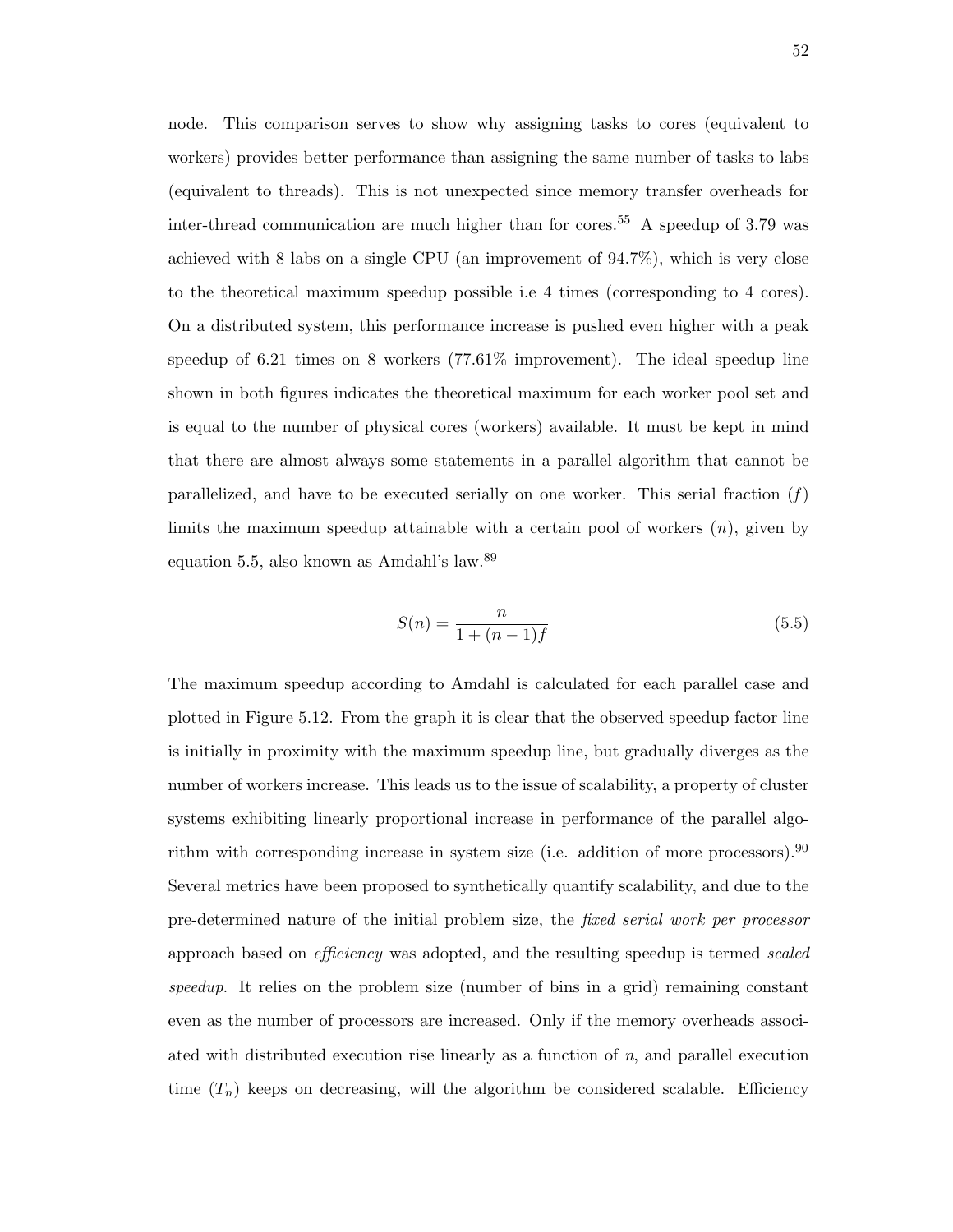(equation 5.4), in its fundamental form is defined as the fraction of time that workers actually take to perform computations, and is expanded in equation 5.6.

$$
E_n = \frac{T_s}{T_n \times n} = \frac{S(n)}{n} \times 100\tag{5.6}
$$

where  $T_s$  is the serial execution time. A more descriptive definition of efficiency may be given  $\text{as:}^{91}$ 

$$
E_n = \frac{t_c W}{n T_n} = \frac{t_c W}{t_c W + T_0(n, W)}
$$
\n(5.7)

where  $E_n$  is efficiency of the system size n;  $T_0(n, W)$  the total overhead of the distributed system; *t<sup>c</sup>* the average execution time per operation in the architecture and is a constant; *W* is the problem size, which translates to processor work; and *tcW* is the serial computing time  $(T_s)$  of an algorithm.  $T_0(n, W)$  is calculated as:

$$
T_0 = pT_n - T_s \tag{5.8}
$$

Since  $t_c$  is a constant and depends on the underlying architecture itself, it can be calculated from processor specifications. We used a Intel Core i7 'Sandybridge' CPU which maintained a 3.512 GHz clock during the simulations i.e,  $3.512 \times 10^9$  cycles/second. In the Sandybridge architecture, 4 floating point operations (flops) can be computed per clock cycle, which allows us to calculate the maximum theoretical flops that can be processed in a second (*v*): 1 core  $\times$  4 flops/core/cycle  $\times$  3.512  $\times 10^9$  cycles/sec = 14.046 gigaflops/sec; therefore the time required to compute 1 flop,  $t_c$  is 7.119  $\times 10^{-11}$ seconds. Using this information we can determine the serial work *W* from equation 5.7. Parallel work *W<sup>n</sup>* is defined as:

$$
W_n = n \times T_n \times v \tag{5.9}
$$

See table 5.2 for the calculated values of efficiency, parallel overhead and processor work. Extracting the expressions for  $T_s$  and  $T_n$  from equations 5.7 and 5.9 respectively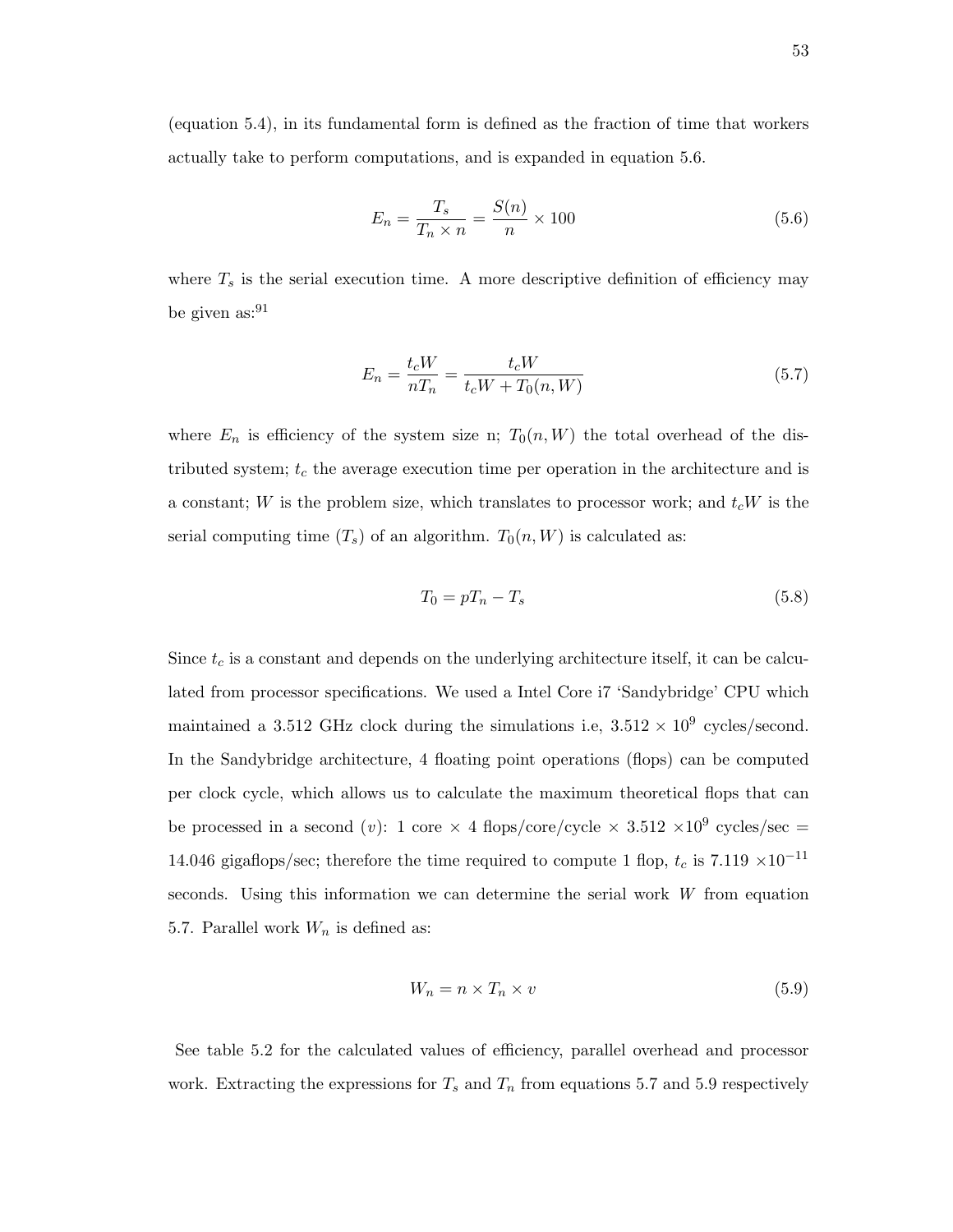| Workers           | $T_0(\sec)$ | $E_n$  | $W_n$ (flops)                           |
|-------------------|-------------|--------|-----------------------------------------|
|                   |             |        | $2.149 \times 10^{14}$ (serial work, W) |
|                   | 919.3       | 0.9433 | $2.278 \times 10^{14}$                  |
|                   | 3405.9      | 0.8179 | $2.627 \times 10^{14}$                  |
| $8(\text{local})$ | 16992.1     | 0.47   | $4.536 \times 10^{14}$                  |
| 8(distributed)    | 4409.3      | 0.776  | $2.768 \times 10^{14}$                  |

Table 5.2 *Table of performance evaluation metrics for the parallel 3-D PBM simulation with cell averaging*

and combining them with equation 5.6 yields:  $E_n = \frac{W}{W_n}$  $\frac{W}{W_n}$ . It can be inferred that  $E_n$ cannot exceed 1 and addition of workers beyond *n* does not increase *S<sup>n</sup>* if parallel work  $W_n$  exceeds the serial work *W*. From table 5.2, it is apparent that parallel work is indeed consistently greater than serial work for increasing worker counts, supporting this observation. Even increasing the number of workers to infinity only results in bringing down efficiency closer to zero (refer equation 5.6). Therefore, for constant-problem sized scaling, the speedup does not continue to increase with the increasing number of processors, but tends to saturate or peak at a certain system size, a principle apparent from the trajectory of the speedup curve (Figure 5.12). Thus the 3-D granulation population balance algorithm cannot be perfectly scalable for a fixed-size problem. According to Amdahl, even with an infinite number of processors the maximum speedup for a code is restricted to  $1/f$ , the inverse of its serial fraction, which yields a value of 83.33 times for our simulation. This implies that utilizing more than 84 workers will not produce any additional improvement in performance. Even this limit is virtually impossible to reach, as Amdahl's equation does not take into account memory transfer overheads, effects due to improper load balancing and synchronization, all of which become more dominant as the number of workers increase. Moreover, to remain scalable, *W<sup>n</sup>* must be a function of the number of processors,  $n$ , to ensure that parallel overhead  $T_0$  does not grow faster than *n* rises.<sup>91</sup> This is where another metric, the *overhead ratio*, proves useful for testing the performance of our parallel algorithm with additional workers. This concept is introduced in the next section, followed by an analysis of this ratio for both 3-D and 4-D granulation codes with a view to compare scalabilities.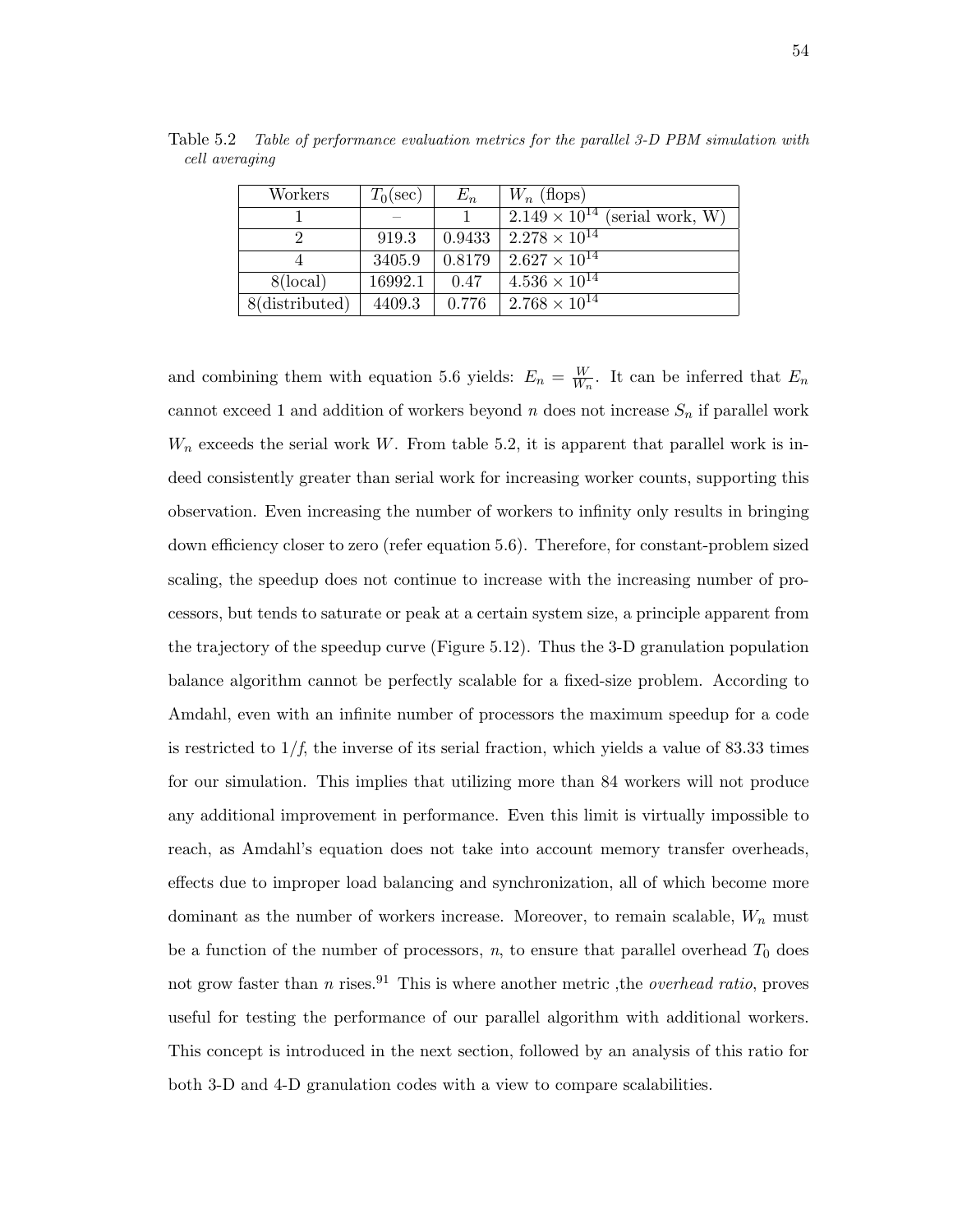

Figure 5.12 Comparision of speedup using a 8 threads on a single CPU, 8 cores on 2 nodes, and maximum speedup as predicted by Amdahl's law. The dashed line represents the theoretical upper bound for speedup and is equal to the number of available workers.

# **5.5 Distributed execution of 4-D PBM code with breakage and cell averaging**

## **Profiler analysis**

The serial version of the 4 dimensional population balance model code was built following the procedure described in chapter 4. The initial grid size was set to 8 along each dimension, with a process run time of 20 seconds in order to keep actual execution time within a feasible range sufficient for comparison. After debugging, some sections were vectorized to partially reduce the overall execution time and concentrate burdensome computations on aggregation and breakage. Using the MATLAB profiler utility, a breakdown of the time spent calculating each statement was obtained and the results charted (Figure 5.13). Once again, it is clear that aggregation and its associated calls are the main bottlenecks in the code: Solid, liquid and gas phase fraction relocation into adjoining bins using cell-average take the most time, followed by formation due to aggregation. Aggregation-induced depletion consumes nearly 10% of the total run time, while breakage and its associated calls took relatively much lesser time to compute. The second solid component ('solid 2') present in the initial distribution adds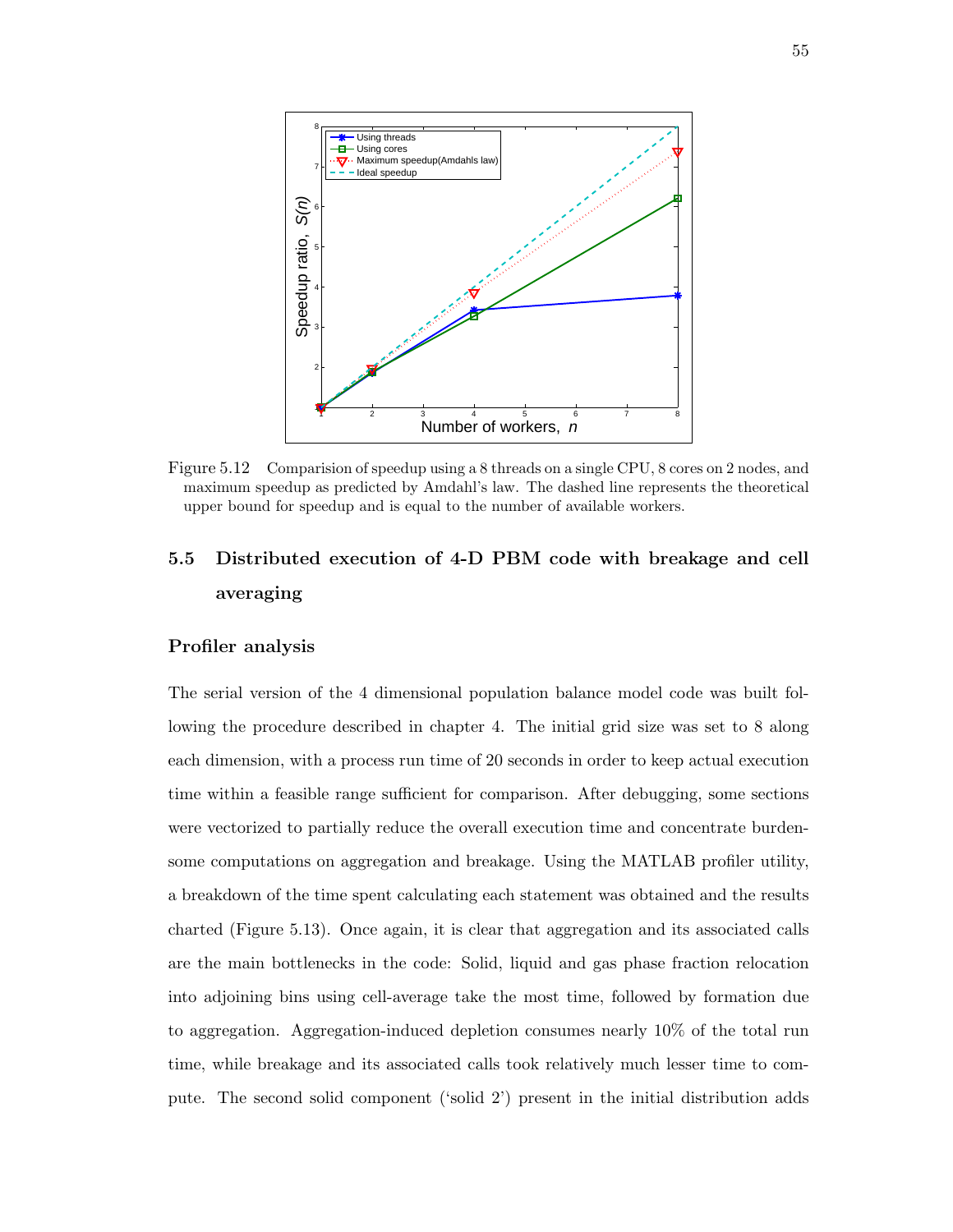further computational complexity to our 4D PBM code as it introduces another pair of for-loops to cover the entire grid range. In all, there are eight nested for-loops accounting for the integral terms (Equation 2.14) making it the candidate of choice for parallelism via loop slicing. The outer loop enclosing the aggregation and breakage functions was sliced in accordance with Equation 4.13 to ensure data-parallel execution on 8 workers.



Figure 5.13 Piechart representation of MATLAB's profiler results for a serial version of the 4D granulation population balance code run on a single worker.

#### **Numerical accuracy validation**

To confirm numerical precision of the parallel simulation results for a 4-D PB code, a more accurate set of initial parameters was used (see Table 5.5) instead of those for profiling and performance analysis. This was done to validate the effectiveness of our parallel model with approximately realistic parameters. In addition, the results were compared for only 2 cases - 1 and 4 workers - due to our trial version of the MDCS toolbox expiring soon after. Results from each case were directly superimposed as in the case of the 3-D model to check for consistency of numerical precision (see Figures  $5.14(a), 5.14(b), 5.14(c),$  and  $5.14(d)$ . By visual inspection it is evident that the data for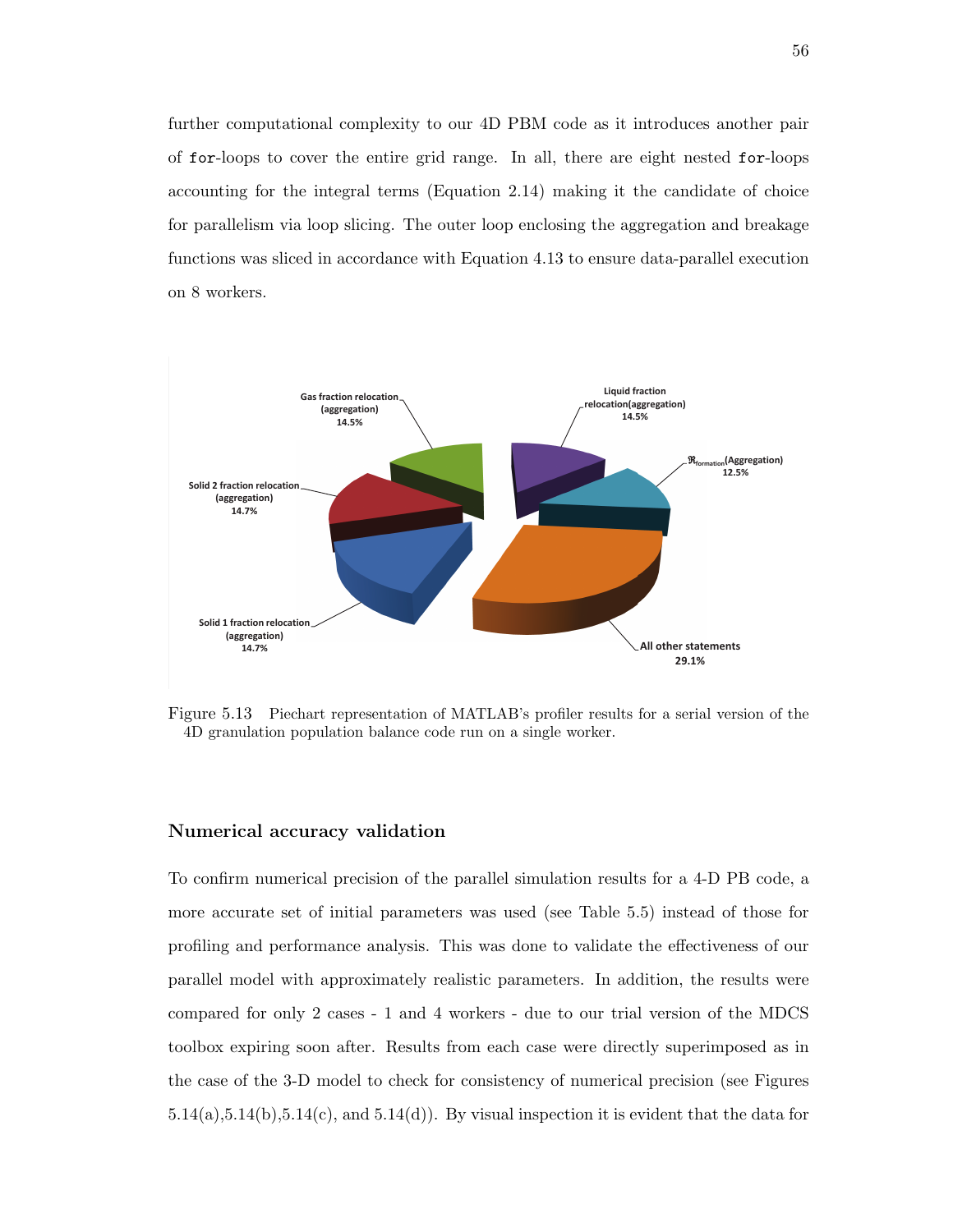



**(c)** Evolution of total volume of particles over **(d)** Average porosity distribution of a particle time

Figure 5.14 Comparison of temporal evolution of particle physical properties for a 4-D sequential and parallel PBM code will cell average, Grid size=15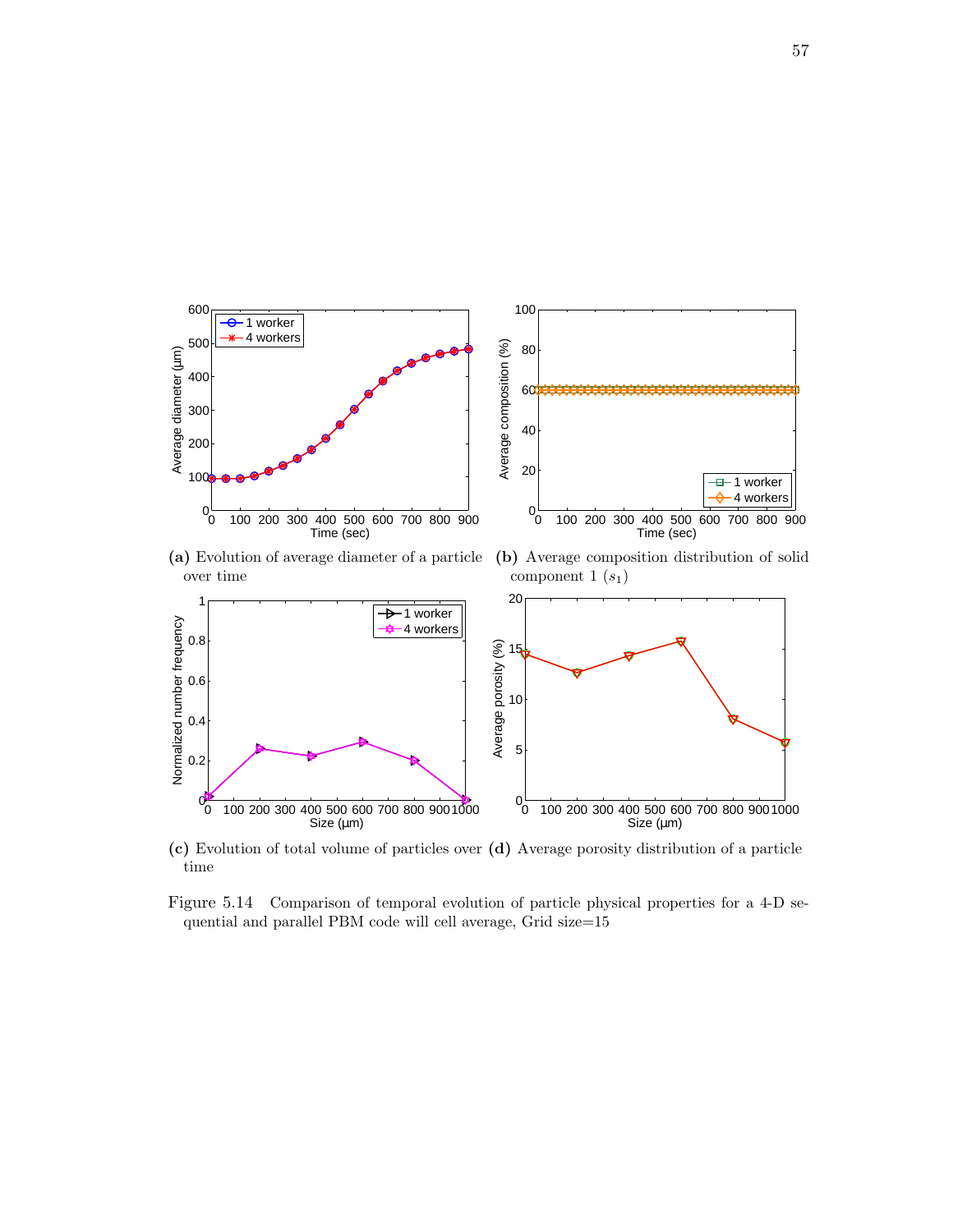granule properties in the 4 worker parallel case is entirely identical to the data from the serial version (1 worker), confirming that computational accuracy was not compromised during distributed execution. Figure 5.14(a) shows the evolution of particle diameter over time. It linearly rises due to the combined effects of liquid binder addition and aggregation, offsetting consolidation and breakage phenomena. This brought up the average diameter from under 100  $\mu$ m to around 500  $\mu$ m. Distribution of the average composition of solid component  $1(s_1)$  remains constant (Figure 5.14(b)) because of the conservation of mass with respect to  $s_1$  in the system. Particle size distribution after granulation, weighted by volume and normalized, is presented in Figure 5.14(c). Average particle porosity is directly affected by the volumes of liquid and gas in a particle, and the distribution is plotted in Figure 5.14(d).

#### **Performance evaluation**

The speedup ratios were calculated from Equation 5.3 and plotted against the number of workers. As shown for the 3D case, running on a distributed system produced better performance as opposed to execution on threads, since distributed workers can create local arrays simultaneously, saving transfer time.<sup>53</sup> Hence, there was no need to perform a speedup comparison between cores and threads for this particular case. Eight workers were initiated on 8 cores divided across two nodes (4 cores per node) with the matlabpool open command. Each core on the INTEL Core i7 2600 CPU has a theoretical SSE (Streaming SIMD Extensions) rate of approximately 14 gigaflops per sec as computed in the previous section. Figure 5.15 shows the speedup for a simulation run on the distributed system making use of 1, 2, 4, and 8 workers. Initial input parameters for the simulation are given in table5.4. The linearly rising plot shows a peak speedup of 5.6 times over a single worker, using 8 workers. The maximum permissible speedup as calculated according to Amdahl's law is roughly 7.6 times considering a nonparallelizable, serial fraction of 0.8% of the total execution time. The ideal speedup line shown in both figures indicates the theoretical maximum for each worker pool set and is equal to the number of physical cores (workers) available. The observed speedup line diverges from the theoretical ideal and Amdahls's speedup much more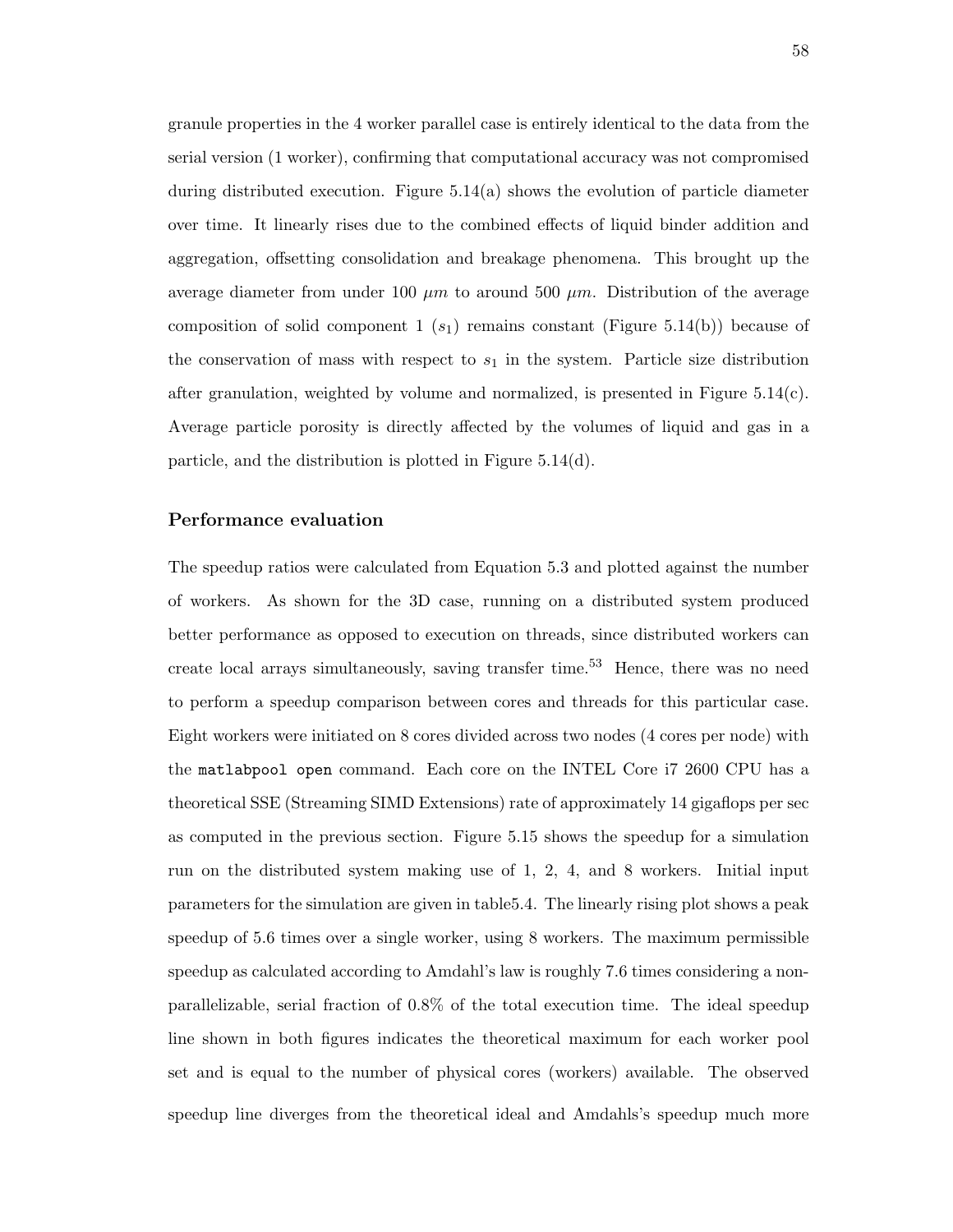

Figure 5.15 Comparision of speedup with 8 workers on 2 nodes, and maximum speedup as predicted by Amdahl's law. The dashed line represents the theoretical upper bound for speedup and is equal to the number of available workers.

rapidly than for the 3-D granulation simulation case, a trend evident in the speedup plot (Figure 5.15). As a result, we expect the scalability of the algorithm to naturally decrease as more nodes housing CPUs of the same specifications are added. To quantify scalability, we once again rely on the fixed-problem size scaled approach since the initial 4D grid size will remain the same even when the available pool of workers are increased. The algorithm is considered scalable only if the overheads associated with data transfer between the job manager and workers rise only linearly as a function of the number of workers  $n^{92}$  While discussing scalability, an aspect to be considered is the scalability of an algorithm with respect to underlying hardware. Algorithms scalable on one architecture need not necessarily scale well on others, and hence deploying the application on heterogeneous cluster systems may prove to be counter-productive. Since our distributed system is homogeneous in terms of underlying hardware, we can safely assume that if the algorithm is scalable on the existing system, it will also scale well on additional workers of the exact same specifications. An important measure of such an algorithm's efficiency is its *overhead ratio* - a ratio of its communication overhead to parallel execution time (Equation 5.10). The lower the ratio, the more each worker will perform effectively. Typically, this ratio increases swiftly with increasing number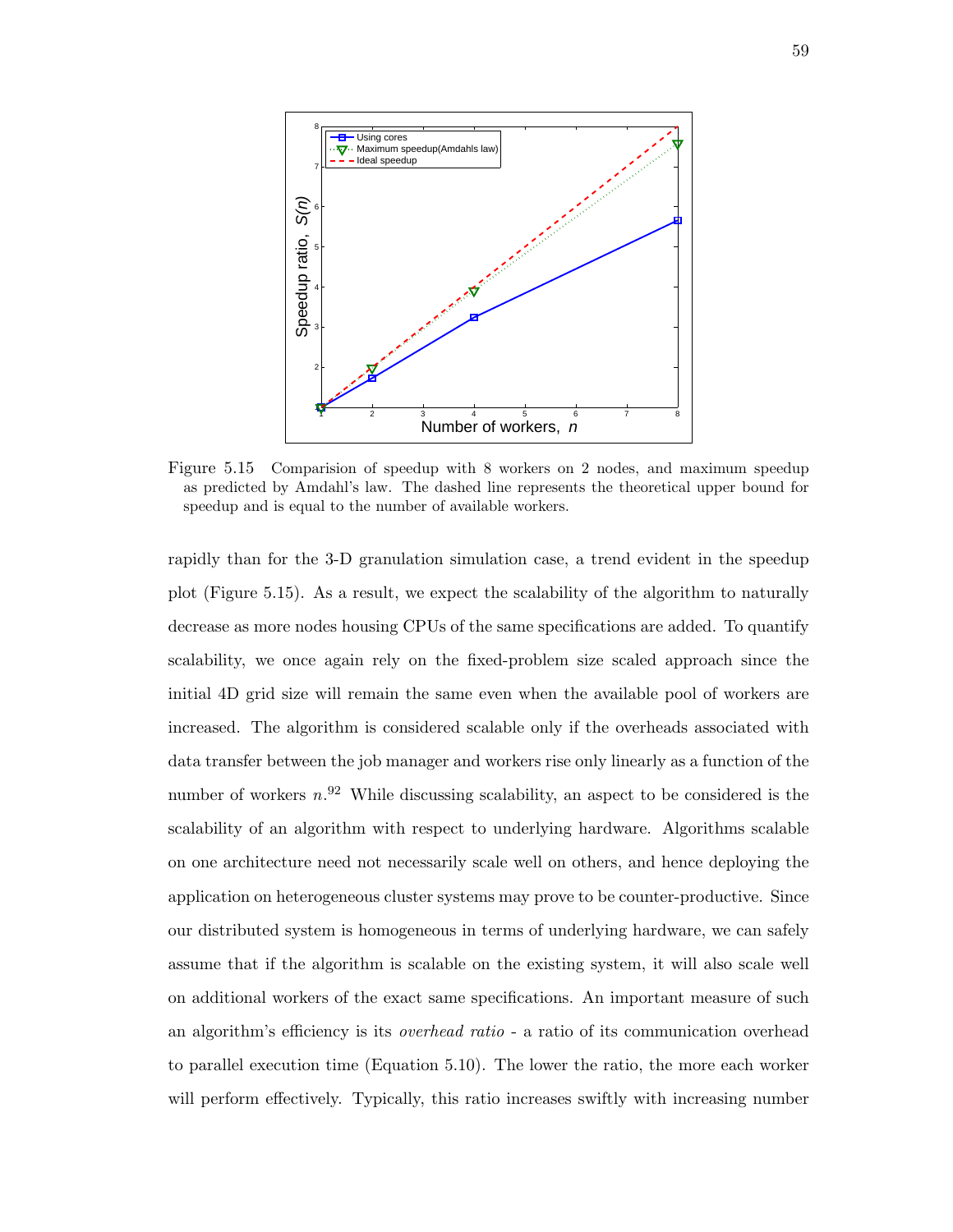of workers but decreases as the problem size grows.<sup>90</sup> For the specific case of the 4-D granulation simulation, this intrinsic property of a parallel algorithm presents the best means of explaining the accelerated decline in speedup as worker counts increase.

Overhead ratio, 
$$
\emptyset = \frac{\text{Parallel overhead}}{\text{Parallel execution time}} = \frac{T_0}{T_n}
$$
 (5.10)

Table 5.3 displays the calculated values for efficiency, parallel overhead in seconds and processor work in flops. From the relation  $E_n = \frac{W}{W_n}$  $\frac{W}{W_n}$ , it can be inferred that  $E_n$  cannot exceed 1 and addition of workers beyond *n* will not increase speedup if parallel work, *Wn*, remains greater than the serial work, *W*. From the table it is evident that parallel work is indeed consistently greater than serial work for increasing worker counts, proving that perfect scalability is unattainable for the 4-D PBM. Moreover,  $W_n$  must remain a function of the number of processors,  $n$ , to ensure that parallel overhead  $T_0$  does not grow faster than *n* rises.<sup>91</sup> To observe this trend, we plot the overhead ratio against the number of workers, as seen in Figure 5.16(b). A relatively linear rise of parallel overhead with the number of processors is observed for 8 workers accompanied by the inevitable decrease in processor efficiency. On comparison with the 3-D granulation simulation (Figure 5.16(a)), we find the overhead ratio is approximately 3 times lesser than for the 4-D code across 8 workers. The most apparent reason for this difference is that the time required for distribution of 4 dimensional arrays across workers is much higher than for 3 dimensional data arrays. Larger, multi-dimensional arrays have a higher memory requirement during data creation and modification, entailing longer read/write times over the network. Thus, we can classify this 4-D PBM simulation

Table 5.3 *Table of performance evaluation metrics for the parallel 4-D population balance model simulation*

| Workers | $T_0(\sec)$ | $\mathcal{\mathcal{L}}_{n}$ | $W_n$ (flops)                          |
|---------|-------------|-----------------------------|----------------------------------------|
|         |             |                             | $7.24 \times 10^{13}$ (serial work, W) |
|         | 749.9       | 0.865                       | $8.36 \times 10^{13}$                  |
|         | 1207.1      | 0.81                        | $8.94 \times 10^{13}$                  |
|         | 2131.05     | 0.708                       | $1.02 \times 10^{14}$                  |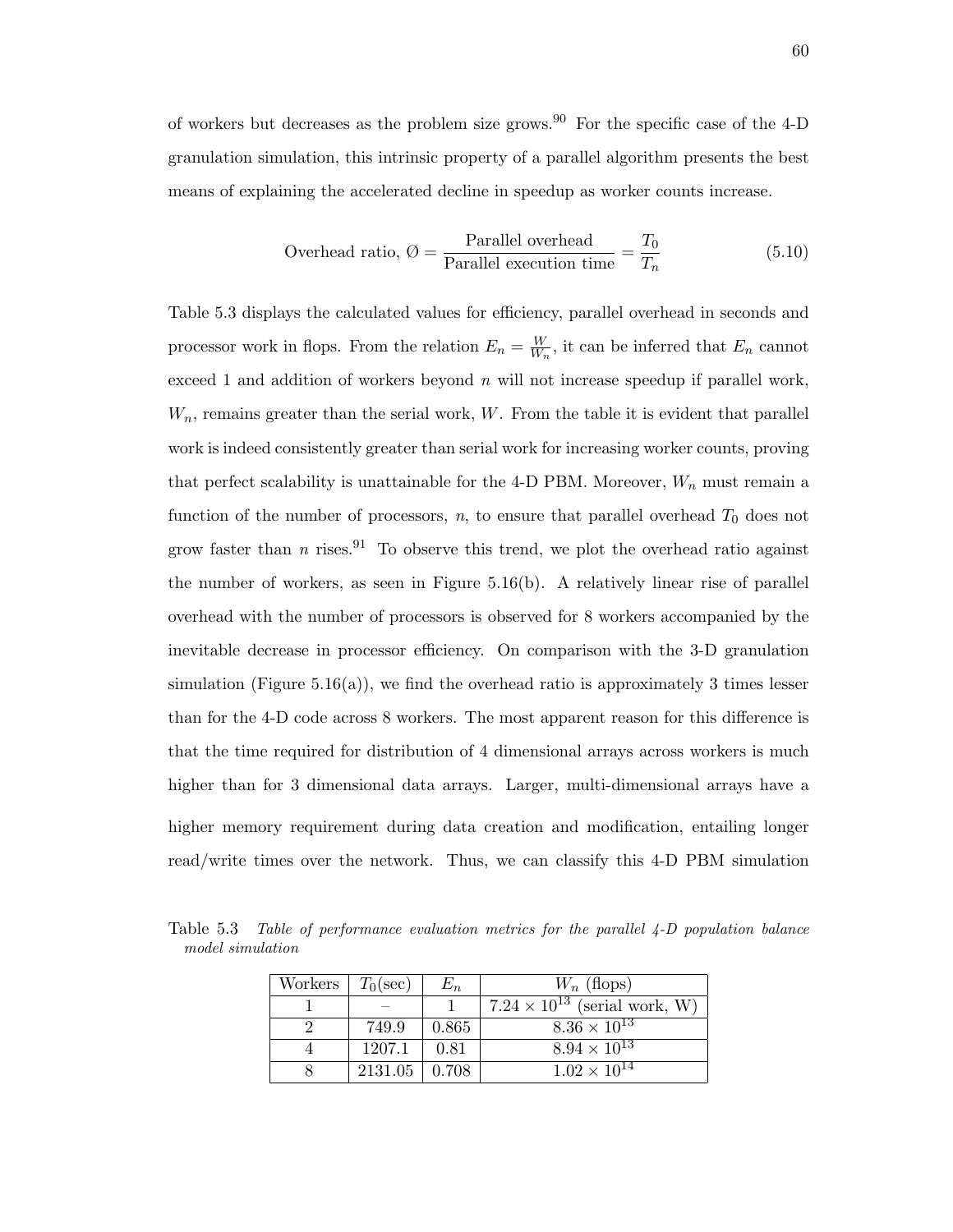as a case of memory-constrained parallelism. This additional access overhead alone consumes a significant portion of useful processor time especially as the input grid size increases, bringing down processor efficiency drastically. This is apparent from the nearly 10% drop in efficiency from using a 3-D to 4-D grid for 8 workers (see Figures 5.16(a) and 5.16(b)). Following Amdahl's hypothesis, an infinite number of processors will only yield a maximum speedup of 1/*f*, the serial fraction, which yields a value of 125 times for the 4-D case, implying that utilizing more than 125 workers will not produce any additional improvement in performance. Nevertheless, this value is a gross overestimate as explained in the previous section, and more so for the 4-D case as Amdahl's equation does not take into account memory transfer overheads, the performance-deteriorating effects of which have just been demonstrated.



**(a)** Variation of overhead ratio with processor **(b)** Variation of overhead ratio with processor efficiency as the number of workers are increased for the 3-D population balance simulation

efficiency as the number of workers are increased for the 4-D population balance simulation

Figure 5.16 Comparison of overhead curves for 3-D and 4-D distributed PBM code with cell averaging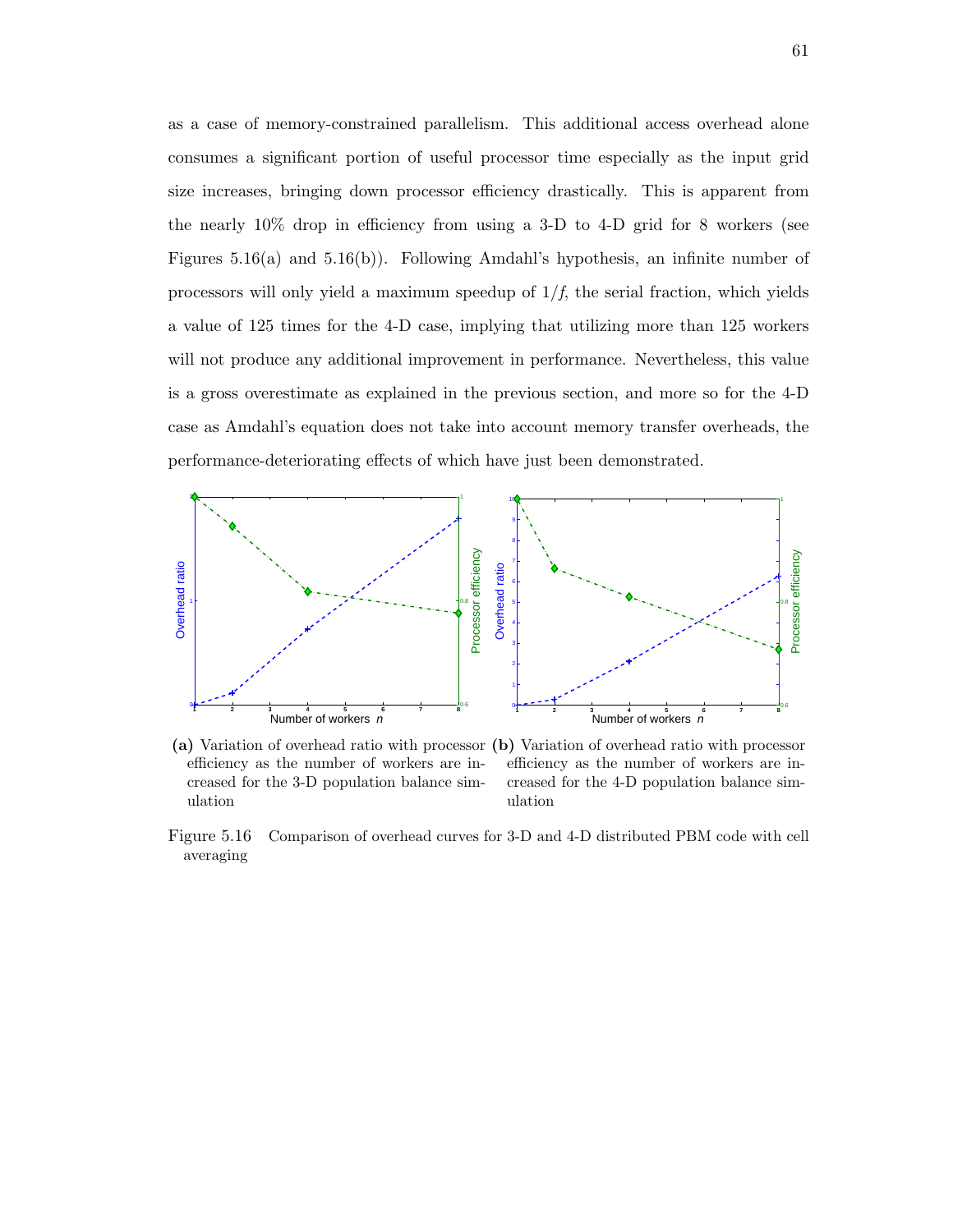| Parameter name                                 | Value                                                |
|------------------------------------------------|------------------------------------------------------|
| $\rho_{solid}$                                 | 2700 $kg/m^3$                                        |
| $\rho_{liquid}$                                | 1000 $kg/m^3$                                        |
| $\rho_{gas}$                                   | 1.2 $kg/m^3$                                         |
| Granulation time                               | 20s                                                  |
| Time step size                                 | 0.4 s                                                |
| Volume of first bin, solid component $s_{1,1}$ | $1 \times 10^{-13}$ $m^3$                            |
| Volume of first bin, liquid binder $l_1$       | $2 \times 10^{-13}$ $m^3$                            |
| Volume of first bin, gas $g_1$                 | $1 \times 10^{-13}$ $m^3$                            |
| Total number of bins of in each dimension      | 16                                                   |
| Initial particle count F in bin $(1,1,1)$      | $1 \times 10^{-15}$ mol                              |
| Aggregation constant $\beta_0$                 | $8 \times 10^{14}$ mol <sup>-1</sup> s <sup>-1</sup> |
| Aggregation constant $\alpha$                  | 1                                                    |
| Aggregation constant $\delta$                  | 1                                                    |
| Breakage constant $P_1$                        | $7 \times 10^{-11}$ $m^{-1}$                         |
| Breakage constant $P_2$                        | $1.3 m^{-1}$                                         |
| Shear rate $G_{shear}$                         | $60 s^{-1}$                                          |
| Consolidation rate constant $c$                | $1\times10^{-21}~s^{-1}$                             |
| Minimum porosity $\epsilon_{min}$              | 0.2                                                  |
| Chinder                                        | 0.1                                                  |
| Liquid binder spray rate $V_{spray}$           | $5 \times 10^{-3}$ $m^3/s$                           |

Table 5.4 *Process parameters and initial conditions used in 3-D PBM simulation.*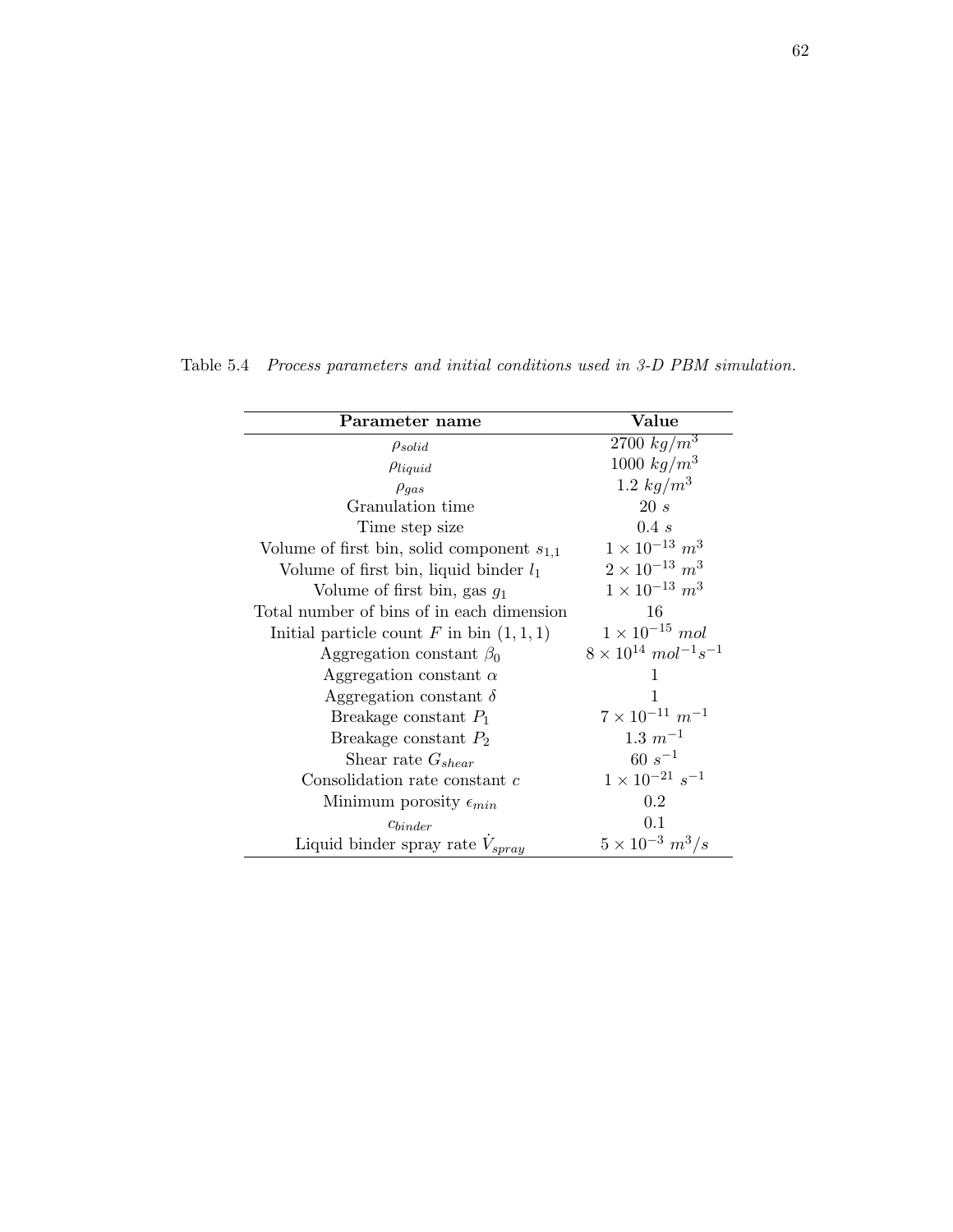| Parameter name                                   | Value                                                |
|--------------------------------------------------|------------------------------------------------------|
| Granulation time                                 | 900 s                                                |
| Time step size                                   | 0.5 s                                                |
| Volume of first bin, solid component $1 s_{1,1}$ | $1 \times 10^{-13}$ $m^3$                            |
| Volume of first bin, solid component 2 $s_{2,1}$ | $1 \times 10^{-13}$ $m^3$                            |
| Volume of first bin, liquid binder $l_1$         | $2 \times 10^{-14}$ m <sup>3</sup>                   |
| Volume of first bin, gas $g_1$                   | $1 \times 10^{-14}$ $m^3$                            |
| Total number of bins of in each dimension        | 8                                                    |
| Initial particle count F in bin $(1, 2, 1, 2)$   | $3 \times 10^{-13}$ mol                              |
| Initial particle count F in bin $(2, 1, 1, 2)$   | $7 \times 10^{-13}$ mol                              |
| Aggregation constant $\beta_0$                   | $1 \times 10^{19}$ mol <sup>-1</sup> s <sup>-1</sup> |
| Aggregation constant $\alpha$                    | 1                                                    |
| Aggregation constant $\delta$                    | 1                                                    |
| Breakage constant $P_1$                          | $1 \, m^{-1}$                                        |
| Breakage constant $P_2$                          | 1                                                    |
| Shear rate $G_{shear}$                           | $85\;s^{-1}$                                         |
| Consolidation rate constant c                    | $1 \times 10^{-7} s^{-1}$                            |
| Minimum porosity $\epsilon_{min}$                | 0.1                                                  |
| Liquid binder spray interval                     | $120 \text{ } s < t < 360 \text{ } s$                |
| Liquid binder spray rate $V_{spray}$             | $25 \; mL/s$                                         |

Table 5.5 *Process parameters and initial conditions used in 4-D PBM simulation.*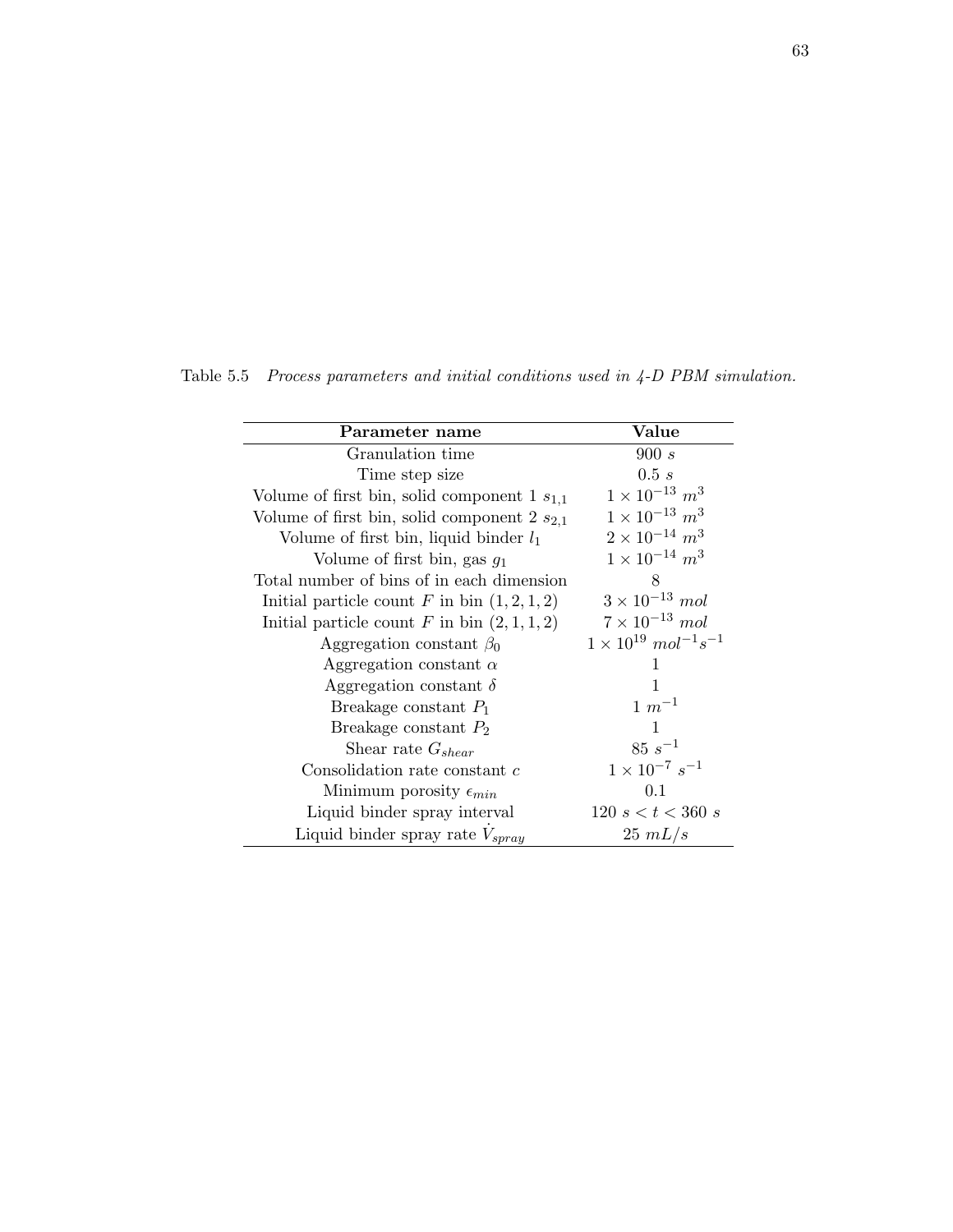### **Chapter 6**

## **Conclusions and recommendations for future work**

Parallel computing has been a subject of intense study for several years, but its application to particulate processes described by population balance models has been limited to a few studies in crystallization<sup>26</sup>.<sup>25</sup> This study has explained the development and implementation of parallel algorithms describing granulation behaviour on 3 hardware platforms: a multi-core CPU; a many-core GPU; and a dual-node distributed computing system. The procedure followed herein for parallelizing PBMs involved three steps: locating portions of the code that are most time-consuming with tools like MATLAB profiler; applying one of the two paradigms for parallelism as appropriate; and finally, optimizing for minimal variable transfer overhead. We have proposed here, two methods of efficiently parallelizing the integro-differential PBEs that make up the aggregation term for a multi-core CPU, either using loop-slicing, or alternately, via a brute force, fork-join method in conjunction with MATLAB's Parallel Computing Toolbox. This approach to parallelism provides the easiest approach to reducing simulation times. The results show a speedup of 2.6 times with 8 labs over a sequential code.

For the first time, a method describing the utility of GPU computing for PBMs is demonstrated. The JACKET toolbox for MATLAB was utilized to efficiently parallelize for-loops across the 240 cores on a single NVIDIA GTX 280 card. Although the performance advantage of the GPU over CPU did not seem encouraging initially, due to lower clock frequency and on-board memory and JACKET's own restrictions, a closer analysis of speedup ratios revealed that the GPU has potential to outclass the CPU at very large grid sizes, especially given the significant advances made in its architecture with each new generation. Thirdly, a relatively more complex code, integrating several mechanisms, was parallelized with the SPMD keyword, yielding a superlinear speedup of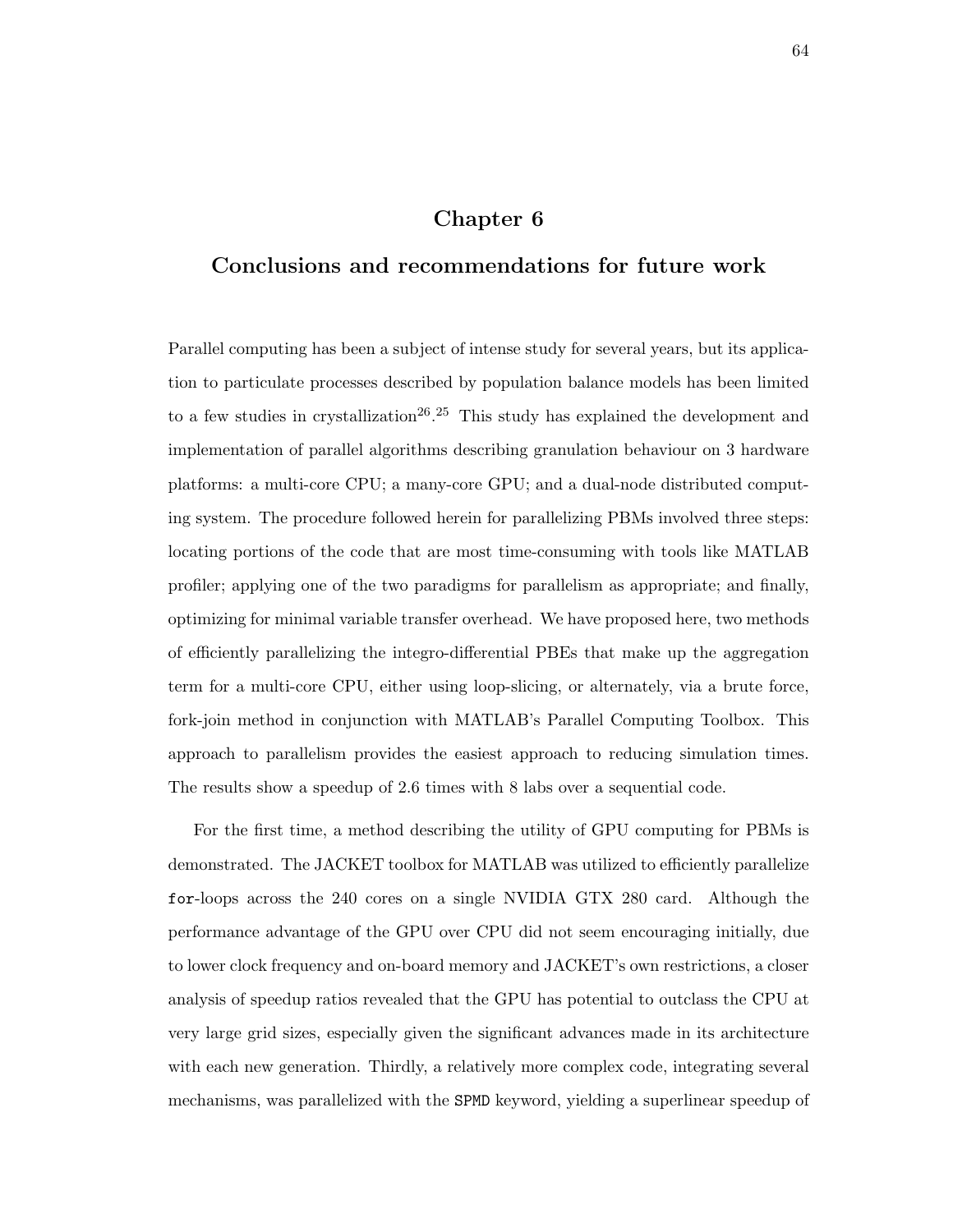15.5 times.

For distributed computing, two processes were modeled based on population balance principles: a single-component granulation process represented by a three-dimensional PBM; and a multi-component granulation process represented by a four-dimensional PBM. Both models incorporated a breakage mechanism and a cell averaging technique to re-allocate daughter particles in adjacent bins. Profiling both codes showed that the cell average technique consumed the most time and needed to be parallelized. Following a distributed shared memory approach to achieve data parallelism, the models were parallelized with the loop slicing technique. The MATLAB toolboxes utilized for this purpose were the Parallel Computing Toolbox in conjunction with the Distributed Computing Server. The results show a good speedup of 6.2 times with 8 workers for the 3-D PBM code while the 4-D code was slightly less efficient with a speedup factor of 5.7 times.

It was shown that perfect scalability is theoretically impossible to attain for either PBM, since fixed-problem size scaling does not allow for 100% per processor efficiency, which in turn is due to serial work being consistently overwhelmed by parallel work. By Amdahl's law, even with an infinite number of processors, the speedup is limited by the fraction of algorithm that has not been parallelized. With the aid of the overhead ratio we compared scalabilities of the two algorithms on our homogeneous distributed system. While the overhead ratio rose linearly with respect to the number of workers in both cases, the performance is clearly better for the 3-D model which also displayed a higher processor efficiency with 8 workers. This is is usually a good indication that the 3-D algorithm will scale better than the 4-D, with a lower execution time. The 3-D code is predicted to yield no speedup benefit beyond 83 workers, whereas the speedup for 4-D code will be restricted to less than 125 workers. Amdahl's equation does not take into account memory transfer overheads, improper load balancing and synchronization, the effects of which becomes more dominant as the number of workers increase. In all parallel cases, simulation results were shown to be equal to the sequential versions' confirming that numerical precision was not compromised during distributed execution.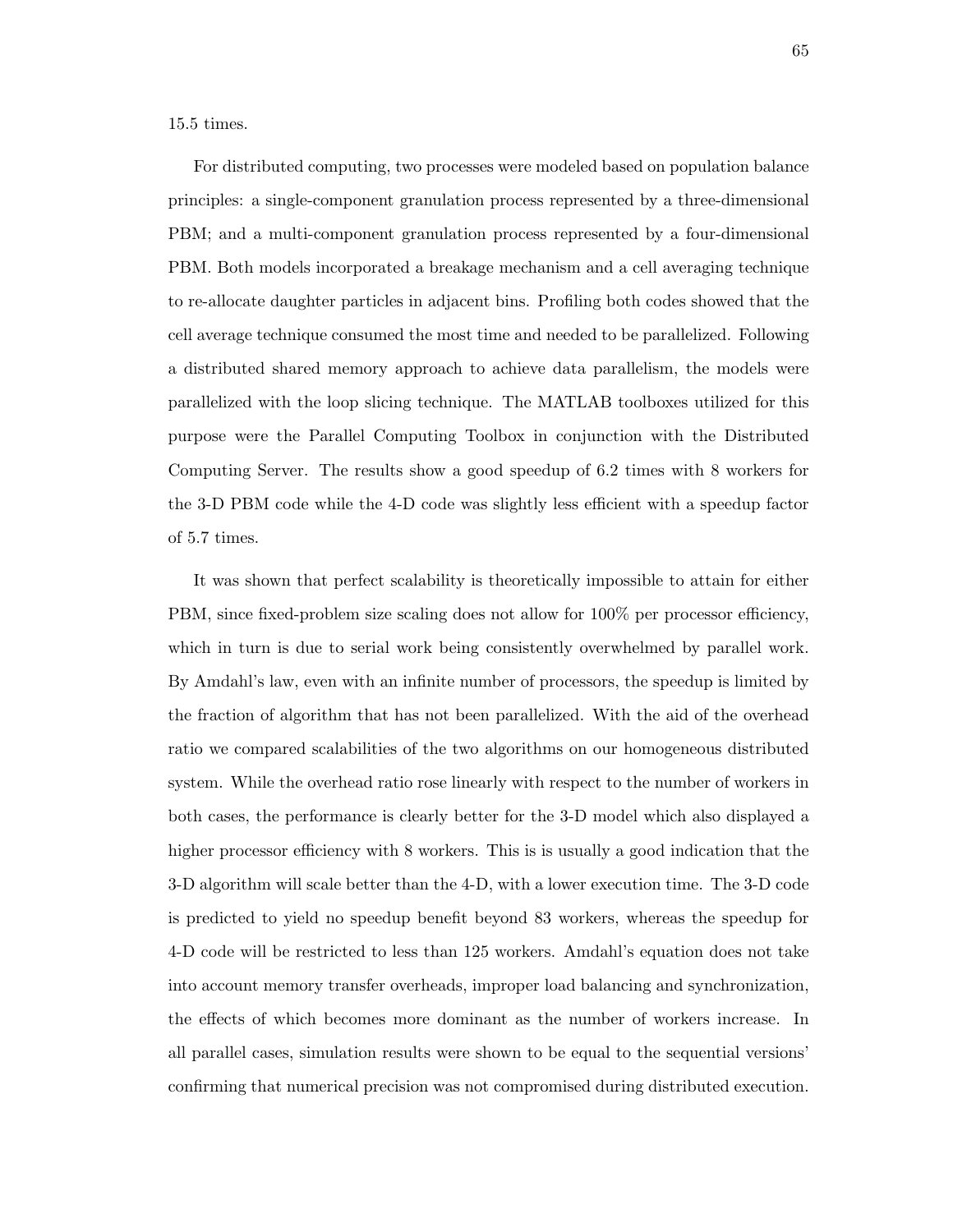Future work will include building better parallel algorithms with efficient task scheduling for greater speedup, utilizing next-generation Tesla architecture-based NVIDIA GPUs. To further reduce transfer overheads in both the parallel and distributed algorithms, memory pre-allocation may be done using distributed data types and employing MPI-based constructs like labSend and labReceive for better memory read/write patterns. This will also offset the higher demand for system RAM that comes with utilizing larger arrays and/or increasing the dimensionality of the system.

GPU computing is still in its infancy with regard to MATLAB, primarily due to limited function support. With advances in many-core architectures - NVIDIA's Kepler, GPUs integrated into CPUs (AMD Fusion, INTEL HD 3000), newer devices like INTEL's Xeon Phi coprocessor - and their support for MATLAB increases, simulation times can be further reduced. This is due to the fact that once parallelized, PB models are well suited for execution on massively parallel architectures. Methods developed for CPU and GPU parallel computing can also be easily extended to other particulate processes described by PBMs such as crystallization, milling, blending and polymerization, with potential to aid computer-aided modeling and simulation, offering invaluable economic benefit to industries that deal with such processes.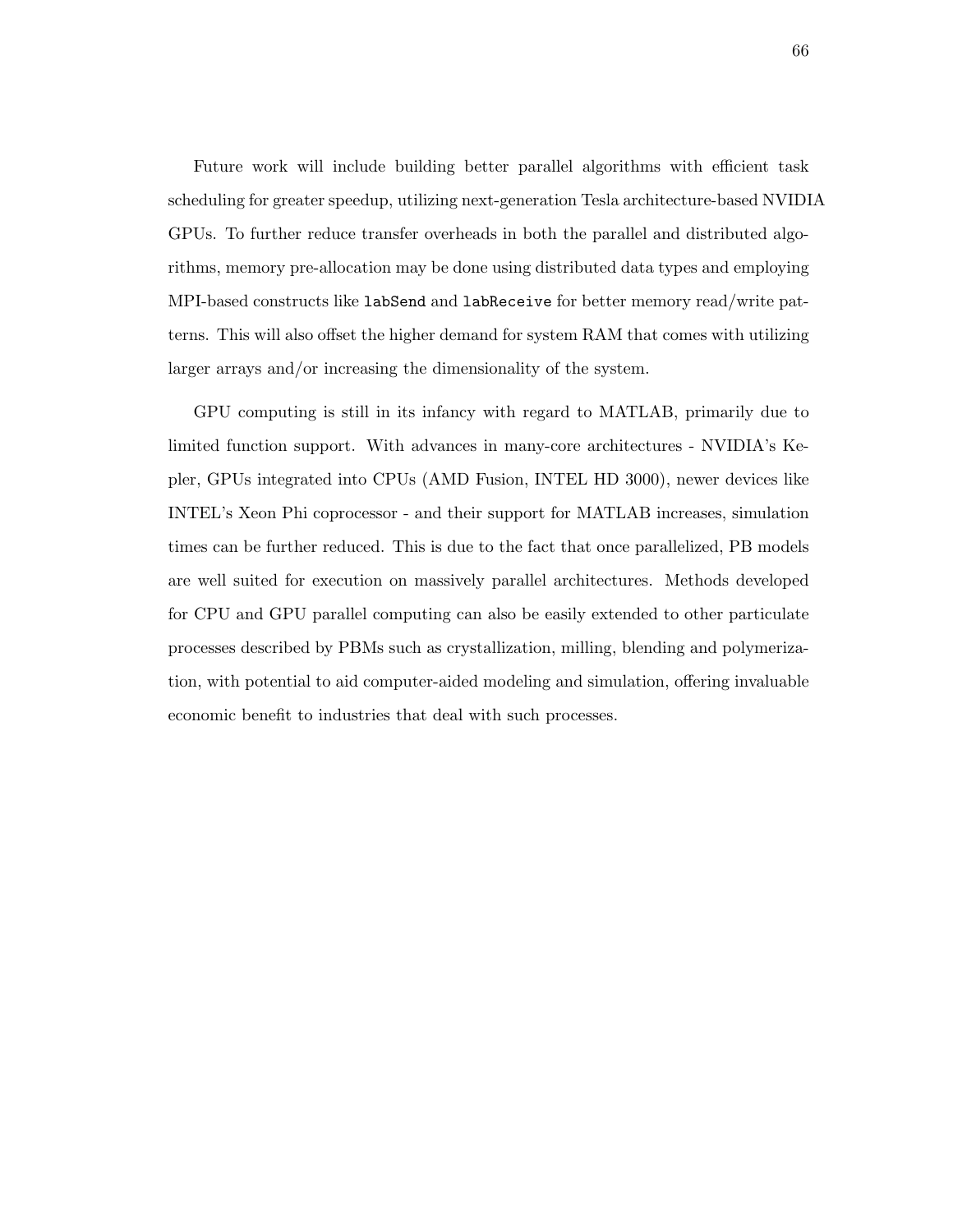# **Bibliography**

- 1. Chen, C.-C. and Mathias, P. M. *AIChE Journal* **48**(2), 194–200 (2002).
- 2. Schmeisser, M., Heisen, B. C., Luettich, M., Busche, B., Hauer, F., Koske, T., Knauber, K.-H., and Stark, H. *Acta Crystallographica Section D* **65**(7), 659–671 Jul (2009).
- 3. Wilkinson, B. and Allen, M. *Parallel Programming: Techniques and Applications Using Networked Workstations and Parallel Computers*. Prentice Hall, 1 edition, (1999).
- 4. Cundall, P. A. and Strack, O. D. L. *Geotechnique* **29**(1), 47–65 (1979).
- 5. Matthews, H., Miller, S. M., and Rawlings, J. B. *Powder Technology* **88**(3), 227–235 (1996).
- 6. Ramachandran, R., Immanuel, C. D., Stepanek, F., Litster, J. D., and Doyle III, F. J. *Chemical Engineering Research and Design* **87**(4), 598 – 614 (2009).
- 7. Muzzio, F. J., Shinbrot, T., and Glasser, B. J. *Powder Technology* **124**(1-2), 1–7 (2002).
- 8. Iveson, S. M., Litster, J. D., H., K., and Ennis, B. J. *Powder Technology* **117**(1),  $3 - 39$  (2001).
- 9. Gantt, J. A., Cameron, I. T., Litster, J. D., and Gatzke, E. P. *Powder Technology* **170**(2), 53 – 63 (2006).
- 10. Immanuel, C. D. and Doyle III, F. J. *Powder Technology* **156**(2-3), 213 225 (2005).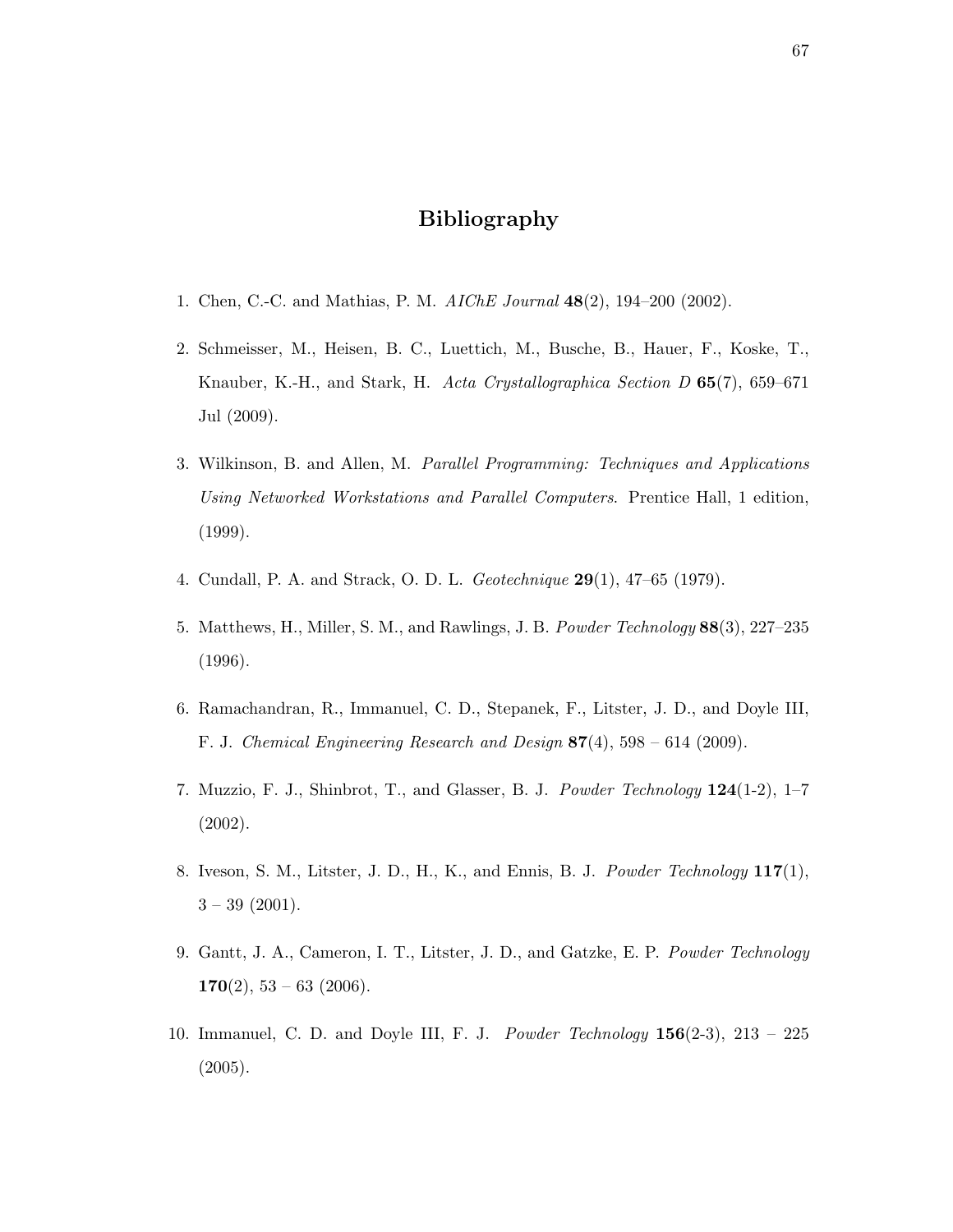- 11. Poon, J. M.-H., Immanuel, C. D., Doyle III, F. J., and Litster, J. D. *Chemical Engineering Science* **63**(5), 1315–1329 (2008).
- 12. Dosta, M., Heinrich, S., and Werther, J. *Powder Technology* **204**, 71–82 (2010).
- 13. Ramachandran, R. and Barton, P. I. *Chemical Engineering Science* **65**(16), 4884 4893 (2010).
- 14. Ramachandran, R. and Chaudhury, A. *Chemical Engineering Research & Design* **Accepted**, doi:10.1016/j.cherd.2011.10.022 (2011).
- 15. Ramachandran, R., Ansari, M. A., Chaudhury, A., Kapadia, A., Prakash, A. V., and Stepanek, F. *Chemical Engineering Science* **Accepted**, doi: 10.1016/j.ces.2011.11.045 (2011).
- 16. Gantt, J. A. and Gatzke, E. P. *AIChE Journal* **52**(9), 3067–3077 (2006).
- 17. Stepanek, F., Rajniak, P., Mancinelli, C., Chern, R., and Ramachandran, R. *Powder Technology* **189**(2), 376 – 384 (2009).
- 18. Rajniak, P., Stepanek, F., Dhanasekharan, K., Fan, R., Mancinelli, C., and Chern, R. T. *Powder Technology* **189**, 190–231 (2009).
- 19. Freireich, B., Li, J., Litster, J., and Wassgren, C. *Chemical Engineering Science* **66**(16), 3592 – 3604 (2011).
- 20. Ramachandran, R., Arjunan, J., Chaudhury, A., and Ierapetritou, M. *Journal of Pharmaceutical Innovation* **6**, 249–263 (2011).
- 21. Raeth, P. and Chaves, J. In *High Performance Computing Modernization Program Users Group Conference (HPCMP-UGC), 2010 DoD*, 438–441, June (2010).
- 22. Panuganti, R. *A High Productivity Framework for Parallel Data Intensive Computing in MATLAB*. PhD thesis, The Ohio State University, (2009).
- 23. Swinburne, R. January (2011).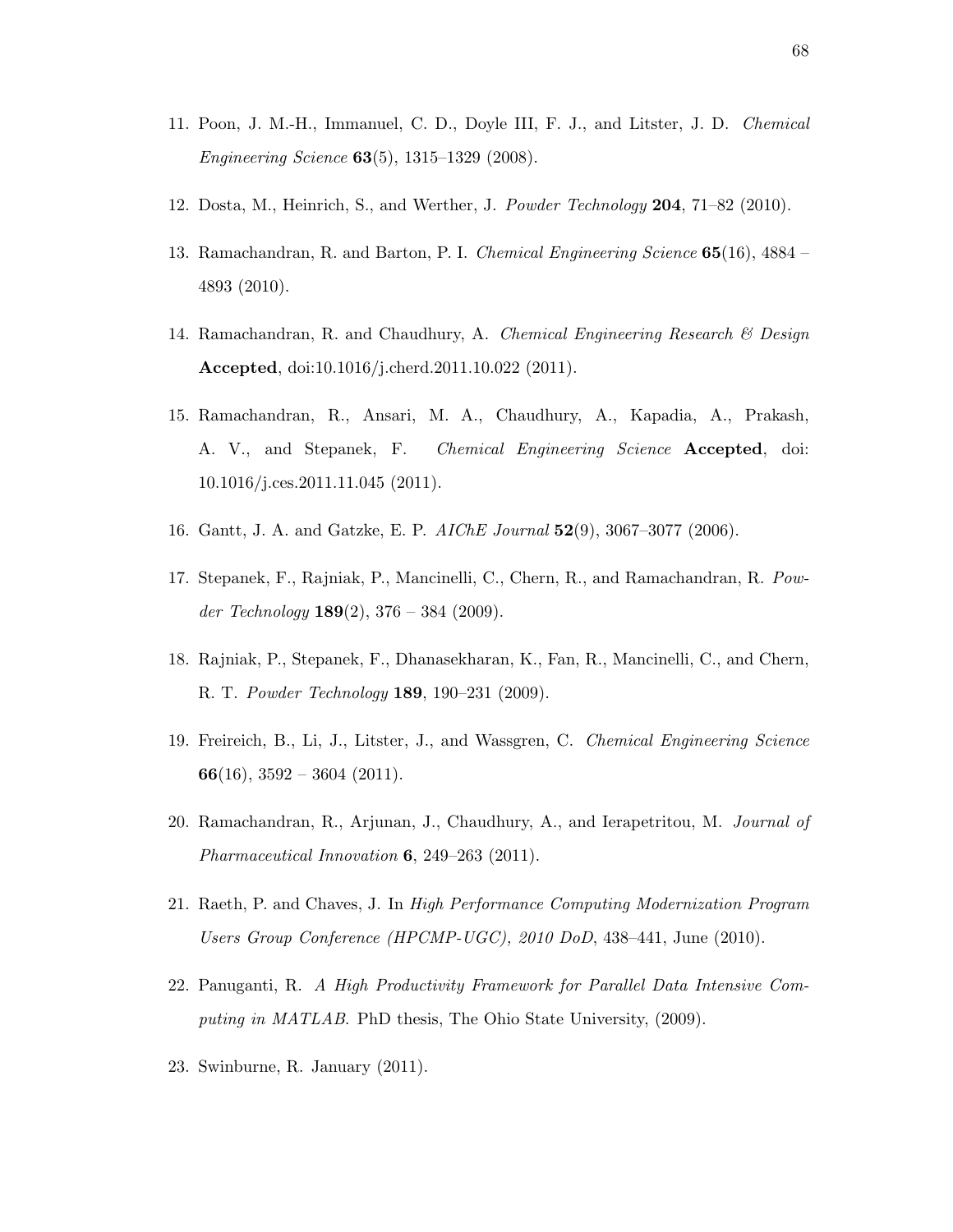- 24. Zhang, Y., Mueller, F., Cui, X., and Potok, T. *Journal of Parallel and Distributed Computing* **71**(2), 211–224 (2011).
- 25. Gunawan, R., Fusman, I., and Braatz, R. D. *AIChE Journal* **54**(6), 1449–1458 (2008).
- 26. Ganesan, S. and Tobiska, L. *Chemical Engineering Science* (2011).
- 27. Salman, A. D., Seville, J. P., and Hounslow, M. *Granulation*, volume 11 of *Handbook of Powder Technology Series*. Elsevier Science, (2007).
- 28. Kapur, P. C. and Fuerstenau, D. W. *Industrial & Engineering Chemistry Process Design and Development* **8**(1), 56–62 (1969).
- 29. Annapragada, A. and Neilly, J. *Powder Technology* **89**, 83 84 October (1996).
- 30. Iveson, S. M. *Powder Technology, Control of Particulate Processess IV* **124**(3), 219  $-229(2002)$ .
- 31. Verkoeijen, D., Pouw, G. A., Meesters, G. M. H., and Scarlett, B. *Chemical Engineering Science* **57**(12), 2287–2303 (2002).
- 32. Ramkrishna, D. *Population balances: Theory an applications to particulate systems engineering*. Elsevier Science, (2000).
- 33. Adetayo, A. A. and Ennis, B. J. *AIChE Journal* **43**(4), 927–934 (1997).
- 34. Hounslow, M. *KONA* **16**, 179–193 (1998).
- 35. Sastry, K. V. *International Journal of Mineral Processing* **2**(2), 187 203 (1975).
- 36. Madec, L., Falk, L., and Plasari, E. *Powder Technology* **130**(13), 147 153 (2003).
- 37. Pinto, M. A., Immanuel, C. D., and Doyle, F. J. *Computers and Chemical Engineering* **31**(10), 1242 – 1256 (2007).
- 38. Bilgili, E. and Scarlett, B. *Powder Technology* **153**(1), 59 71 (2005).
- 39. Pandya, J. and Spielman, L. *Chemical Engineering Science* **38**(12), 1983 1992 (1983).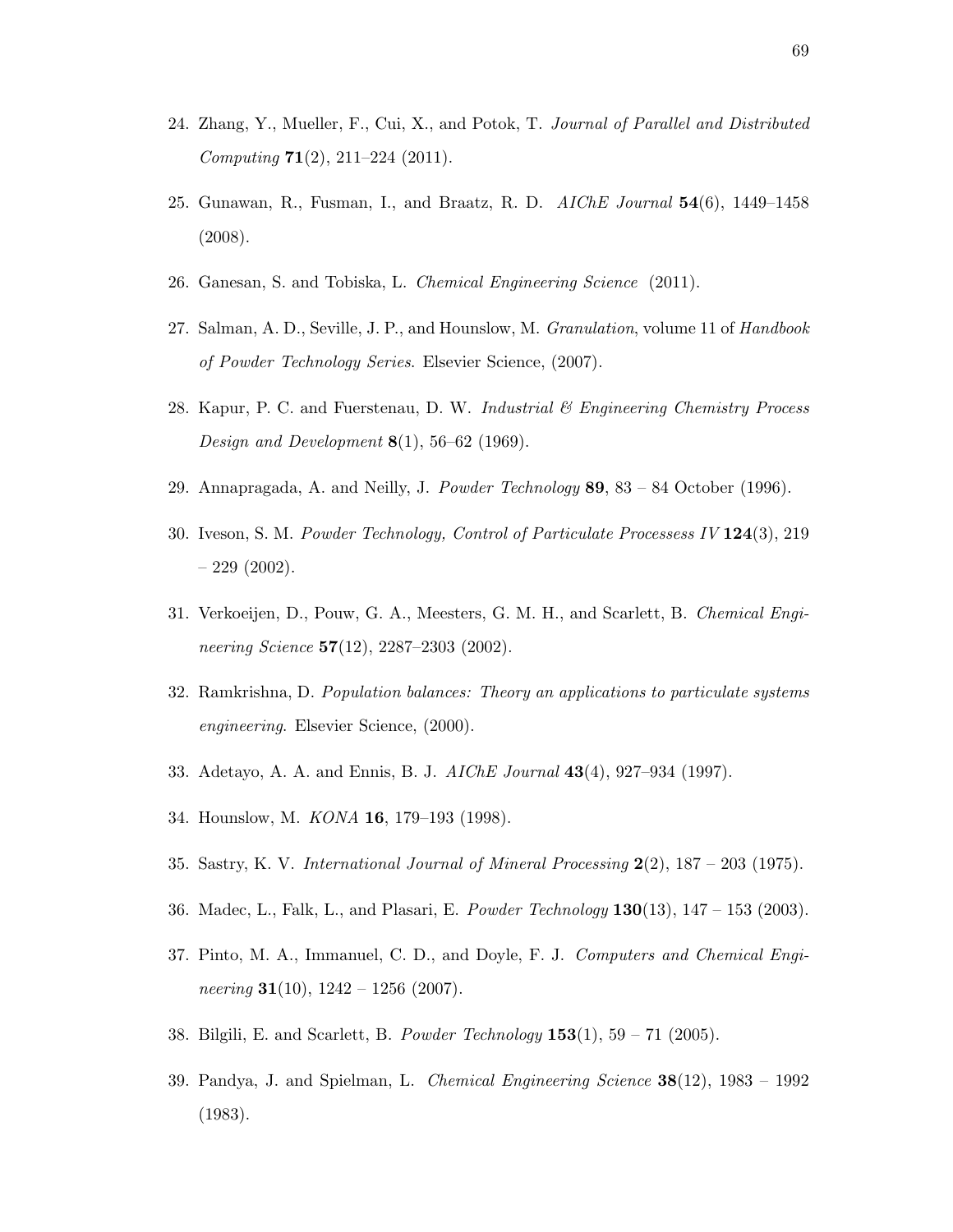- 40. Lee, K., Kim, T., and Rajniak, P. *Chemical Engineering Science* **63**, 1293–1303 (2008).
- 41. Marshall, C. L., Rajniak, P., and Matsoukas, T. *Chemical Engineering Research and Design* **In Press, Corrected Proof**, – (2010).
- 42. Jr., C. L. M., Rajniak, P., and Matsoukas, T. *Powder Technology* (0), (2012).
- 43. Moore, G. E. *Electron. Mag.* **38**(8), 114–117 (1965).
- 44. University of Notre Dame (2012, M. . Online, May (2012).
- 45. ORACLE. Technical report, Oracle Corporation, 500 Oracle Parkway, Redwood Shores, CA 94065, May (2010).
- 46. SPEC. *Third Quarter 2011 SPEC CPU2006 Results*. Standard Performance Evaluation Corporation, 7001 Heritage Village Plaza, Suite 225, Gainesville, VA 20155, September (2011).
- 47. Grama, A., Gupta, A., Karypis, G., and Kumar, V. *Introduction to Parallel Computing*. Addison Wesley, 2 edition, January (2003).
- 48. Foster, I. *Designing and building parallel programs*. Addison Wesley, 1 edition, January (1995).
- 49. Barney, B. August (2011).
- 50. Gao, W. and Kemao, Q. *Optics and Lasers in Engineering* (2011).
- 51. Duncan, R. *Computer* **23**, 5 16 February (1990).
- 52. Siewert, S. Technical report, Atrato, Inc., december (2009).
- 53. MathWorks. *Parallel Computing Toolbox: Product description*. MathWorks Inc., 3 Apple Hill Drive, Natick, MA 01760-2098, USA, September (2011). Online.
- 54. Luszczek, P. *International Journal of High Performance Computing Applications* **23**, 277–283 (2009).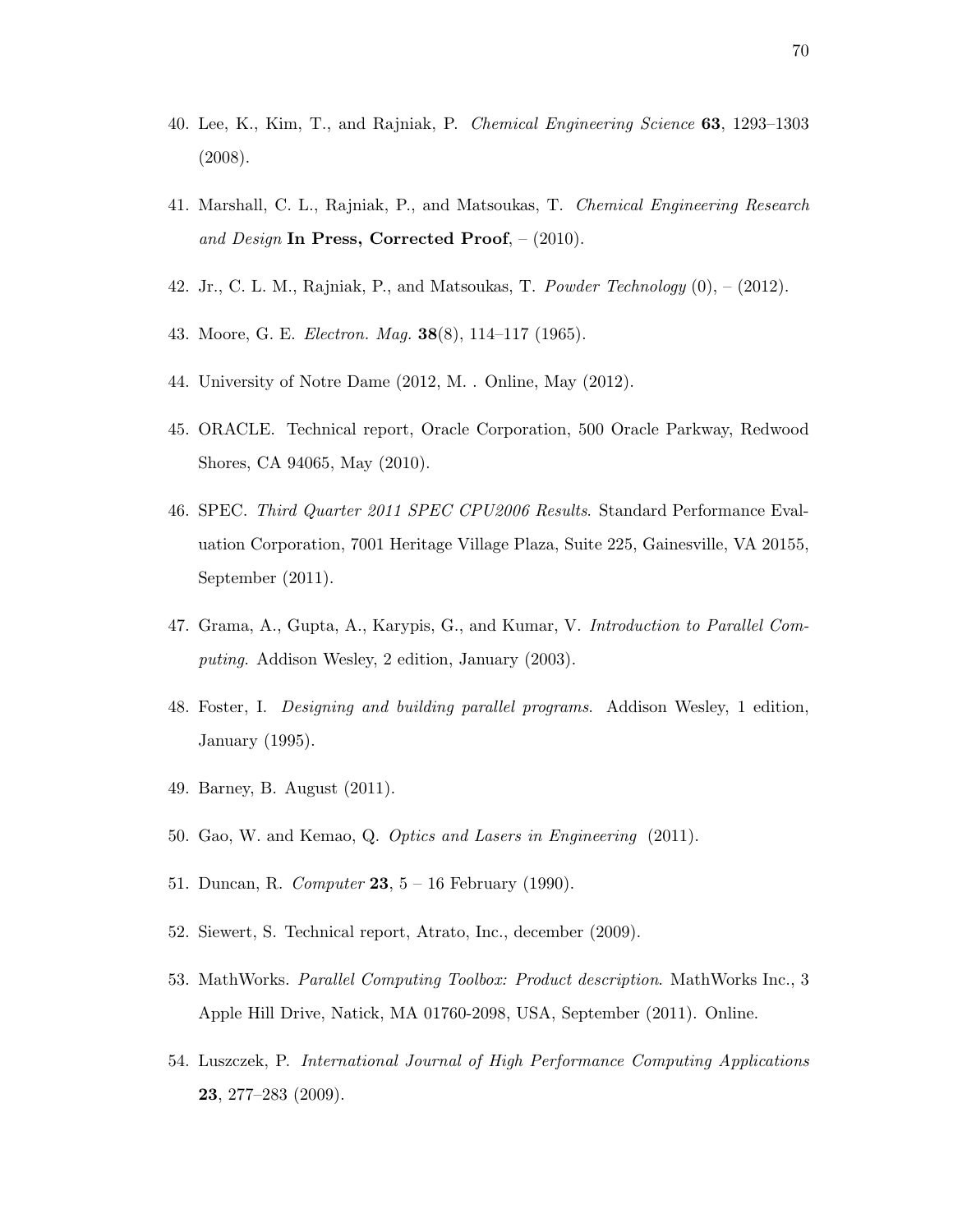- 55. Warg, F. *Techniques to Reduce Thread-Level Speculation Overhead*. PhD thesis, Department of Computer Science and Engineering, Chalmers University Of Technology, (2006).
- 56. Gropp, W., Lusk, E., and Skjellum, A. *Using MPI : Portable programming with the Message-Passing Interface*. Massachusetts Institute of Technology press, 2 edition, (1999).
- 57. Peleg, D. *Distributed Computing: A Locality-Sensitive Approach*. Society for Industrial Mathematics, 1 edition, (1987).
- 58. Chaudhuri, M., Heinrich, M., Holt, C., Singh, J., Rothberg, E., and Hennessy, J. *Computers, IEEE Transactions on* **52**(7), 862 – 880 jul (2003).
- 59. Protic, J., Tomasevic, M., and Milutinovic, V. *Parallel Distributed Technology: Systems Applications, IEEE* **4**(2), 63 –71 summer (1996).
- 60. Itzkovitz, A., Niv, N., and Schuster, A. *Journal of Systems and Software* **55**(1), 19  $-32$  (2000).
- 61. Bohm, A. and Kanne, C.-C. *Information Systems* **36**(3), 565 578 (2011). ¡ce:title¿Special Issue on WISE 2009 - Web Information Systems Engineering¡/ce:title¿.
- 62. Kirk, D. B. and Hwu, W. W. *Programming massively parallel processors: A hands on approach*. Morgan Kaufmann, (2010).
- 63. Nvidia corporation. *NVIDIA GeForce GTX 200 GPU Architectural Overview: Second-Generation Unified GPU Architecture for Visual Computing*, (2008).
- 64. NVIDIA Corporation. *NVIDIA CUDA Programming Guide*, version 3.0 edition, February (2010).
- 65. Chafi, H., Sujeeth, A. K., Brown, K. J., Lee, H., Atreya, A. R., and Olukotun, K. In *Proceedings of the 16th ACM symposium on Principles and practice of parallel programming*, PPoPP '11, 35–46 (ACM, New York, NY, USA, 2011).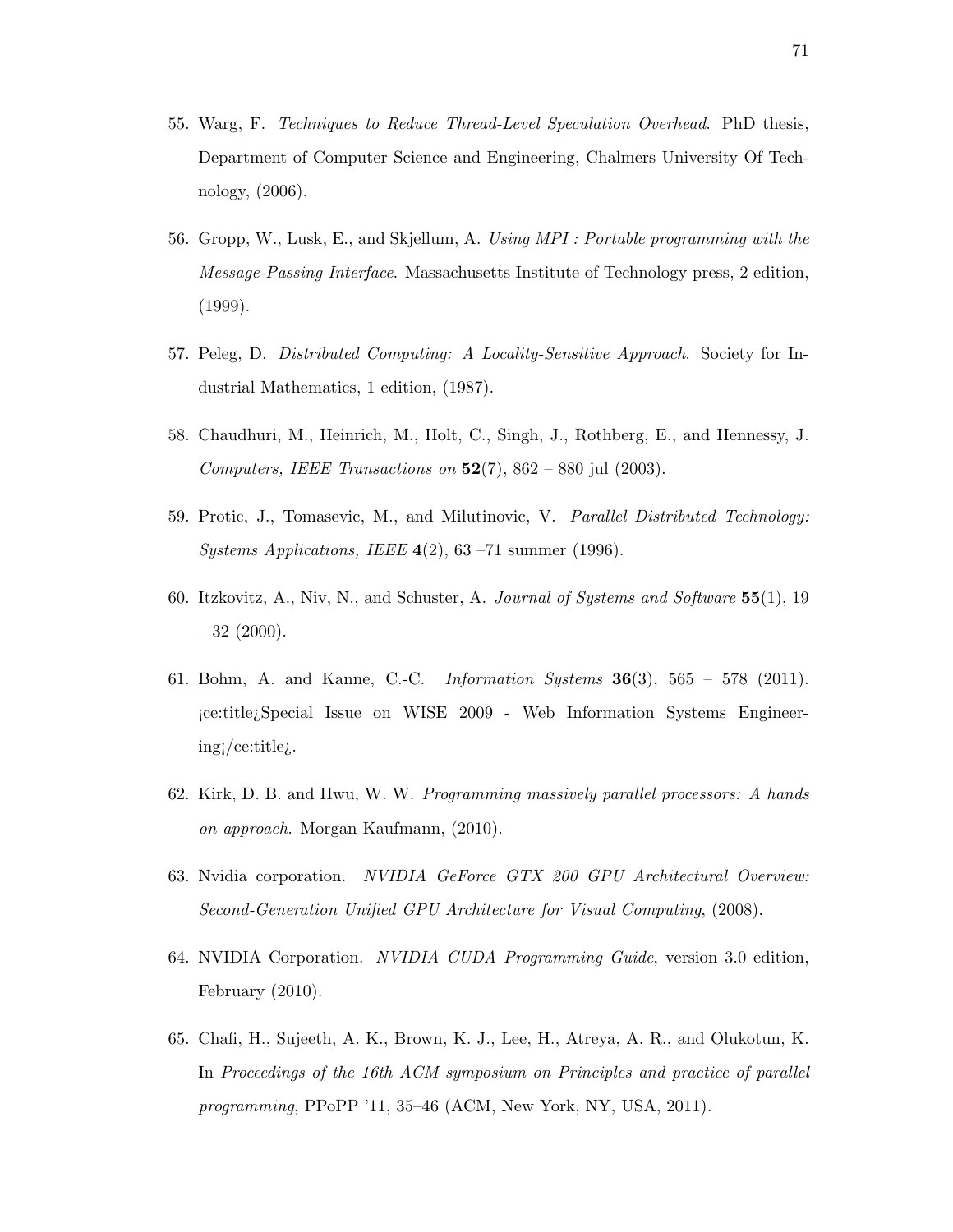- 66. Bouchez, F. Technical report, Indian Institute of science, Bangalore, (2010).
- 67. Accelereyes. November (2011).
- 68. Iveson, S. M., Litster, J. D., Hapgood, K., and Ennis, B. J. *Powder Technology* **117**(12), 3 – 39 (2001).
- 69. Iveson, S. M. *Chemical Engineering Science* **56**(6), 2215 2220 (2001).
- 70. Iveson, S. M. and Litster, J. D. *AIChE Journal* **44**(7), 1510–1518 (1998).
- 71. Tu, W.-D., Ingram, A., Seville, J., and Hsiau, S.-S. *Chemical Engineering Journal* **145**(3), 505 – 513 (2009).
- 72. Kumar, J. *Numerical approximations of population balance equations in particulate systems*. PhD thesis, (2006).
- 73. Kumar, J., Peglow, M., Warnecke, G., and Heinrich, S. *Powder Technology* **182**(1),  $81 - 104$  (2008).
- 74. Kumar, S. and Ramkrishna, D. *Chemical Engineering Science* **51**(8), 1333 1342 (1996).
- 75. Kumar, S. and Ramkrishna, D. *Chemical Engineering Science* **51**(8), 1311 1332 (1996).
- 76. Chaudhury, A., Kapadia, A., V., A., Barrasso, D., and Ramachandran, R. *Computers and Chemical Engineering* , Manuscript submitted. (2012).
- 77. Barrasso, D. and Ramachandran, R. *Chemical Engineering Science* **80**(0), 380 392 (2012).
- 78. Immanuel, C. D. and Doyle III, F. J. *Chemical Engineering Science* **58**(16), 3681  $-3698(2003)$ .
- 79. Flynn, M. J. *IEEE Trans. Comput.* **21**(9), 948–960 September (1972).
- 80. Klockner, A., Pinto, N., Lee, Y., Catanzaro, B., Ivanov, P., and Fasih, A. *Parallel Computing* **911**, 1–24 (2011).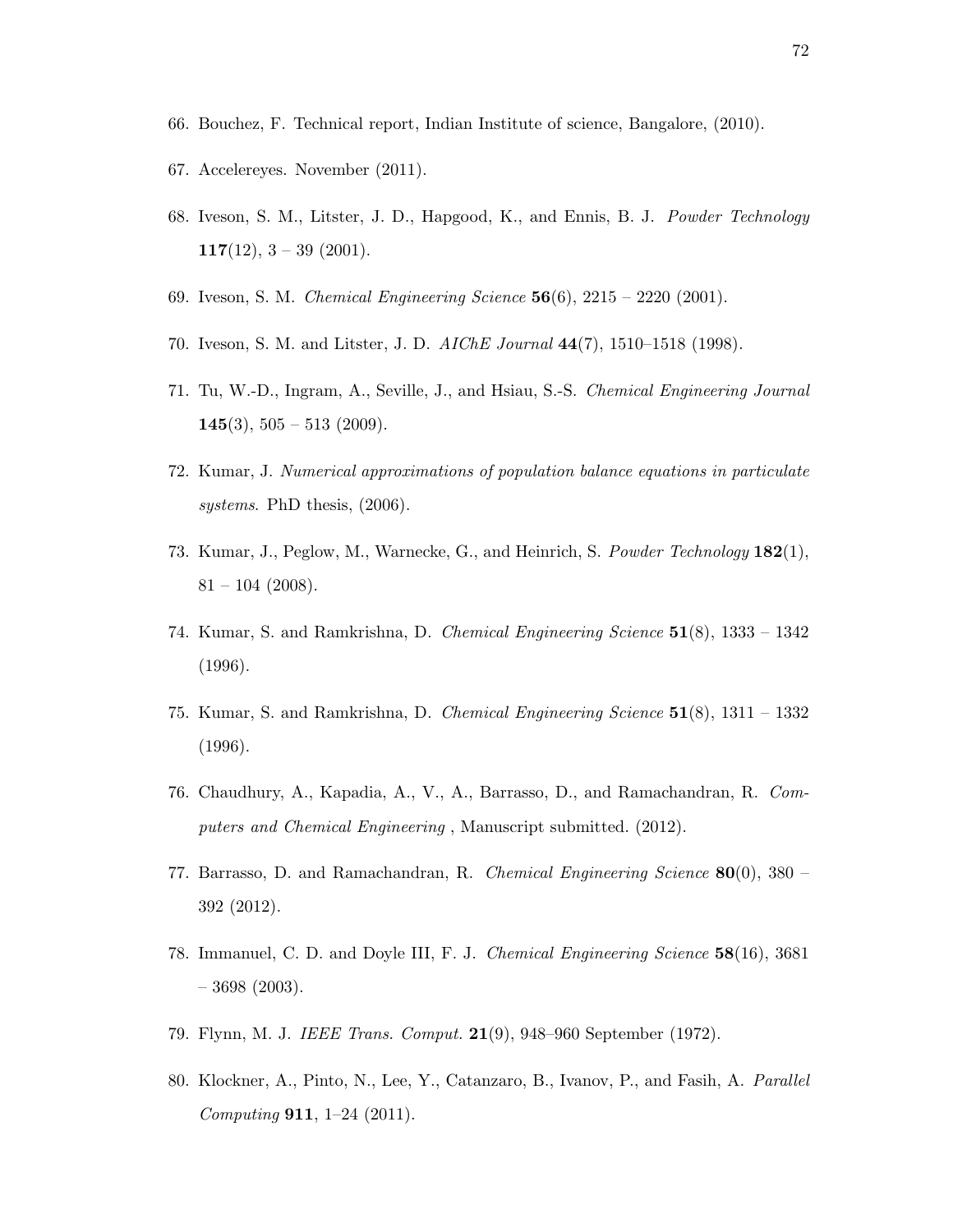- 81. Refianti, R., Refianti, R., and Hasta, D. In *International Journal of Advanced Computer Science and Applications (IJACSA )*, volume 2, 99–107, (2011).
- 82. Haines, M. D. *Distributed runtime support for task nd data management*. PhD thesis, Colorado State University, (1993).
- 83. Haveraaen, M. *SCIENTIFIC PROGRAMMING* **8**, 231–246 (2000).
- 84. Zhang, Y., Mueller, F., Cui, X., and Potok, T. *Journal of Parallel and Distributed Computing* **71**(2), 211–224 (2011).
- 85. Martin, M. M. K., Hill, M. D., and Sorin, D. J. Technical report, Duke University, Department of ECE, August (2011).
- 86. Brightwell, R., Camp, W., Cole, B., Debenedictis, E., Leland, R., Tomkins, J., and Maccabe, A. B. *Concurrency and Computation: Practice and Experience* **17**(10),  $1217 - 1316$  (2005).
- 87. Akl, S. G. *Journal of Supercomputing* **29**, 89–111 (2001).
- 88. Gustafson, J. L., Montry, G. R., Benner, R. E., and Gear, C. W. *SIAM Journal on Scientific and Statistical Computing* **9**, 609–638 (1988).
- 89. Amdahl, G. M. In *Proceedings of the April 18-20, 1967, spring joint computer conference*, AFIPS '67 (Spring), 483–485 (ACM, New York, NY, USA, 1967).
- 90. Wu, X. and Li, W. *Journal of Systems Architecture* **44**(34), 189 205 (1998).
- 91. Gupta, A., Gupta, A., and Kumar, V. Technical report, Department of Computer Science, University of Minnesota, (1993).
- 92. Heath, M. T. Lecture at University of Illinois at Urbana-Champaign.